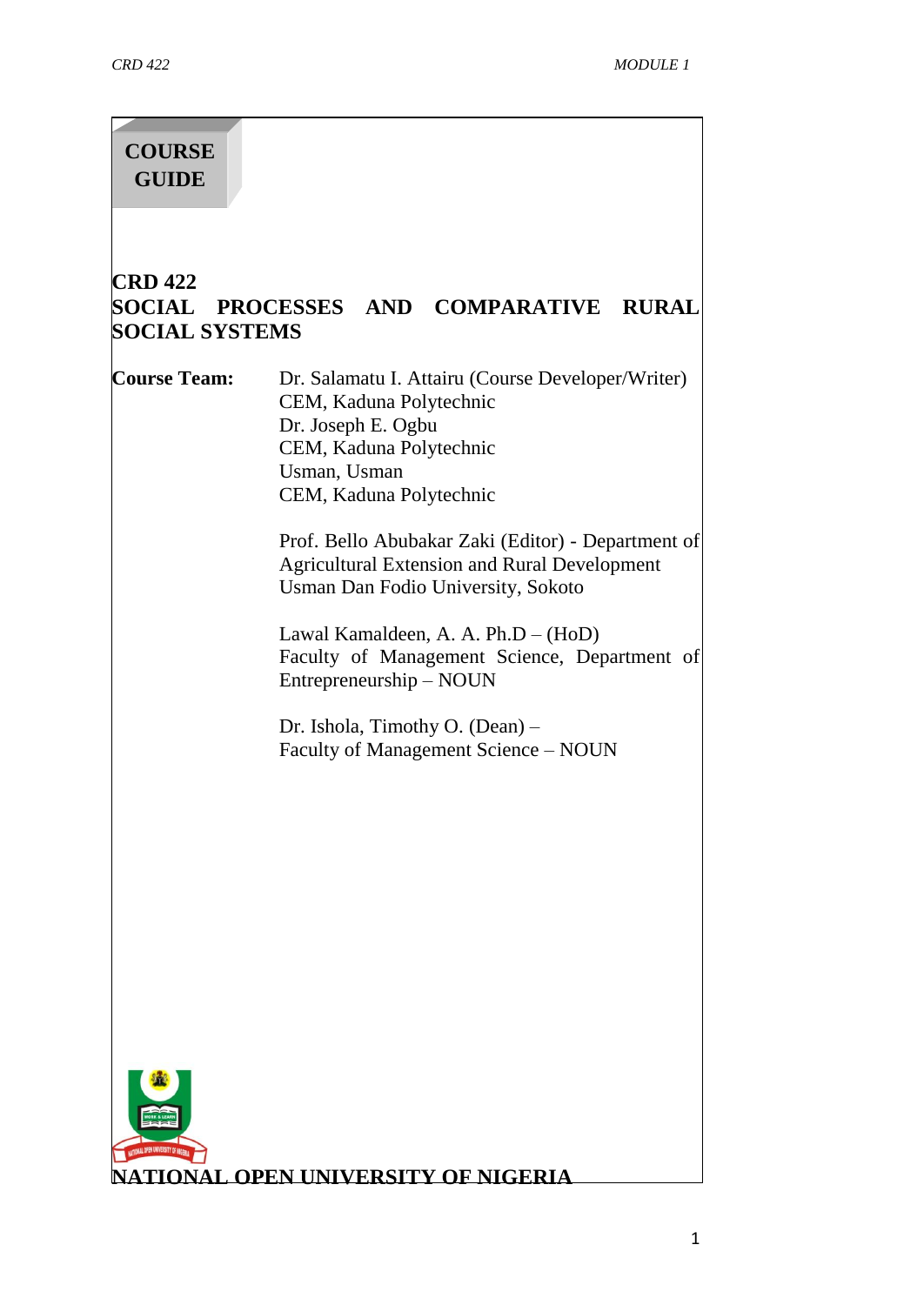National Open University of Nigeria **Headquarters** University Village Plot 91 Cadastral Zone Nnamdi Azikiwe Expressway

Lagos Office 14/16 Ahmadu Bello Way Victoria Island, Lagos

Jabi, Abuja.

e-mail: [centralinfo@noun.edu.ng](mailto:centralinfo@noun.edu.ng) URL: [www.noun.edu.ng](http://www.noun.edu.ng/)

Published by: National Open University of Nigeria

ISBN:

Printed: 2017

All Rights Reserved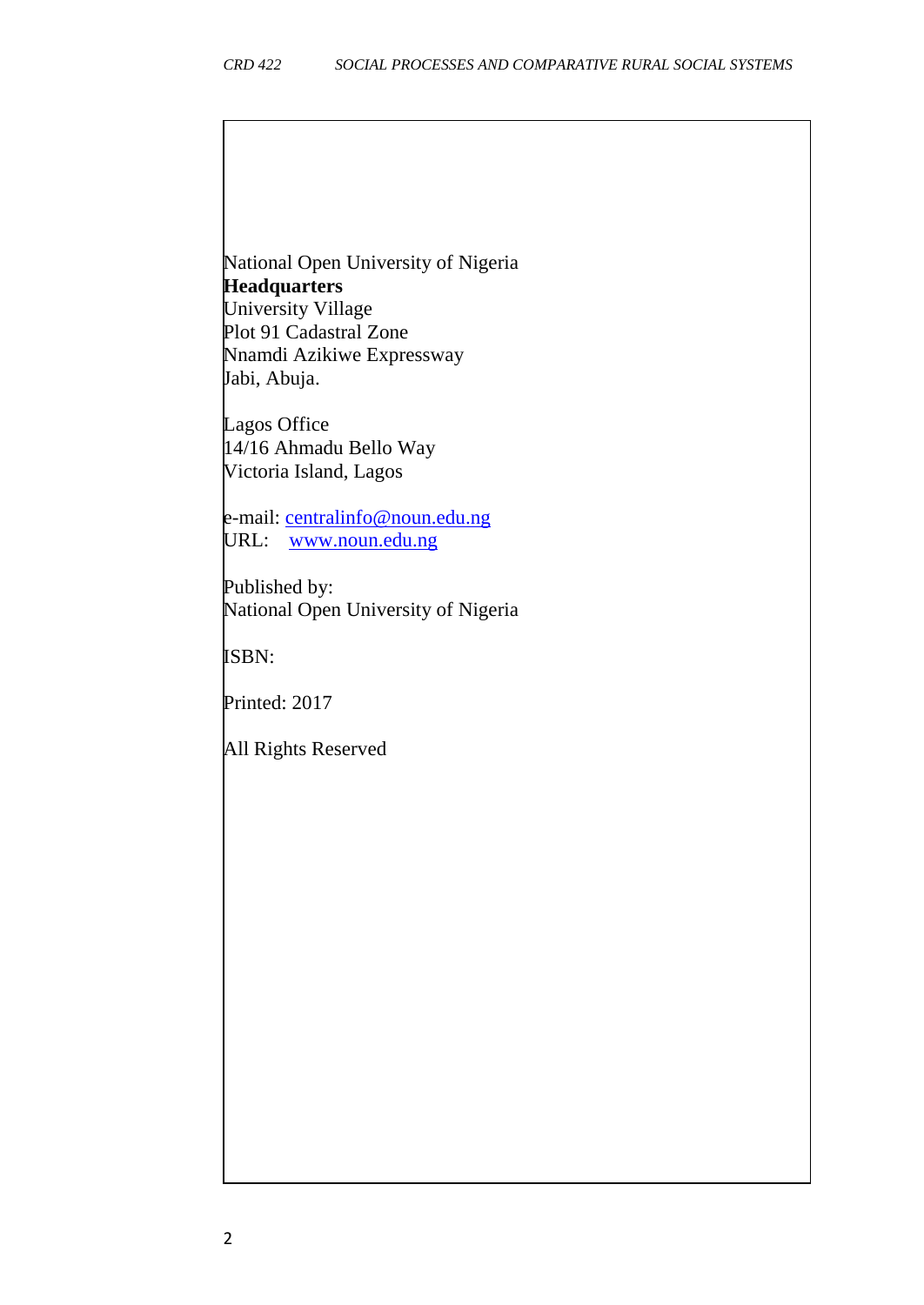#### **CONTENTS PAGE**

| 1V                   |
|----------------------|
| iv                   |
| $\mathbf{V}$         |
| $\mathbf{V}$         |
| V                    |
| vi                   |
| vi                   |
| V11                  |
| $\cdot \cdot$<br>V11 |
| $\cdots$<br>V111     |
| 1X                   |
| 1X                   |
|                      |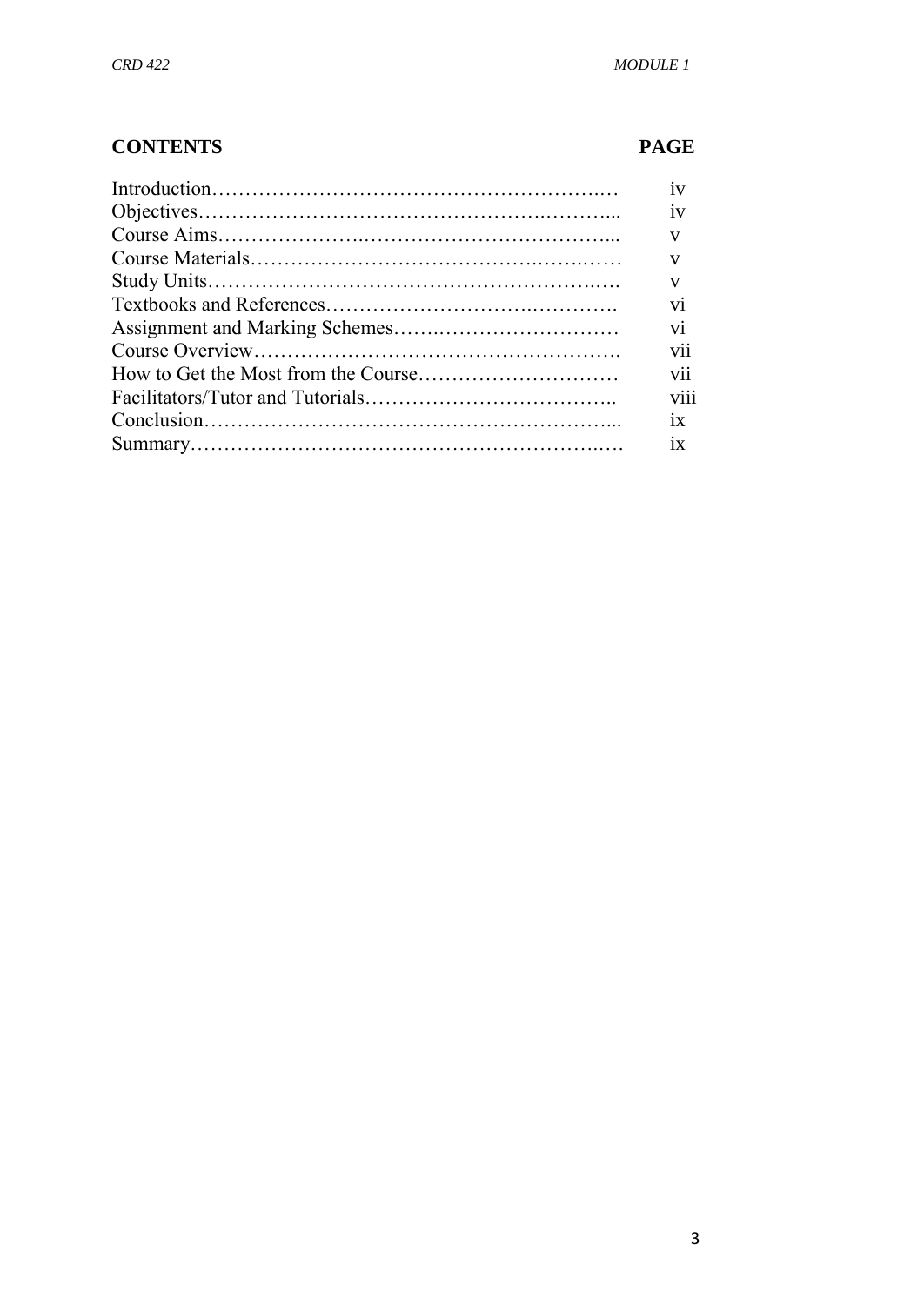#### **INTRODUCTION**

This course guide is designed to help you have an adequate understanding of the facts presented in CRD 422 entitled Social Processes and Comparative Rural Social Systems. This course guide should always be handy with you at all times. Your success in the course depends largely on your constant review and understanding of the guide. The time table scheduling your activities in CRD 422 such as studying the course, writing and submitting your assignments, allocation of continuous assessment scores, final examinations and other relevant information are contained in this course guide. All have been carefully packaged to enable you achieve the aims and objectives of the course.

You are warmly welcome to the study of CRD 422 (Social Processes and Comparative Rural Social Systems). The course guide is the first material you have to thoroughly go through. This will help you to be familiar with the content of the course. Efforts are made for you to understand the meaning and intricacies of social processes and the nature of rural social reforms in developed countries of the world in comparison to Nigeria. The course is presented in simple English Language for your easy understanding so that you can apply the knowledge acquired in contributing to healthy social processes and appropriate social reforms mechanism that could impact positively on the social life of Nigerian citizenry.

There are three modules for this course and each module consists of 5 units. Consequently, there are altogether 15 units that the course is comprised of. There is a logical connection among the units whereby each unit is built on the preceding one in knowledge and depth like a chain. All the units are equally relevant and none will be skipped so that there will be a logical graduation from one unit to another. This will help you in encoding and recall of the lessons in each unit.

#### **OBJECTIVES**

At the end of this unit, you should be able to:

- have an in-depth knowledge of the structure and content of social processes and comparative rural social systems
- understand the meaning of social processes
- understand the need for social change and what triggers such changes
- make a comparative analysis of rural social systems of developed countries and Nigeria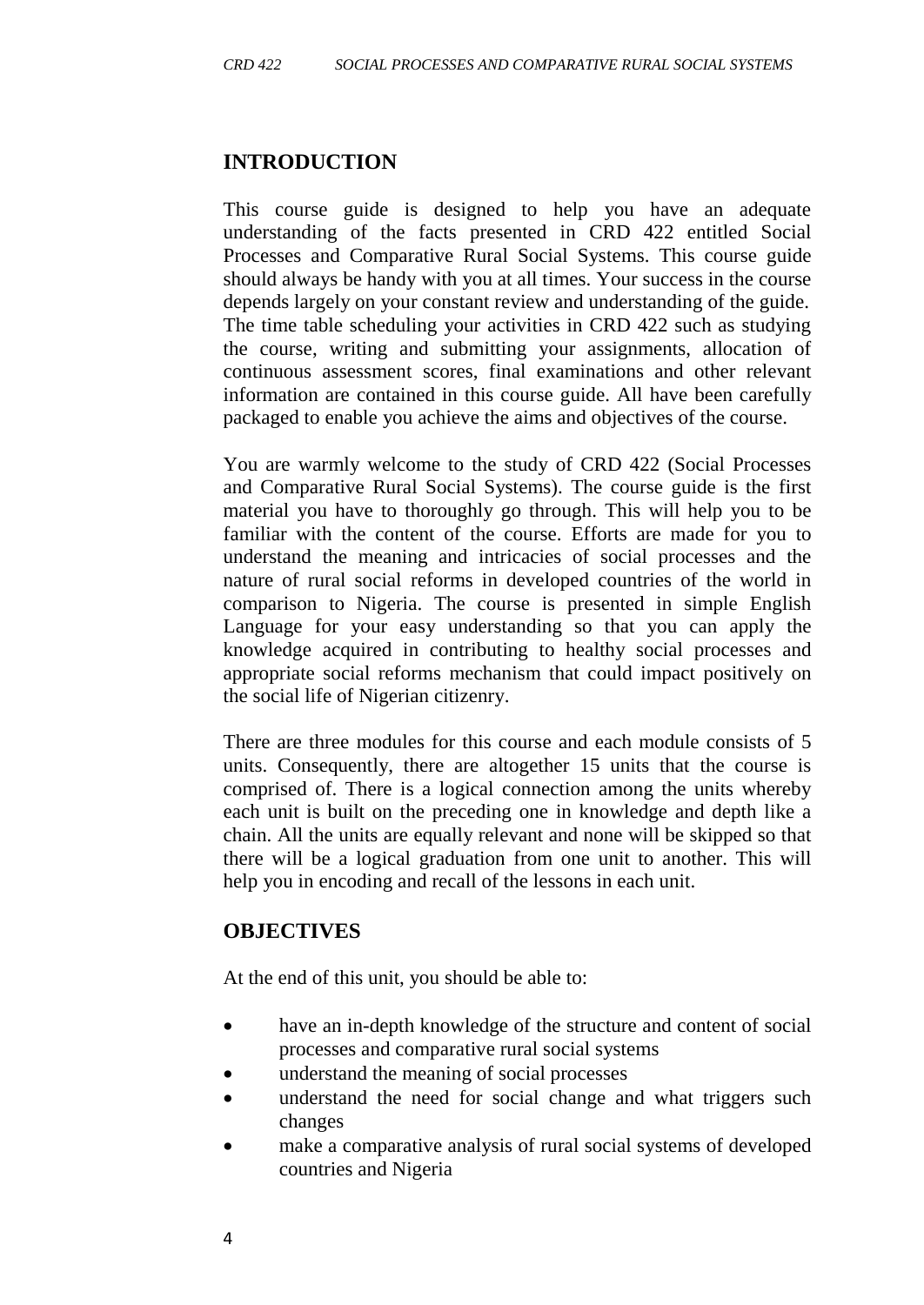draw lessons from the comparative analysis.

# **COURSE AIMS**

The course primarily aims at equipping you with an in-depth knowledge of the mechanism of social processes and comparative rural social systems of selected countries of the world and African countries with Nigeria as a case study so that lessons could be derived for application. The specific objectives of the course are to:

- i. Explain Evolutionary Theory
- ii. Explain Functionalist Theory
- iii. Explain Conflict Theory
- iv. Discuss the meaning of social change
- v. Analyze social structure and rural agrarian systems
- vi. Explain some selected theories of social change
- vii. Discuss the involvement of local people in directed change
- viii. Discuss the objectives of involving the local people in directed change
- ix. Identify the problems of the rural societies; their causes and solutions.
- x. Feature special topics in rural sociology
- xi. Examine the Social system in the United Kingdom: the Welfare State
- xii. Discuss the Social system in France: Solidarity and Insertion
- xiii. Explain the Social system in Sweden: The Institutional and Redistribution model
- xiv. Examine the Social system in the United States: A liberal regime
- xv. Discuss the Social system in Britain: the Welfare state
- xvi. Discuss some social systems in Nigeria.

# **COURSE MATERIALS**

The course materials that will guide you to the successful completion of this course are:

- i. Course Guide
- ii. Study Units
- iii. Assignment File
- iv. Relevant Textbooks

# **STUDY UNITS**

The study units are fifteen in number contained in modules as follows:

#### **Module 1**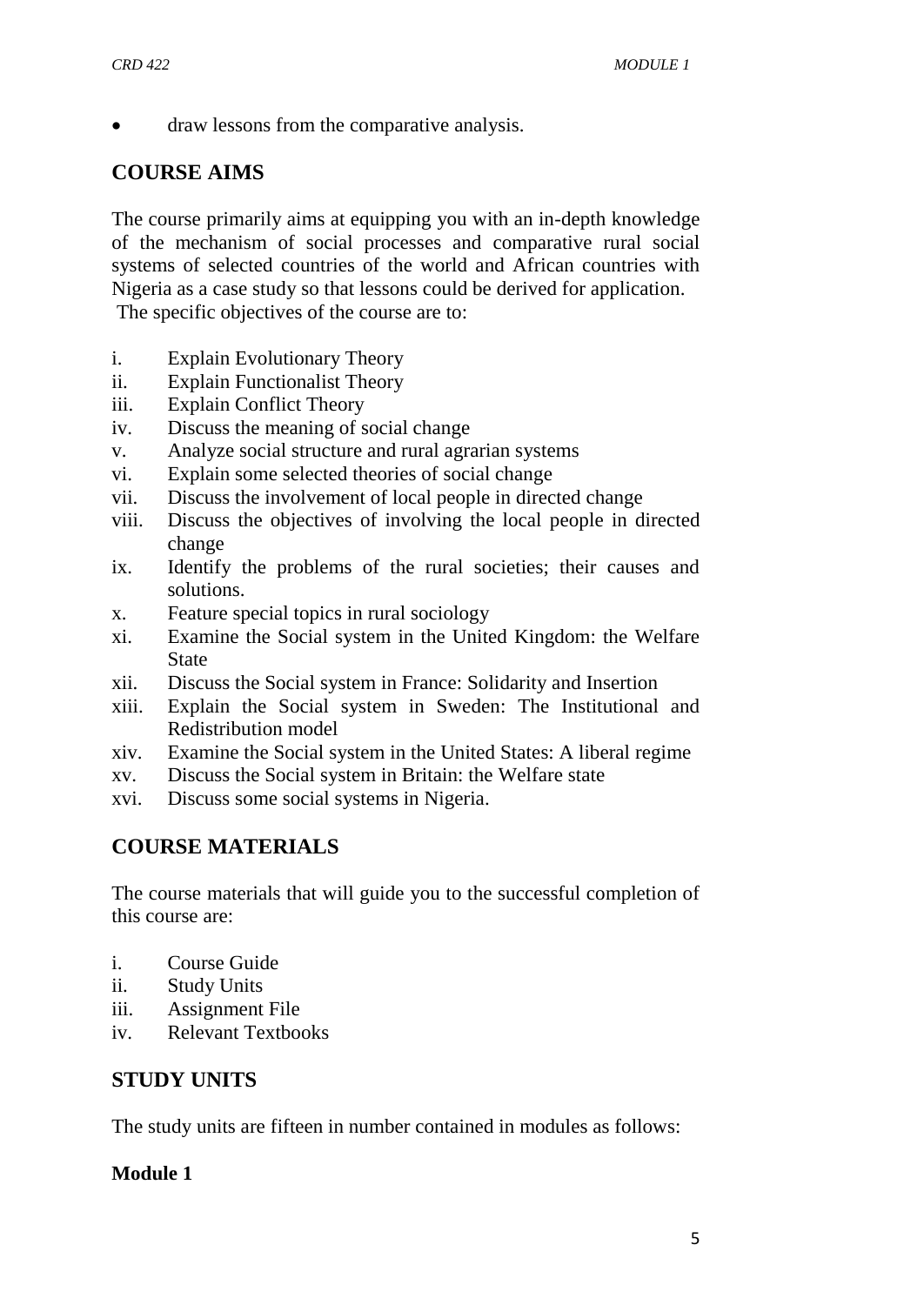- Unit 1 Evolutionary Theory
- Unit 2 Functionalist Theory
- Unit 3 Conflict Theory
- Unit 4 The meaning of social change
- Unit 5 Social structure and rural agrarian systems

#### **Module 2**

| Unit 1 | Some selected theories of social change                            |
|--------|--------------------------------------------------------------------|
| Unit 2 | Involvement of local people in directed change                     |
| Unit 3 | Objectives of involving the local people in directed change        |
| Unit 4 | The problems of the rural societies; their causes and<br>solutions |
| Unit 5 | Special topics in rural sociology                                  |

#### **Module 3**

| Unit 1        | The Social system in the United Kingdom: the Welfare                                 |
|---------------|--------------------------------------------------------------------------------------|
|               | <b>State</b>                                                                         |
| <b>TT</b> . A | $\sim$ 1.1 $\sim$<br>$\mathbf{m}$ $\alpha$ $\cdot$ $\mathbf{1}$ $\cdot$ $\mathbf{m}$ |

- Unit 2 The Social system in France: Solidarity and Insertion
- Unit 3 Social system in the United States: A liberal regime
- Unit 4 The Social system in Britain: the Welfare state
- Unit 5 Some social systems in Nigeria

You should note that each of the units under each module has Self - Assessment Exercises and Tutor-Marked Assignment(s) (TMAs) which will be scored by the course tutor. The sources of information are provided in the references for further readings. Practice the exercises seriously and assess yourself to know if you adequately understand the content and objectives of each unit. This will prepare you for an excellent performance in the Teacher Marked Assignment(s) (TMAs) and final examinations.

## **TEXTBOOKS AND REFERENCES**

Harambos, M. & M. Holborn, (2004). *Sociology: Themes and Perspectives*. 5th Edn. London: Collins.

Richard, T.S. (2006). *Sociology*. 6<sup>th</sup> Ed. New York: McGraw Hill.

# **ASSIGNMENT AND MARKING SCHEME**

| <b>Assignment</b> | Marks                                      |
|-------------------|--------------------------------------------|
| Assignment 1-5    | Five assignments. Select the best four and |
|                   | around 12.52 each, $12.5x4 = 50\%$         |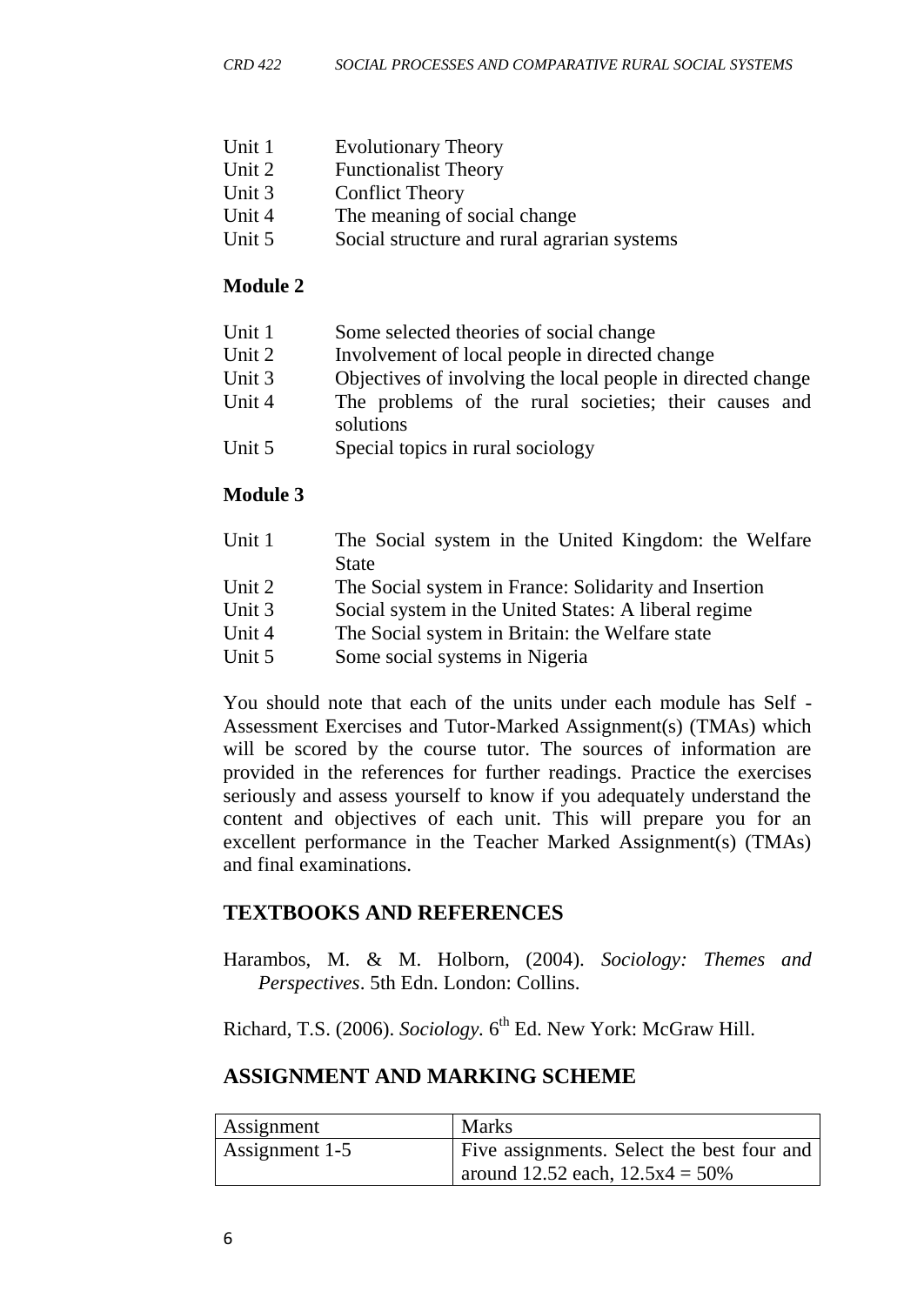| Final examination | 50% of the overall course marks |
|-------------------|---------------------------------|
| Total             | 100% of course marks            |
| COUDER OVERVIEW   |                                 |

#### **COURSE OVERVIEW**

| Unit | Title of work | Weeks activity | Assessment |
|------|---------------|----------------|------------|
|      | Course guide  |                |            |

#### **Module 1**

| <b>Evolutionary Theory</b>               |              |
|------------------------------------------|--------------|
| <b>Functionalist Theory</b>              |              |
| <b>Conflict Theory</b>                   | Assignment 1 |
| The Meaning of Social Change             |              |
| Analysis of social Structure and Rural 2 | Assignment 2 |
| Agrarian Systems and Societies.          |              |

#### **Module 2**

|                  | Selected Theories of Social Change.               |              |
|------------------|---------------------------------------------------|--------------|
| 2.               | Involvement of Local people in directed 2         |              |
|                  | change                                            |              |
| 3.               | Objectives of involving the local people in $ 2 $ | Assignment 3 |
|                  | directed change.                                  |              |
| 4.               | The problems of the rural societies; their 2      |              |
|                  | causes and solutions.                             |              |
| $\overline{5}$ . | Special topics in rural sociology                 |              |

#### **Module 3**

| 1. | The Social system in the United Kingdom: the $\vert$ 2 |                             |              |
|----|--------------------------------------------------------|-----------------------------|--------------|
|    | <b>Welfare State</b>                                   |                             |              |
| 2. | The Social system in France: Solidarity and 2          |                             | Assignment 4 |
|    | Insertion techniques                                   |                             |              |
| 3. | Social system in the United States: A liberal 2        |                             |              |
|    | regime.                                                |                             |              |
| 4. | The Social system in Britain: the Welfare state.       | 2                           |              |
| 5. | Some social systems in Nigeria                         | $\mathcal{D}_{\mathcal{L}}$ | Assignment 5 |
|    | Revision                                               |                             |              |
|    | <b>Total</b>                                           | 32                          |              |

The above table gives an overview of CRD 422 – the units, the numbers of weeks allotted to each unit and the assignments to be written by you.

# **HOW TO GET THE MOST FROM THIS COURSE**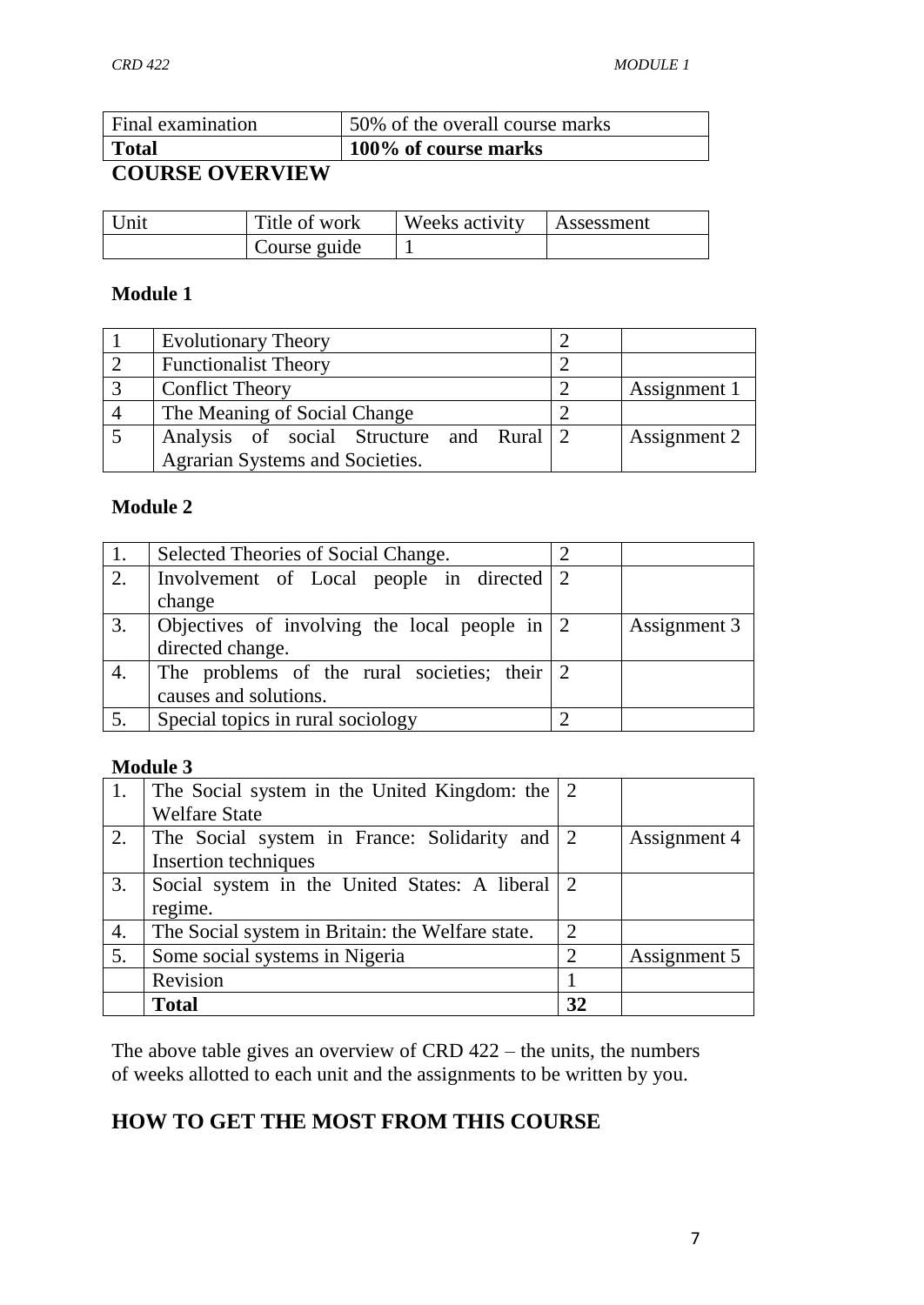In the National Open University of Nigeria (NOUN), there are no visible lecturers unlike the Conventional University. It counts on your maturity and initiatives to study the course materials. Your intrinsic motivation and serious cognitive engagement and determination are what you need to be successful. Your effort and adherence to the course requirements will determine when to complete the B.Sc Programme successfully. Even though there are no visible lecturers, you should read the study materials as if you are listening to the lecturers, and of course you are listening to the lecturers indirectly.

All the units have the same structure namely; the introduction, the aims/objectives of the course, the course content, conclusion, Self-Assessment exercises which you should carefully practice to determine your extent of understanding of the lessons in the unit. Other items in the structure of the units include Tutor-Marked Assignments (TMAs). You should answer them as your final examination questions come from them. You should also curiously peer into the references and textbooks provided as this will expand the scope of your knowledge in the course. As a strategy to go through and understand the course, the followings are suggested:

- i) Read the Course Guide carefully.
- ii) Work out your private time table based on the most convenient time to study the materials.
- iii) Stick to your time-table. However, allow flexibility when and where necessary.
- iv) Start unit one and go through it before Unit 2 and finally unit 15. You have been told never to leap frog jump any unit.
- v) As you work through the units, you will be instructed on what to do. You may be asked to go to a previous course you have done before for more information and/or reminder of some basic facts.
- vi) Compare the objectives of each unit with the content of your total assimilation of it. If there is a deviation, go back to the study material and re-read it.
- vii) When a submitted assignment is returned to you, go through it and observe comments made. If there is doubt, contact the course tutor.
- viii) Your completion of the last unit is an indication that you are ready for the final examination.

## **FACILITATORS/TUTOR AND TUTORIALS**

During tutorials, your tutor will grade you, comment on your assignment and monitor your progress. Try your best to attend the tutorials .This is the only way to have face to face contact with your tutor. Questions and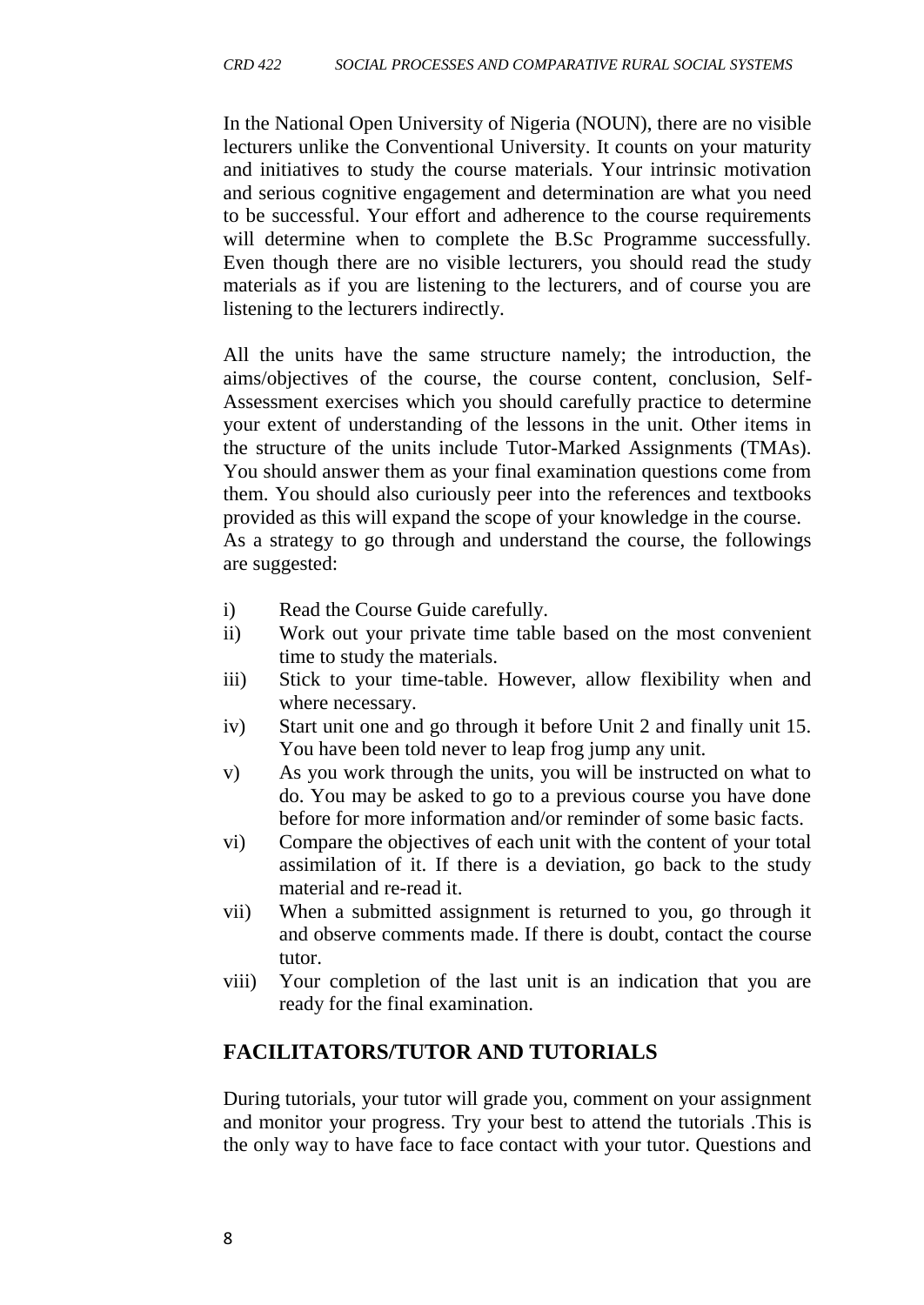answers are handled during this session. Do not hesitate to contact your tutor through phone or e-mail if you need help.

The course tutor will be willing to:

- i. Provide answers to your questions;
- i) Co-ordinate discussions based on the unit;
- ii) Provide feedback on tutor marked assignments;
- iii) Get feedback from students on their understanding of the unit(s); Tutorials will take place in the study centre nearest to you. You have to arrange the time and other details with your facilitator.

#### **SUMMARY**

This is another service from the NOUN to make you an all-round student. There are trained counsellors at the Study Centre nearest to you to provide relevant services on issues concerning you and your studies. You are advised to also be in constant touch with your counsellor. You can even contact them through their phone and e-mail addresses. In this Course Guide, you have been provided with ample information designed to make your study of Course CRD 422 successful. You need to assimilate and have these pieces of information at the back of your mind.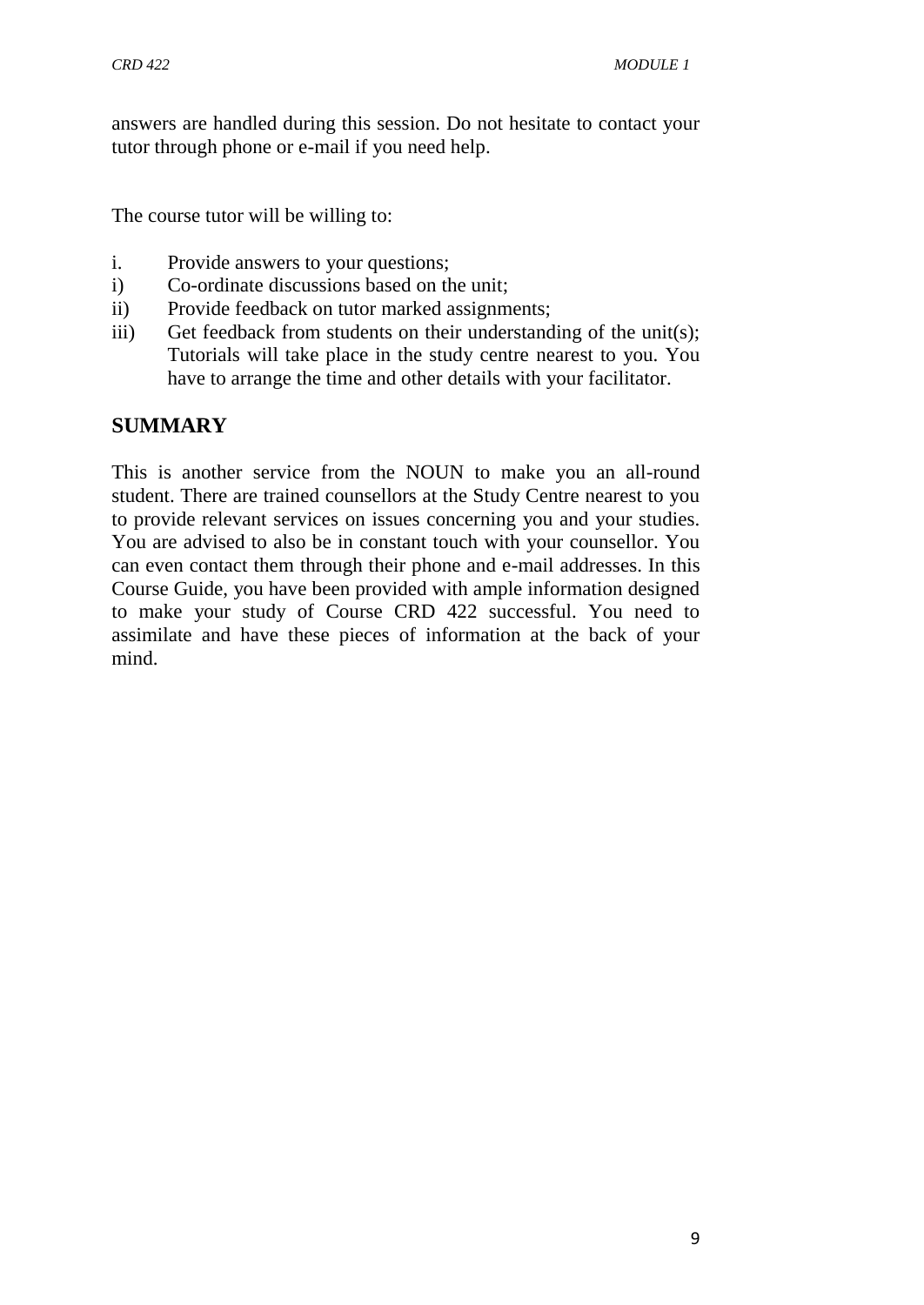| <b>MAIN</b><br><b>CONTENT</b> |                                                                                           |                     |
|-------------------------------|-------------------------------------------------------------------------------------------|---------------------|
| <b>CONTENTS</b>               | <b>PAGE</b>                                                                               |                     |
|                               |                                                                                           | 1                   |
| Unit $1$<br>Unit $2$          |                                                                                           | 1<br>$\overline{4}$ |
| Unit $3$                      |                                                                                           | 7                   |
| Unit 4<br>Unit 5              | The Meaning of Social Change<br>Social Structure and Rural Agrarian Systems               | 10<br>13            |
|                               |                                                                                           | 18                  |
| Unit $1$<br>Unit $2$          | Some Selected Theories of Social Change<br>Involvement of Local People in Directed Change | 18<br>23            |
| Unit 3                        | Objectives of Involving the Local People                                                  | 27                  |
| Unit 4                        | The Problems of The Rural Societies; Their Causes<br>and Solutions                        | 31                  |
| Unit $5$                      | Special Topics in Rural Sociology                                                         | 37                  |
|                               |                                                                                           | 39                  |
| Unit $1$                      | The Social System in The United Kingdom:<br>The Welfare State                             | 39                  |
| Unit $2$                      | The Social System in France: Solidarity and Insertion                                     | 43                  |
| Unit $3$                      | Social System in the United States: A Liberal Regime                                      | 46                  |
| Unit 4<br>Unit 5              | The Social System in Britain: The Welfare State.<br>Some Social Systems in Nigeria        | 49<br>52            |
|                               |                                                                                           |                     |
|                               |                                                                                           |                     |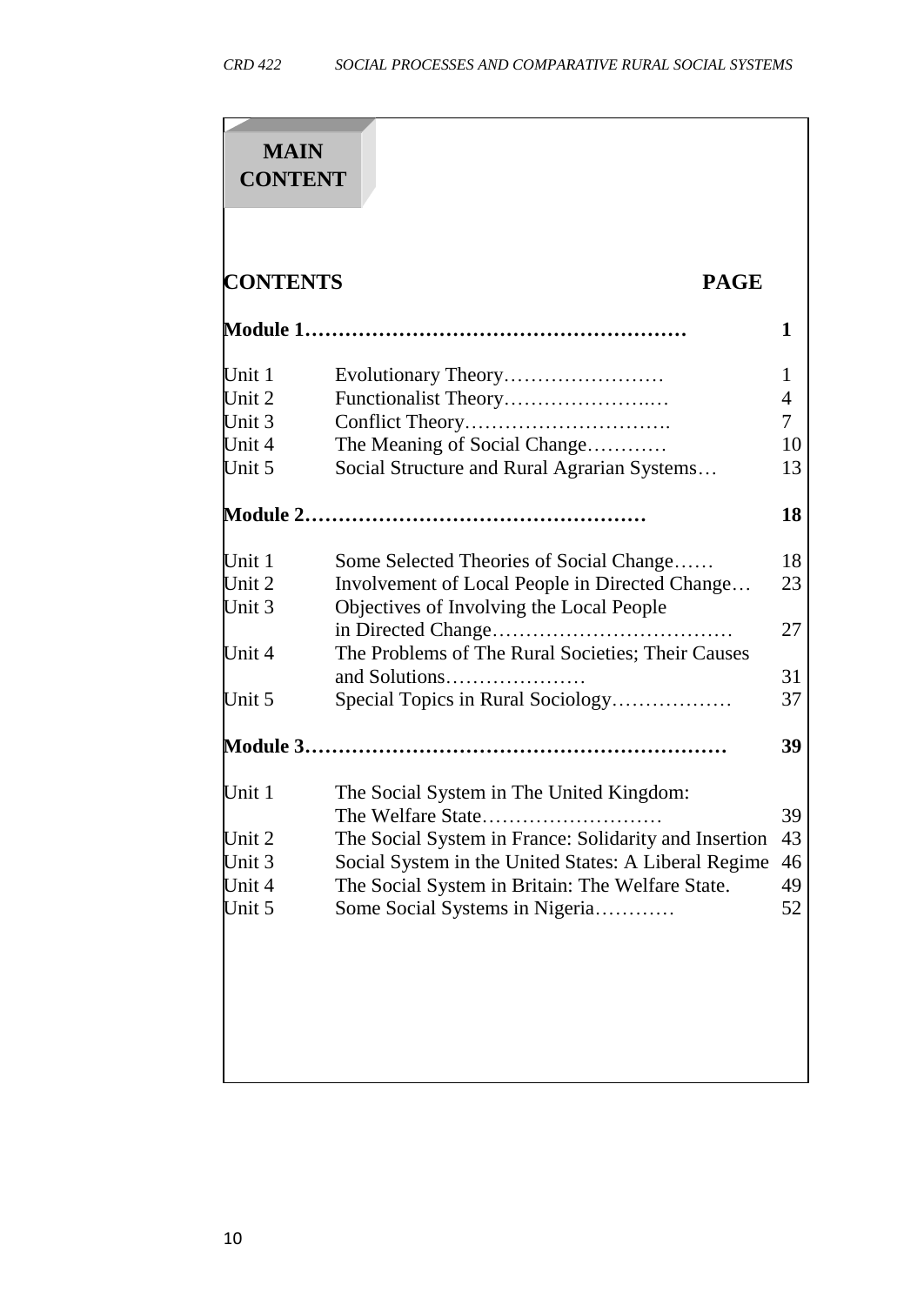# **MODULE 1**

- Unit 1 Evolutionary Theory
- Unit 2 Functionalist Theory
- Unit 3 Conflict Theory
- Unit 4 The Concept of Social Change
- Unit 5 Social Structure and Rural Agrarian Systems

# **UNIT 1 EVOLUTIONARY THEORY**

## **CONTENTS**

- 1.0 Introduction
- 2.0 Objectives
- 3.0 Main Content
	- 3.1 The stipulations of evolutionary theory
- 4.0 Conclusion
- 5.0 Summary
- 6.0 Tutor-Marked Assignment
- 7.0 References/Further Reading

# **1.0 INTRODUCTION**

This is the first unit in module 1 of course CRD 422. The unit will discuss the stipulations of the evolutionary theory.

# **2.0 OBJECTIVES**

At the end of this unit, you should be able to:

explain the stipulations of the evolutionary theory.

# **3.0 MAIN CONTENT**

## **3.1 The Stipulations of Evolutionary Theory**

The pioneering work of Charles Darwin (1809-1882) in biological evolution contributed to 19<sup>th</sup> century theories of social change. Darwin's approach stresses a continuing progression of successive life forms. For example, human beings came at a later stage of evolution than reptiles and represent a more complex form of life. Social theorists seeking an analogy to this biological model originated evolutionary theory, in which society is viewed as moving in a definite direction. Early evolutionary theorists generally agreed that society was progressing inevitably to a higher state. As might be expected, they concluded in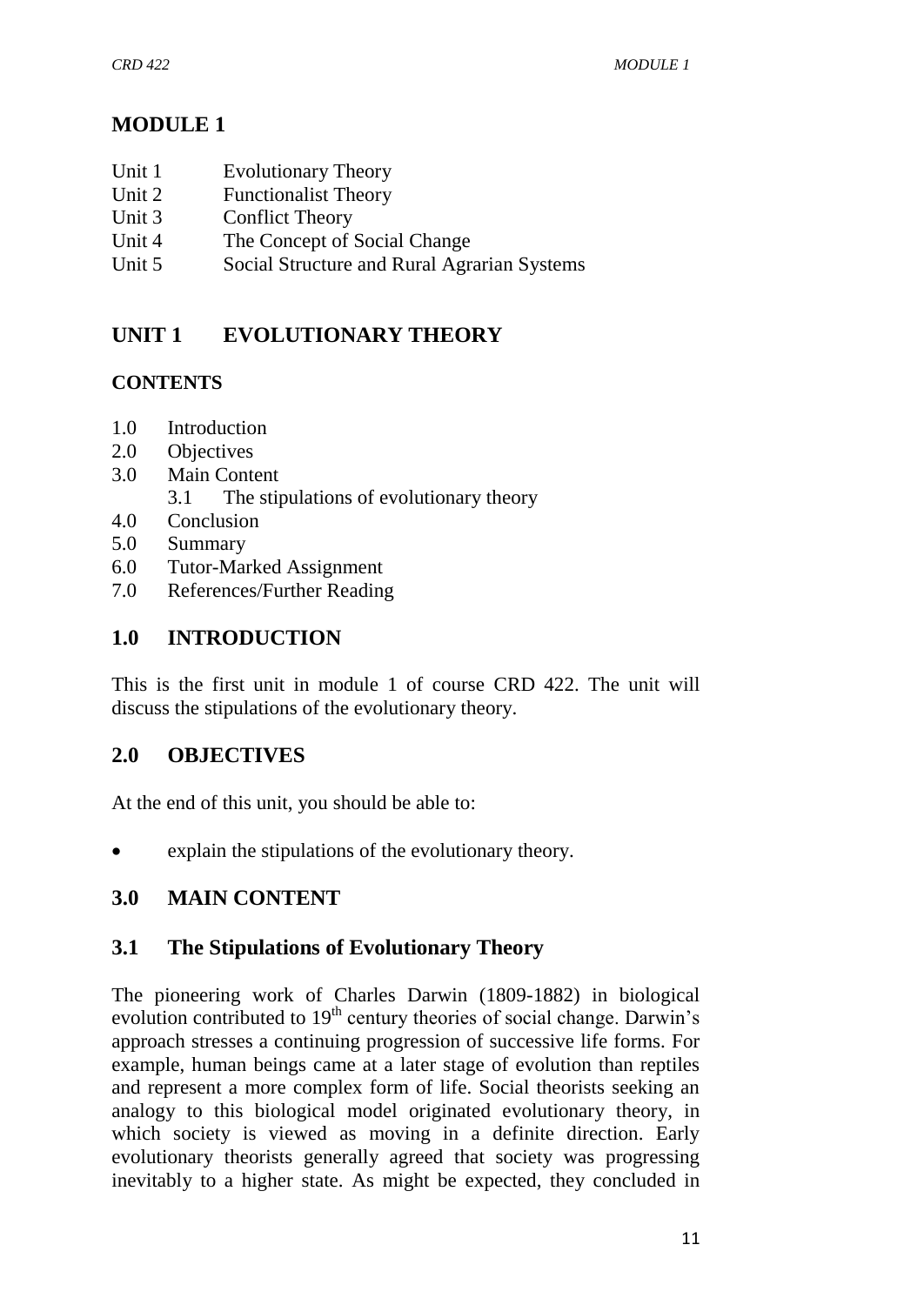ethnocentric fashion that their own behavior and culture were more advanced than those of earlier civilizations (Richards, 2006). August Comte (1798-1857), a founder of sociology, was an evolutionary theorist of change. He saw human societies as moving forward in their thinking from mythology to the scientific method. Similarly, Emile Durkheim (1893-1933) maintained that society progressed from simple to more complex forms of social organization.

The writings of Comte and Durkheim are examples of unilinear evolutionary theory. This approach contends that all societies pass through the same successive stages of evolution and inevitably reach the same end. English sociologist Herbert Spencer (1820-1903) used a similar approach: Spencer likened society to a living body whose interrelated parts were moving toward a common destiny. However, contemporary evolutionary theorists such as Gerhard Lenski are more likely to see social change as being multilinear than to rely on the more limited unilinear perspective. Multilinear evolutionary theory holds that change can occur in several ways, and does not inevitably lead in the same direction (Haines 1988 cited in Richards, 2006).

Multilinear theorists recognize that human culture has evolved along a number of lines. For example, the theory of demographic transition graphically demonstrates that population change in developing nations has not necessarily followed the model evident in industrialized nations. Sociologists today hold that events do not necessarily follow in a single or even several straight lines, but instead are subject to disruptions-a topic we will consider later, in our discussion of global social change.

## **SELF-ASSESSMENT EXERCISE**

- i. Explain the premise of evolutionary theory.
- ii. What practical lessons do you derive from the theory that will help you to contribute to social change in Nigeria?

# **4.0 CONCLUSION**

In any society, social processes are inherent as the society members interact with one another. Evolutionary theorists have contributed their quota in explaining such processes.

# **5.0 SUMMARY**

In this unit, we have explained the stipulations of the evolutionary theory. Among others, we have seen that human societies move forward in their thinking from mythology to the scientific method. And that all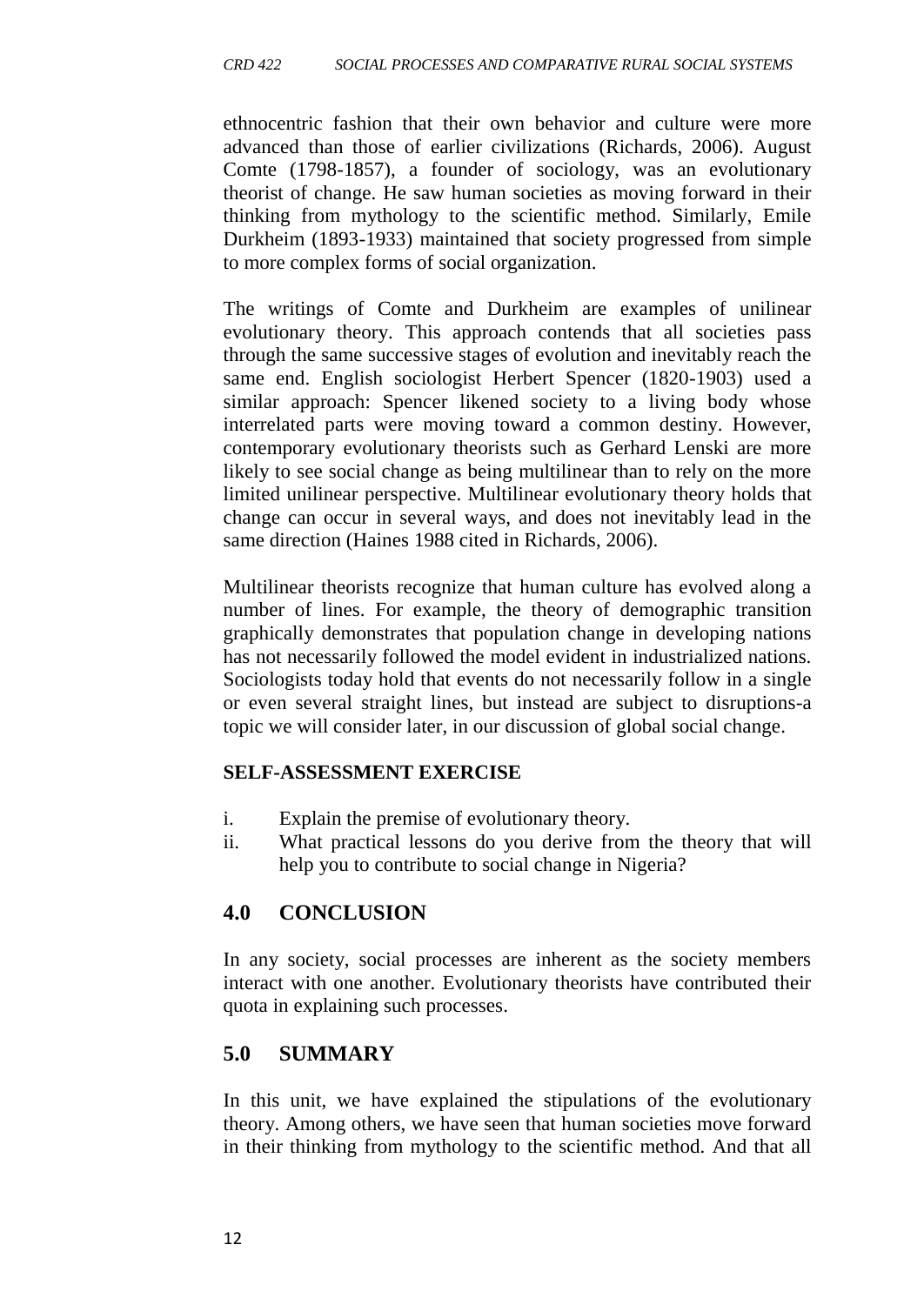societies pass through the same successive stages of evolution and inevitably reach the same end.

# **6.0 TUTOR-MARKED ASSIGNMENT**

- 1. Describe in details, the stipulations of the evolutionary theory and justify the truthfulness of its assumptions.
- 2. Human societies move forward in their thinking from mythology to the scientific method. Discuss.

# **7.0 REFERENCES/FURTHER READINGS**

Harambos, M. & M. Holborn, (2004). *Sociology: Themes and Perspectives*. 5th Edn. London: Collins.

Richard, T.S. (2006). *Sociology*. 6<sup>th</sup> Ed. New York: McGraw Hill.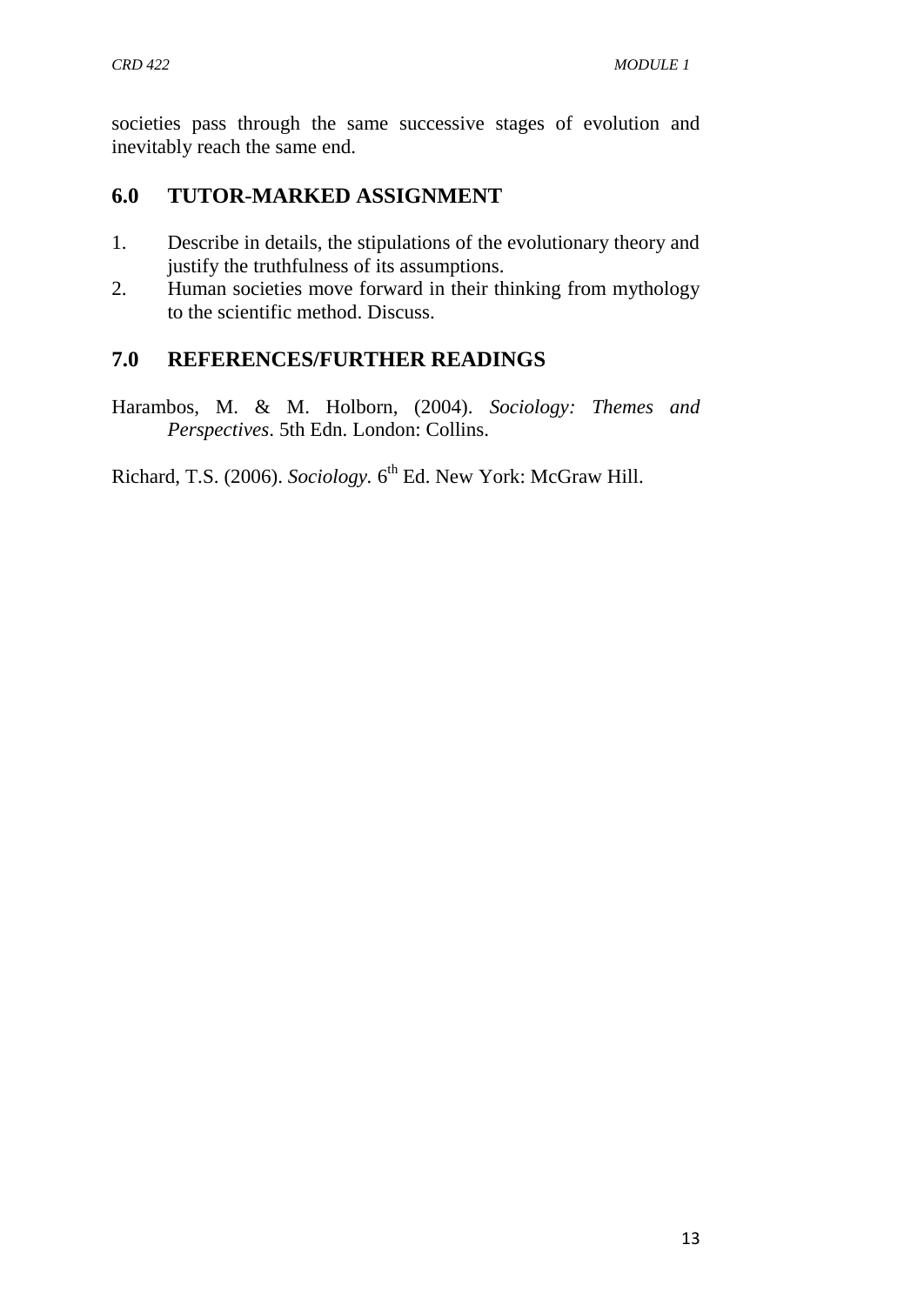## **UNIT 2 FUNCTIONALIST THEORY**

#### **CONTENTS**

- 1.0 Introduction
- 2.0 Objectives
- 3.0 Main Content
	- 3.1The stipulations of functionalist theory.
- 4.0 Conclusion
- 5.0 Summary
- 6.0 Tutor-Marked Assignment
- 7.0 References/Further Readings

# **1.0 INTRODUCTION**

This is the second unit in module 1 of course CRD 422. The unit will discuss the stipulations of functionalist theory.

# **2.0 OBJECTIVES**

At the end of this unit, you should be able to:

explain the stipulations of functionalist theory.

# **3.0 MAIN CONTENT**

## **3.1 The Stipulations of Functionalist Theory**

Because functionalist sociologists focus on what maintains a system, not on what changes it, they might seem to offer little to the study of social change. Yet as the work of sociologist Talcott Parsons demonstrates, functionalists have made a distinctive contribution to this area of sociological investigation.

Parsons (1902-1979), a leading proponent of functionalist theory viewed society as being in a natural state of equilibrium. By "equilibrium,' he meant that society tends toward a state of stability or balance. Parsons would view even prolonged labor strikes or civilian riots as temporary disruptions in the status quo rather than as significant alterations in social structure. Therefore, according to his equilibrium model, as changes occur in one part of society, adjustments must be made in other parts. If not, society's equilibrium will be threatened and strains will occur.

Reflecting the evolutionary approach, Parsons (1966) cited in Richards (2006) maintained that four processes of social change are inevitable.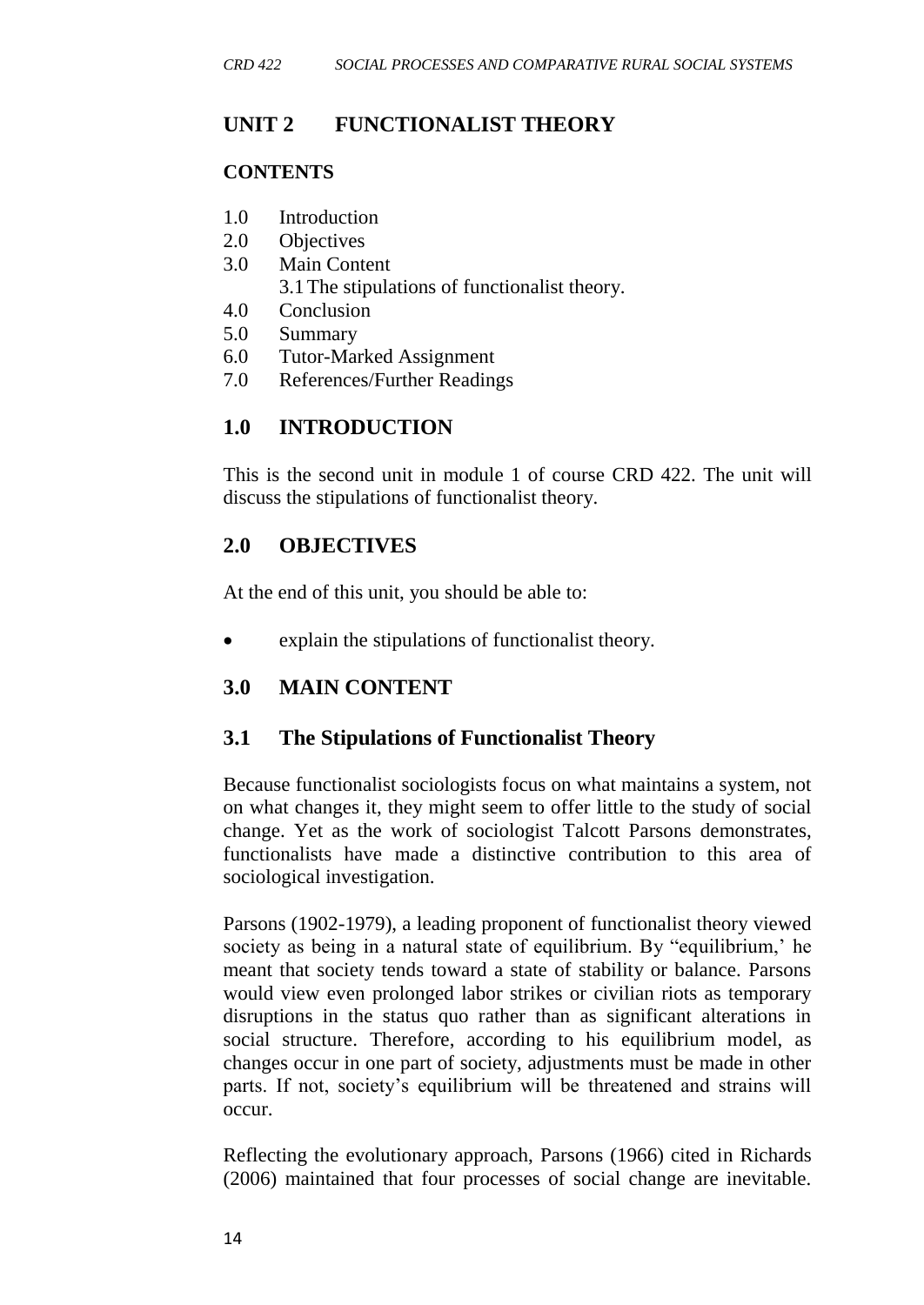The first, differentiation, refers to the increasing complexity of social organization. A transition from "medicine man" to physician, nurse, and pharmacist is an illustration of differentiation in the field of health. This process is accompanied by adaptive upgrading, in which social institutions become more specialized in their purposes. The division of physicians into obstetricians, internists, surgeons, and so forth is an example of adaptive upgrading.

The third process Parsons identified is the inclusion of groups that were previously excluded because of their gender, race, ethnicity, and social class background. Medical schools have practiced inclusion by admitting increasing numbers of women and African Americans. Finally, Parsons contends that societies experience value generalization, the development of new values that tolerate and legitimate a greater range of activities. The acceptance of preventive and alternative medicine is an example of value generalization: society has broadened its view of health care. Ml four processes identified by Parsons stress consensus-societal agreement on the nature of social organization and values (Johnson 1975; Wallace & Wolf 1980 cited in Richards, 2006). Though Parsons's approach explicitly incorporates the evolutionary notion of continuing progress, the dominant theme in his model is balance and stability. Society may change, but it remains stable through new forms of integration. For example, in place of the kinship ties that provided social cohesion in the past, people develop laws, judicial processes, and new values and belief systems (Richards, 2006).

## **SELF-ASSESSMENT EXERCISE**

- i. Explain the premise of functionalists' theory.
- ii. What practical lessons do you derive from the theory that will help you to contribute to social change in Nigeria?

# **4.0 CONCLUSION**

In any society, social change is inherent as the society members interact with one another. Functionalist theorists have contributed their quota in explaining such processes of change.

## **5.0 SUMMARY**

In this unit, we have explained the stipulations of the functionalist theory. Among others, we have seen that society is viewed as being a natural state of equilibrium. And that society may change, but it remains stable through new forms of integration.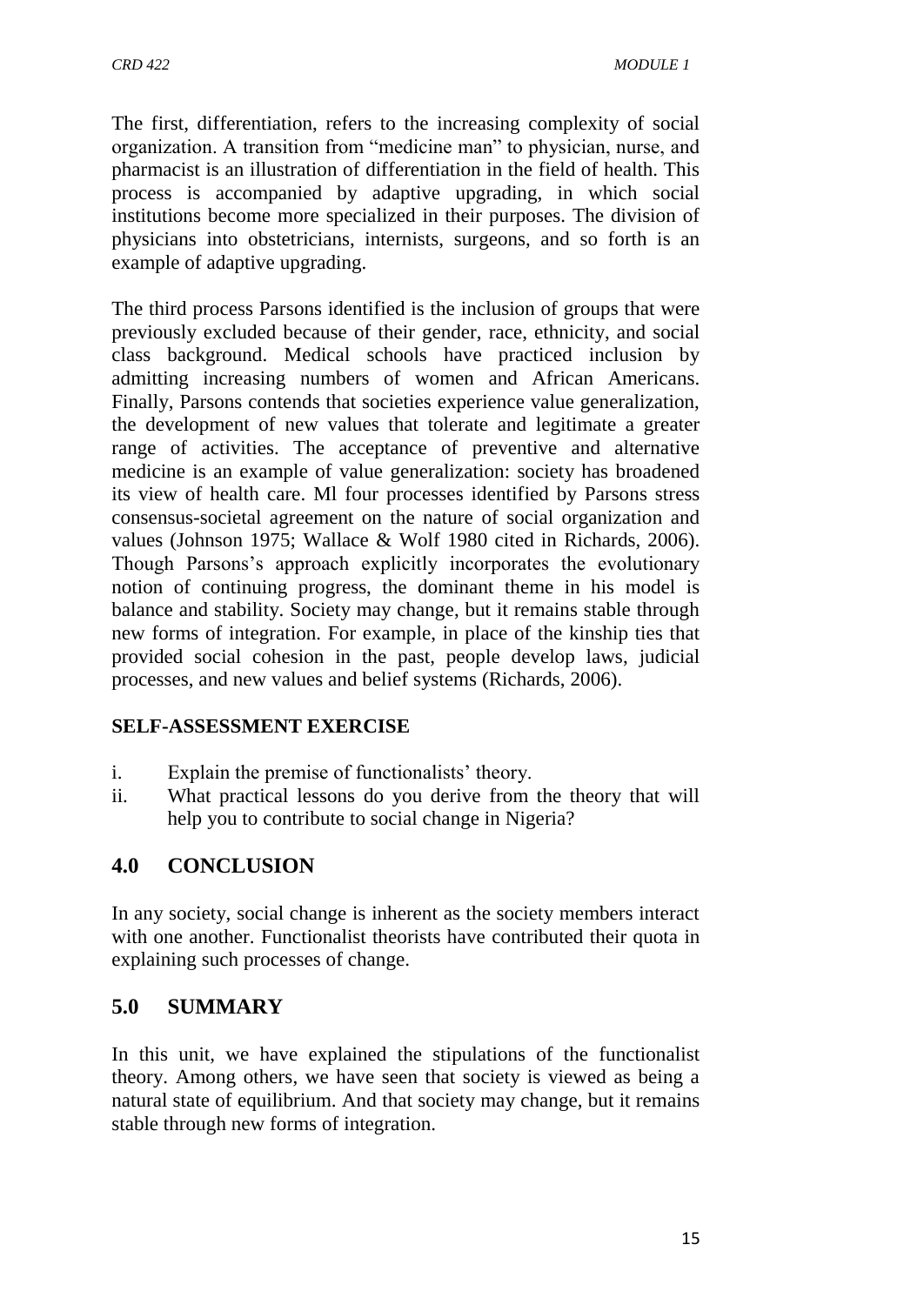#### **6.0 TUTOR-MARKED ASSIGNMENT**

- 1. Explain in details, the stipulations of the functionalist theory and justify the truthfulness of its assumptions.
- 2. Human society may change, but it remains stable through new forms of integration. Discuss.

#### **7.0 REFERENCES/FURTHER READINGS**

Harambos, M. & M. Holborn, (2004). *Sociology: Themes and Perspectives*. 5th Edn. London: Collins.

Richard, T.S. (2006). *Sociology*. 6<sup>th</sup> Ed. New York: McGraw Hill.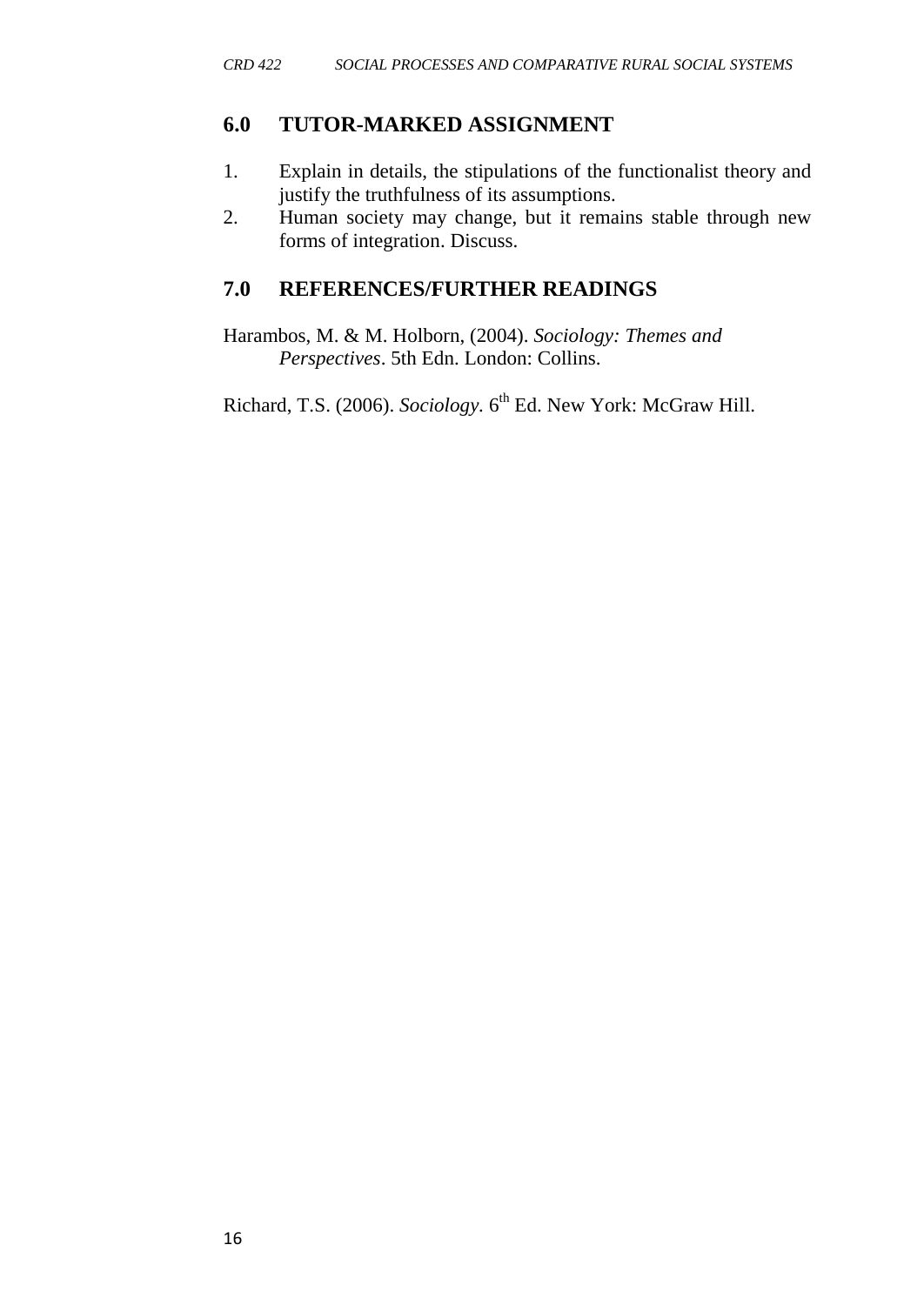# **UNIT 3 CONFLICT THEORY**

#### **CONTENTS**

- 1.0 Introduction
- 2.0 Objectives
- 3.0 Main Content
	- 3.1 The stipulations of conflict theory
- 4.0 Conclusion
- 5.0 Summary
- 6.0 Tutor-Marked Assignment
- 7.0 References/Further Reading

## **1.0 INTRODUCTION**

This is the third unit in module 1 of course CRD 422. The unit will discuss the stipulations of conflict theory.

## **2.0 OBJECTIVES**

At the end of this unit, you should be able to:

explain the stipulations of the conflict theory.

# **3.0 MAIN CONTENT**

## **3.1 The Stipulations of Conflict Theory**

The functionalist perspective minimizes the importance of change. It emphasizes the persistence of social life, and sees change as a means of maintaining the equilibrium (or balance) of a society. In contrast, conflict theorists contend that social institutions and practices persist because powerful groups have the ability to maintain the status quo. Change has crucial significance, since it is needed to correct social injustices and inequalities (Richards, 2006).

Karl Marx accepted the evolutionary argument that societies develop along a particular path. However, unlike Comte and Spencer, he did not view each successive stage as an inevitable improvement over the previous one. History, according to Marx, proceeds through a series of stages, each of which exploits a class of people. Ancient society exploited slaves; the estate system of feudalism exploited serfs; modern capitalist society exploits the working class. Ultimately, through a socialist revolution led by the proletariat, human society will move toward the final stage of development: a classless communist society, or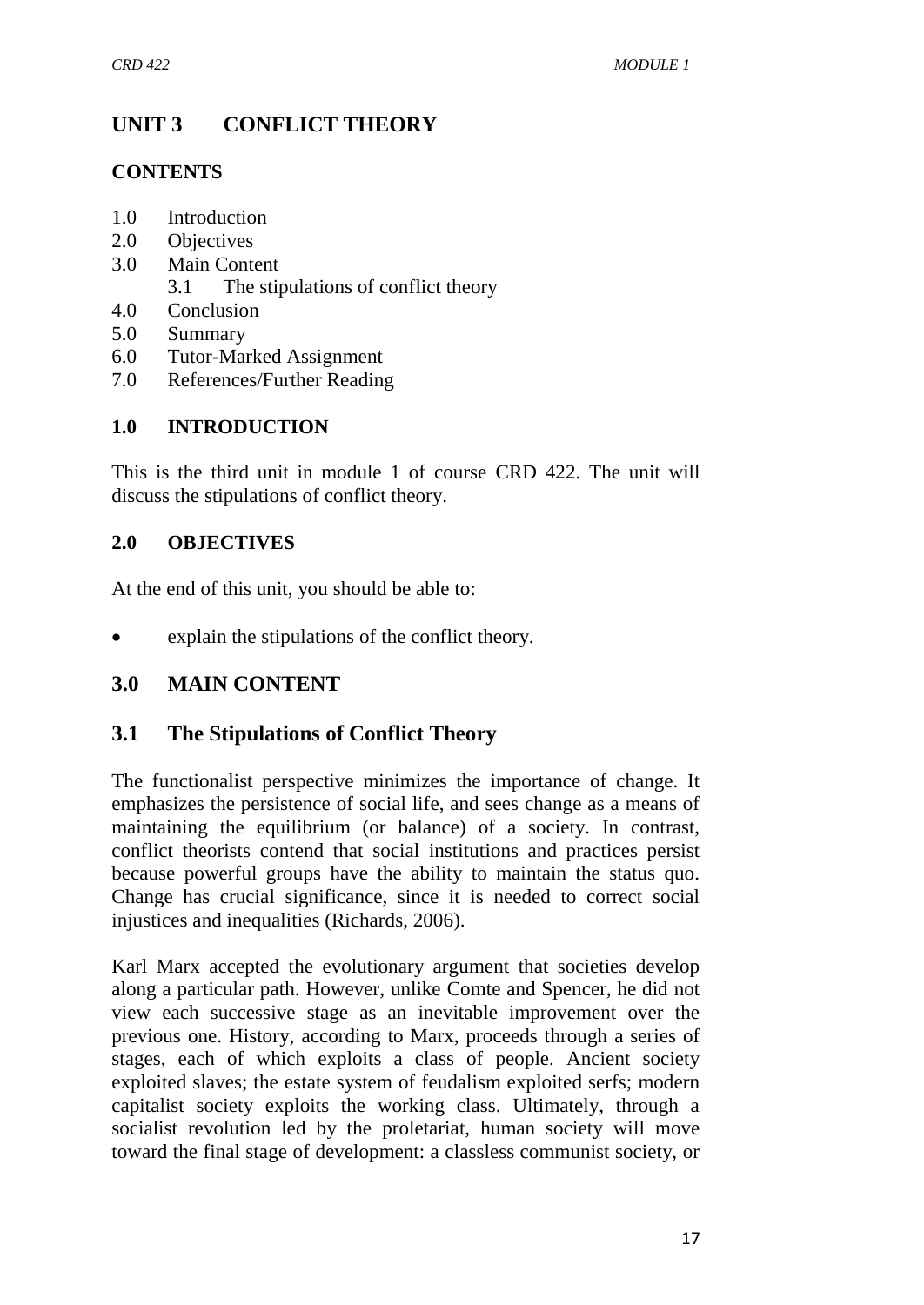"community of free individuals;' as Marx described it in Das Kapital in 1867 (Richards, 2006).

As we have seen, Marx had an important influence on the development of sociology. His thinking offered insights into such institutions as the economy, the family, religion, and government. The Marxist view of social change is appealing because it does not restrict people to a passive role in responding to inevitable cycles or changes in material culture. Rather, Marxist theory offers a tool for those who wish to seize control of the historical process and gain their freedom from injustice. In contrast to functionalists' emphasis on stability, Marx argues that conflict is a normal and desirable aspect of social change. In fact, change must be encouraged as a means of eliminating social inequality (Harambos & Holborn, 2004).

One conflict theorist, Dahrendorf (1958) cited in Harambos and Holborn, (2004), has noted that the contrast between the functionalist perspective's emphasis on stability and the conflict perspective's focus on change reflects the contradictory nature of society. Human societies are stable and long-lasting, yet they also experience serious conflict. Dahrendorf found that the functionalist approach and the conflict approach were ultimately compatible, despite their many points of disagreement. Indeed, Parsons spoke of new functions that result from social change, and Marx recognized the need for change so that societies could function more equitably.

#### **SELF-ASSESSMENT EXERCISE**

- i. Discuss the premise of conflict theory.
- ii. What practical lessons do you derive from the theory that will help you to contribute to social change in Nigeria?

## **4.0 CONCLUSION**

In any society, social change is inherent as the society members interact with one another. Conflict theorists have contributed their quota in explaining such processes of change.

## **5.0 SUMMARY**

In this unit, we have explained the stipulations of the conflict theory. Among others, we have seen that social institutions and practices persist because powerful groups have the ability to maintain the status quo. Besides, change has crucial significance, since it is needed to correct social injustices and inequalities.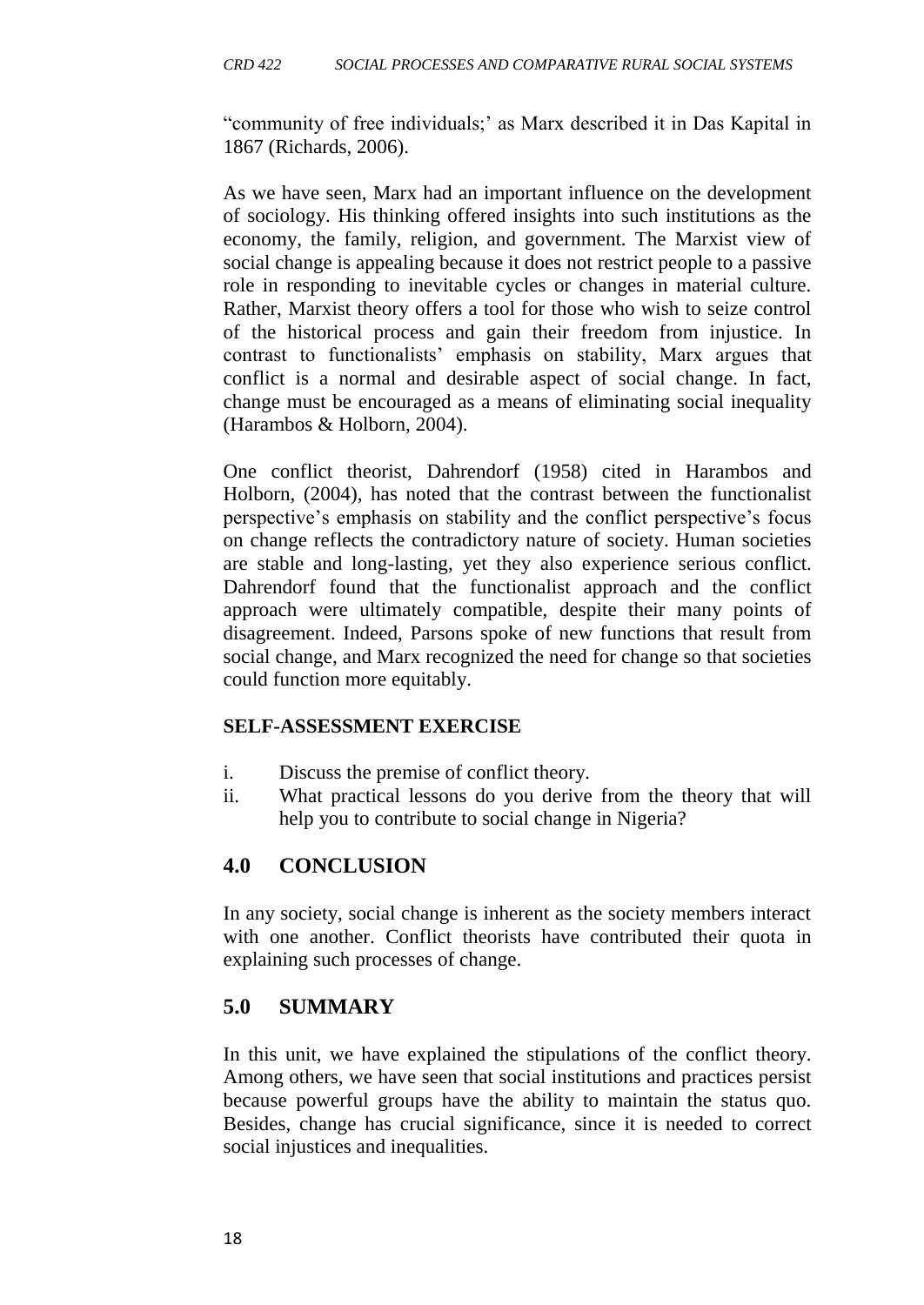## **6.0 TUTOR-MARKED ASSIGNMENT**

- 1. Explain in details, the stipulations of the conflict theory and justify the truthfulness of its assumptions.
- 2. Social institutions and practices persist because powerful groups have the ability to maintain the status quo. Discuss.

## **7.0 REFERENCES/FURTHER READING**

Harambos, M. & M. Holborn, (2004). *Sociology: Themes and Perspectives*. 5th Edn. London: Collins.

Richard, T.S. (2006). *Sociology*. 6<sup>th</sup> Ed. New York: McGraw Hill.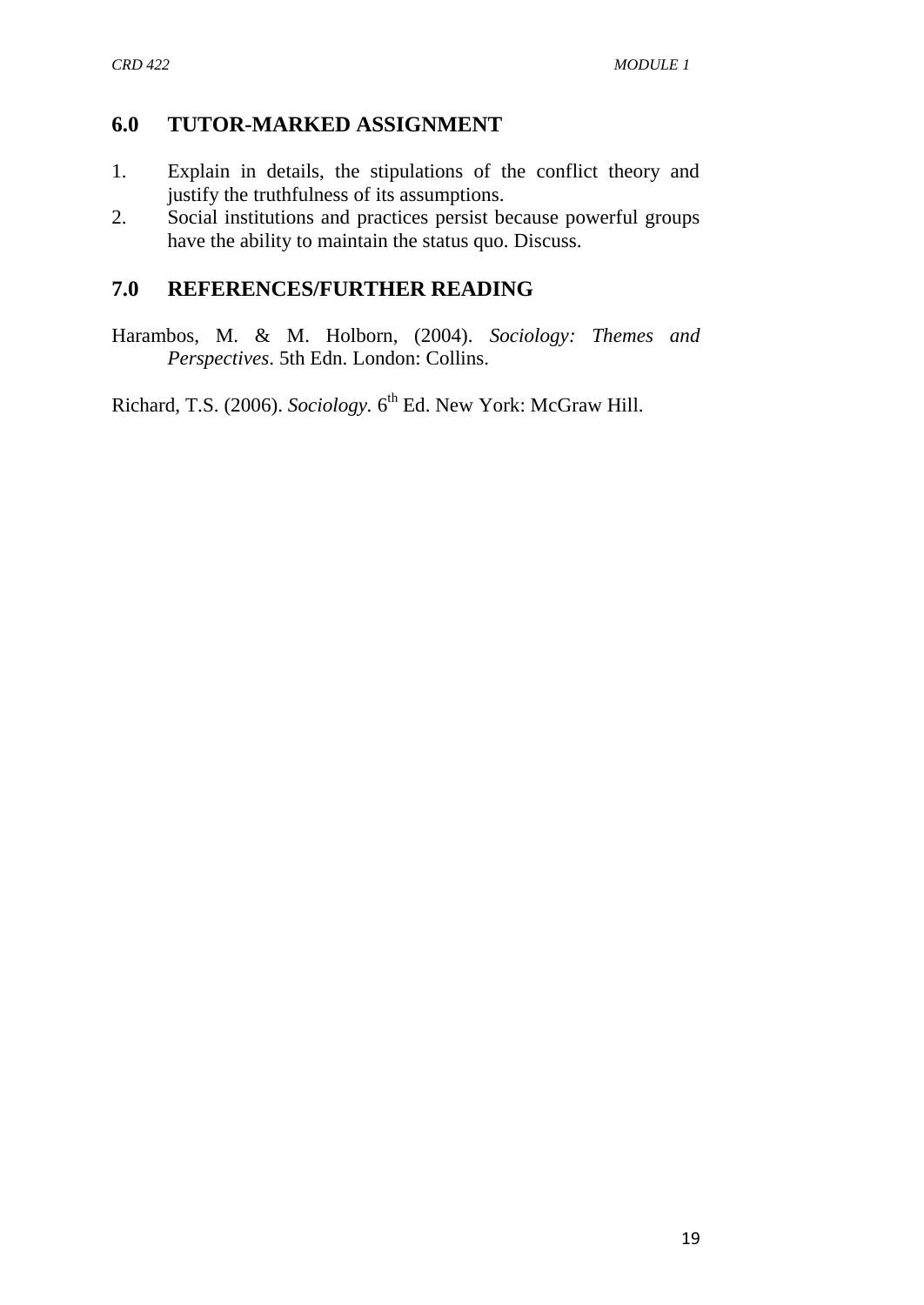# **UNIT 4 THE CONCEPT OF SOCIAL CHANGE**

#### **CONTENTS**

- 1.0 Introduction
- 2.0 Objectives
- 3.0 Main Content
	- 3.1 The meaning of social change
	- 3.2 Forms of social change
	- 3.2 Indices of social change.
- 4.0 Conclusion
- 5.0 Summary
- 6.0 Tutor-Marked Assignment
- 7.0 References/Further Reading

## **1.0 INTRODUCTION**

This is the fourth unit in module 1 of course CRD 422. The unit will discuss the stipulations of conflict theory.

## **2.0 OBJECTIVES**

At the end of this unit, you should be able to:

- explain the meaning of social change
- list and discuss forms of social change
- identify indices of social change.

# **3.0 MAIN CONTENT**

## **3.1 The Meaning of Social Change**

According to Moore (1967) cited in Richard (2006), social change refers to an alteration in the [social order](https://en.wikipedia.org/wiki/Social_order) of a [society.](https://en.wikipedia.org/wiki/Society) Social change may include changes in [nature,](https://en.wikipedia.org/wiki/Nature) [social institutions,](https://en.wikipedia.org/wiki/Social_institution) [social behaviours,](https://en.wikipedia.org/wiki/Social_behaviour) or [social](https://en.wikipedia.org/wiki/Social_relations)  [relations.](https://en.wikipedia.org/wiki/Social_relations) Social change may refer to the notion of [social progress](https://en.wikipedia.org/wiki/Social_progress) or [socio-cultural evolution](https://en.wikipedia.org/wiki/Sociocultural_evolution) or the philosophical idea that society moves forward by [dialectical](https://en.wikipedia.org/wiki/Dialectical) or [evolutionary](https://en.wikipedia.org/wiki/Evolutionary) means. It may refer to a paradigmatic change in the socio-economic structure, for instance a shift away from [feudalism](https://en.wikipedia.org/wiki/Feudalism) towards [capitalism.](https://en.wikipedia.org/wiki/Capitalism)

According to Harambos and Holborn (2004), social change may also refer to [social revolution](https://en.wikipedia.org/wiki/Social_revolution) such as the [Socialist](https://en.wikipedia.org/wiki/Socialism) revolution presented in [Marxism,](https://en.wikipedia.org/wiki/Marxism) or to other [social movements,](https://en.wikipedia.org/wiki/Social_movements) such as [Women's suffrage](https://en.wikipedia.org/wiki/Women%27s_suffrage) or the [Civil rights movement.](https://en.wikipedia.org/wiki/Civil_rights_movement) Social change may be driven by cultural, religious, economic, scientific or technological forces. Developmental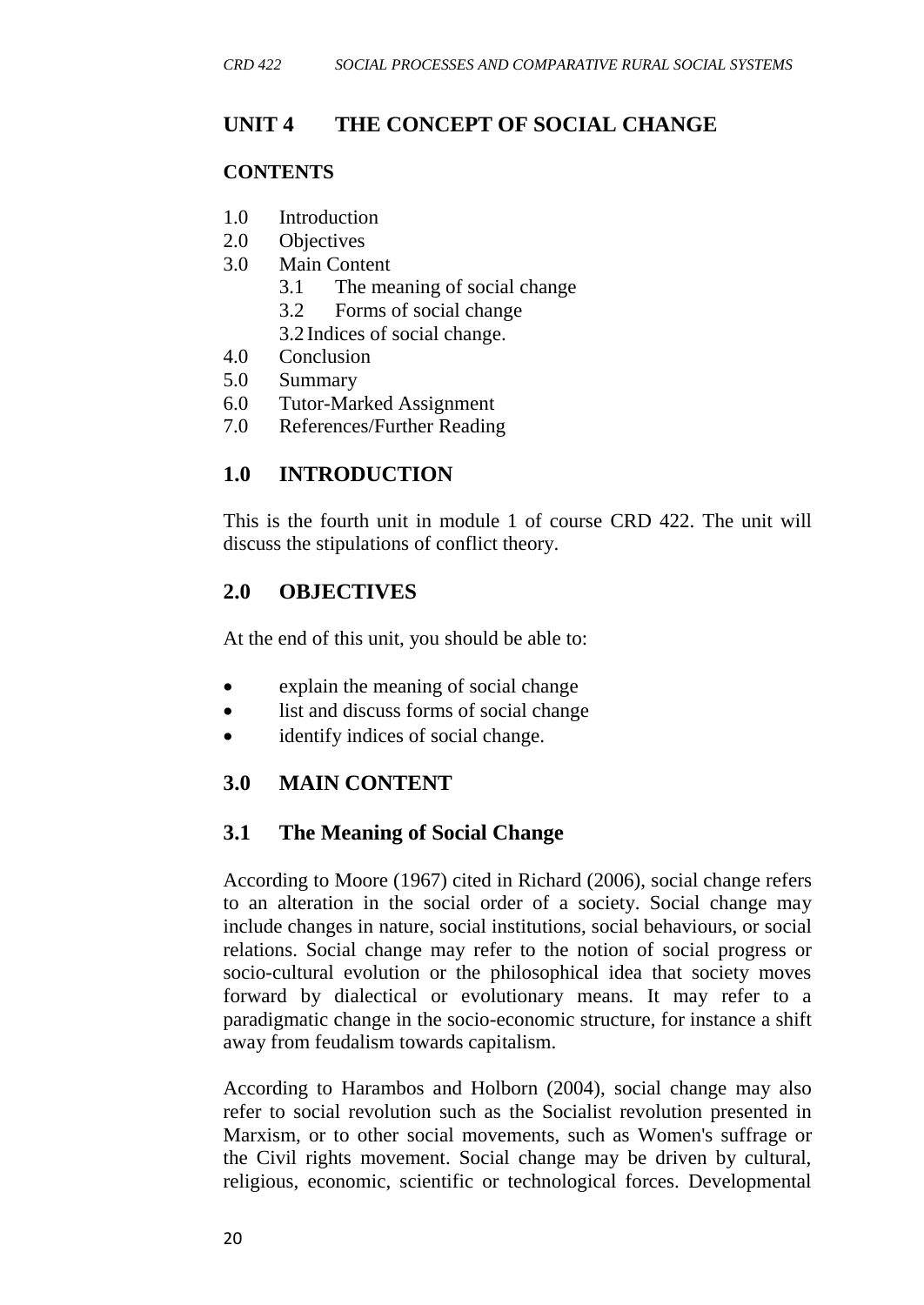psychology can play a role in social change. Social change comes about with tangible/intangible resource inputs as [social investment.](https://en.wikipedia.org/wiki/Social_investment)

Change comes from two sources. One source is random or unique factors such as climate, weather, or the presence of specific groups of people. Another source is systematic factors. For example, successful development has the same general requirements, such as a stable and flexible government, enough free and available resources, and a diverse social organization of society. On the whole, social change is usually a combination of systematic factors along with some random or unique factors.

# **3.3 Forms of Social Change**

- a. Modifications in human attitudes and behaviour pattern as a result of education.
- b. Alteration in social conditions resulting from changes in policies of social organization.
- c. Effecting reforms in major legal and functional systems of society.
- d. Changes in the materials culture i.e. in arts and artifacts of the culture.

# **3.4 Indices of Social Change**

As argued by Richard (2006), social changes pervade all aspects of societal life and may manifest as:

- a. Economic change which occurs in the mode of production, economic relations and statuses of people in the society.
- b. Political change which manifests in the distributions of operating mechanisms of social and political power with the social system.
- c. Technological change which manifests in ways of applying scientific and other organized knowledge to practical task. In the areas of transportation, communication, health, education, economy, housing.
- d. Cultural change which refers to non material aspects of culture.
- e. Behavioural change which is concerned with changes arising from the influence of education on the attitude and overt reactions of people.

## **SELF-ASSESSMENT EXERCISE**

- i. Define social change and explain the indices of social change.
- ii. Identify and explain the agents of social change.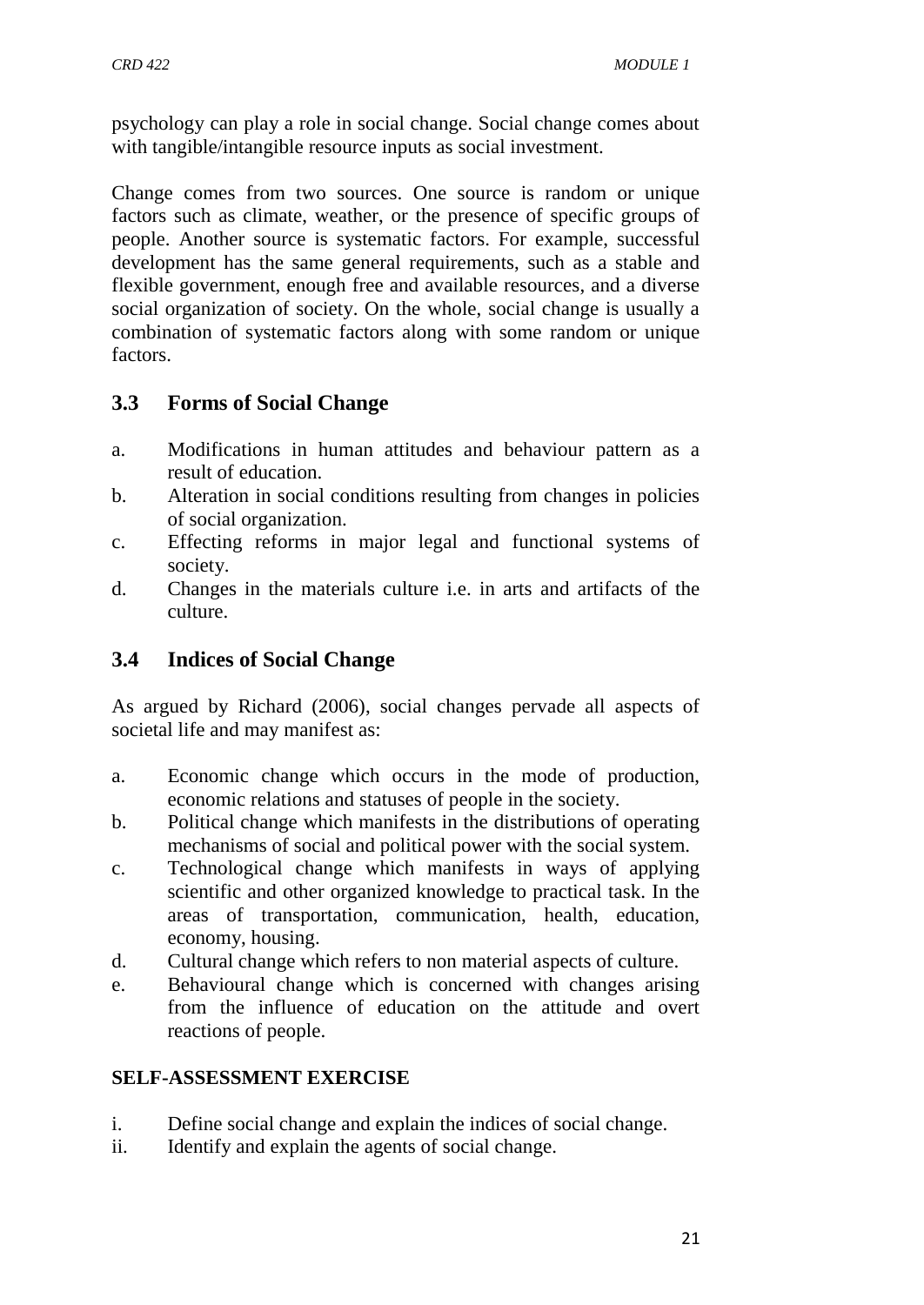## **4.0 CONCLUSION**

In any society, change is inevitable and necessary. Social change is indispensable because without it, all other changes may be difficult to come by. Periodically, it is important that the current level of changes is compared with the indices of change. This is especially so in developing countries like Nigeria where constant change is extremely necessary.

## **5.0 SUMMARY**

In this unit, we have explained the meaning of change, the meaning of social change, identified forms of social change, indices of social change, the agents of social change and the theories of social change. In the next unit, focus will be on the involvement of local people in directed change.

## **6.0 TUTOR-MARKED ASSIGNMENT**

- 1. Discuss the necessity for social change in contemporary Nigeria.
- 2. Describe in your own words, the theories of social change.

# **7.0 REFERENCES/FURTHER READINGS**

- Harambos, M. & M. Holborn, (2004). *Sociology: Themes and Perspectives*. 5th Edn. London: Collins.
- Lyman, S. (ed.) (1995). *Social movements: critiques, concepts, casestudies.* Macmillan (chapters 1,2,14 and 15).
- Melucci, A. (1996). *Nomads of the Present and Challenging Codes*. Cambridge.
- Offe, C (1985): "New Social Movements." *Social Research* 52, 817 68.
- Philips, E.B. (1996). *City lights: Urban-suburban life in global society*. New York: Oxford University Press.
- Richard, T.S. (2006). *Sociology*. 6<sup>th</sup> Ed. New York: McGraw Hill.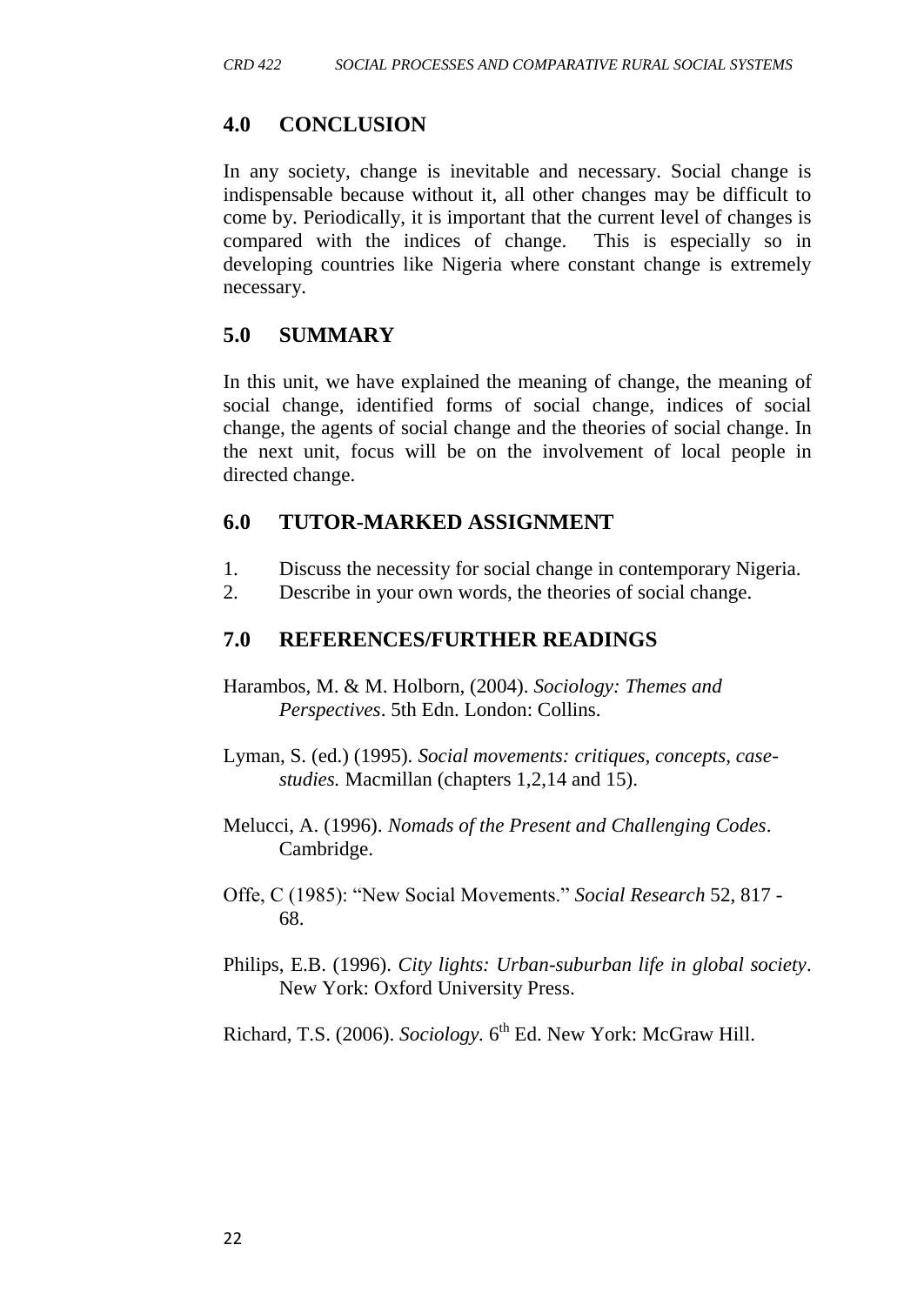# **UNIT 5 A NALYSIS OF SOCIAL STRUCTURE AND RURAL AGRARIAN SYSTEMS**

#### **CONTENTS**

- 1.0 Introduction
- 2.0 Objectives
- 3.0 Main Content
	- 3.1 The meaning of social structure
	- 3.3Rural agrarian systems
- 4.0 Conclusion
- 5.0 Summary
- 6.0 Tutor-Marked Assignment
- 7.0 References/Further Reading

# **1.0 INTRODUCTION**

This is the fifth and the last unit in module 1 of course CRD 422. The unit will discuss social structure and rural agrarian systems.

## **2.0 OBJECTIVES**

At the end of this unit, you should be able to:

- explain the meaning of social structure
- discuss rural agrarian systems.

## **3.0 MAIN CONTENT**

## **3.1 The Meaning of Social Structure**

According to Richard (2006), social structure refers to the way in which a society is organized into predictable relationships. The concept of social structure is closely related to socialization, the process through which people learn the attitudes, values and behaviours appropriate to their culture. The five elements of social structure according to Richard include statuses, social roles, groups, social networks and social institutions. Social institutions such as the family, religion and government are fundamental aspect of social structure (Richard 2006).

## **3.2 Rural Agrarian Systems**

The establishment of industries (agro base and non-agro base industries), especially in the rural areas is an important strategy for transforming the rural economies. According to Richard (2006), such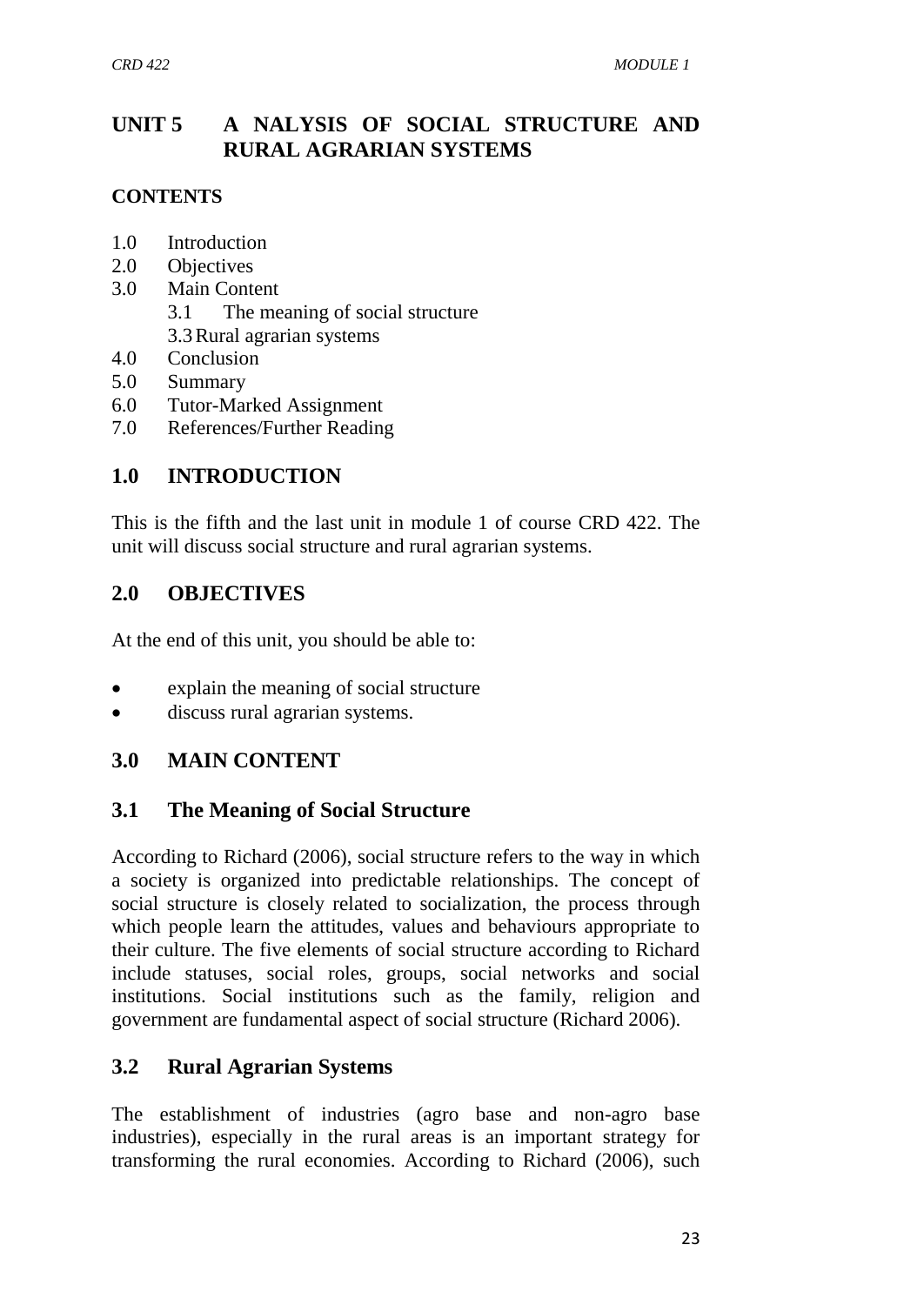industries generate demand for agricultural and related products in many ways. They encourage urbanization of the rural area and increased dependence on agricultural production by the urban workers who are generally characterized by a high income elasticity of demand for food. They also generate increased demand for specialist processors, transporter and food distributors in the rural and semi-rural areas. Industrialization creates demand for raw materials such as cotton, groundnut, grain and palm oil whose production and distribution, being labour intensive, absorb a considerable amount of labour However, before the process of industrial development can have a favourable demand effect on the course of rural development, several conditions must be fulfilled. First the industrialization strategy must not be biased in favour of large scale capital. Intensive projects otherwise, the result, increase in industrial income will be appropriated mainly by the capital owners who must be presumed to be largely oriented to the consumption of imported luxury goods.

Second, industrialization strategy should also stress measures for reducing the concentration, of purchasing power. If this is not done, the skewness of income distribution will stifle the demand for the food produced in rural areas. Third, there should be a measure of protection of the domestic food producer by way tariffs and quantitative control of food imports. Otherwise the food and raw materials, demand effect of industrialization will be reduced by imports of cheaper food from the more developed parts of the world. In this connection, Nigeria should embark on deliberate policy of using their domestic materials primarily as a basis of agro-allied industries. This policy should make reference to investment in research aimed at finding as many industrial uses for existing raw materials as possible. Finally attention should be paid to cost reduction. If this is ignored, industrialists may look to import as a strategy of reducing costs and avoiding competition.

On the supply side, industrialization has number of favourable consequences for agricultural and rural development. It provides agriculture .with mechanical and chemical inputs such as the thatches, harvesting and threshing machines as well as fertilizer, pesticides and herbicides. If the agricultural production strategy is characterized by small scale and labour intensive operations, the farmers are likely to benefit from the services of blacksmiths, mechanics and other smallscale producers in the industrial sector.

Furthermore, industrialization tends to provide farmers with a variety of consumers durable such as radios, clocks, iron beds, etc. which created incentives, fostering farm production. Industrialization is likely to provide non-farm employment to rural labour forces. Such employment is usually accompanied by increased remittances of funds to the rural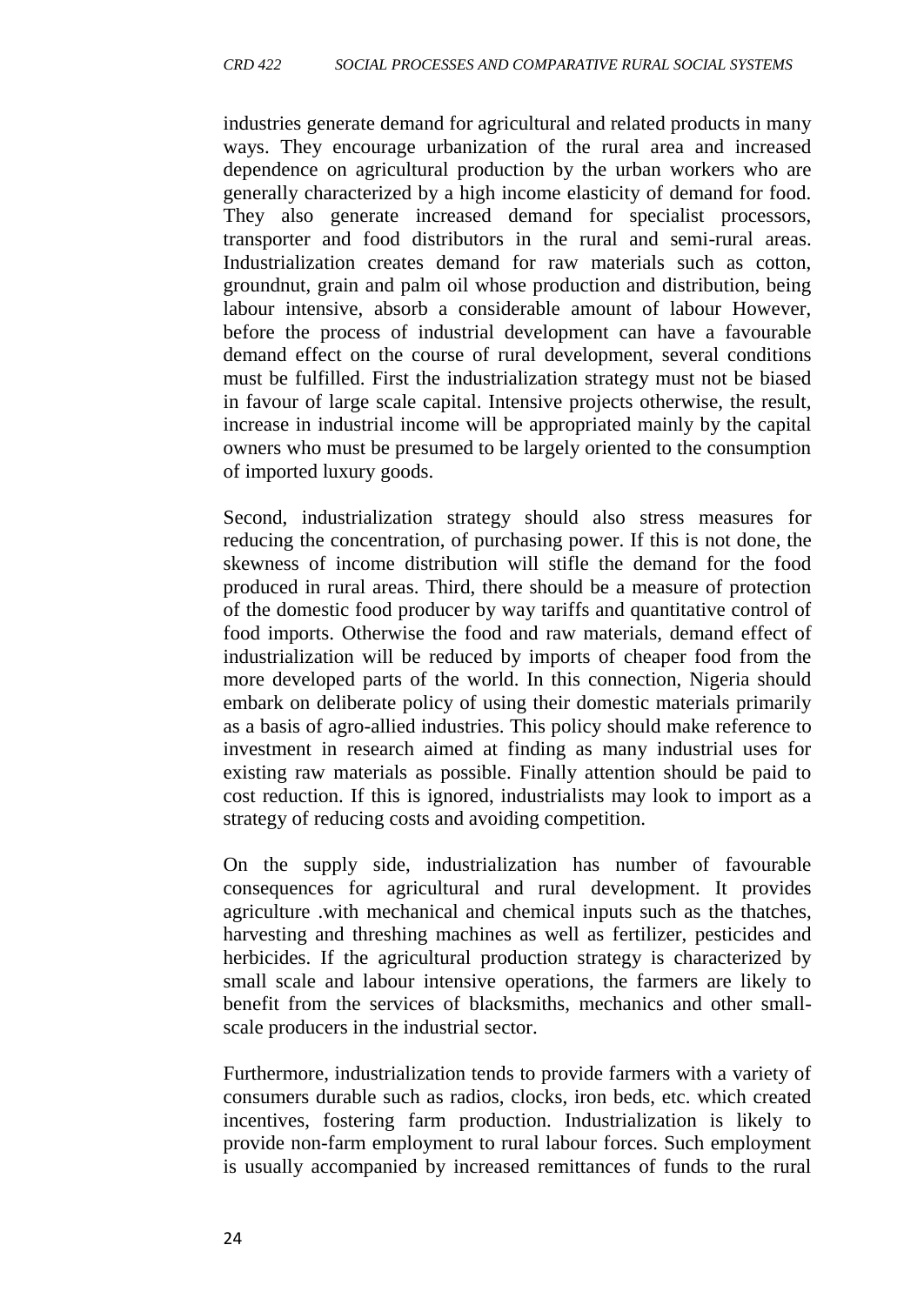areas. In addition, the presence of alternative employment opportunities in the non-farm sector could encourage the renationalization of farm organization and use of mechanical equipment to increase labour productivity. Rural Industrialization is associated with other benefits such as the provision of roads, electricity, water supply, and an increase in rural population, which makes possible viable community development projects. It also creates a body of educated people who can be relied upon to initiate changes in the rural environment. Ruralities should be encouraged to invest on industries through credit disbursement and government should have it as policy that urban investors should open up rural branches.

Improved technology provides the main revenue for increasing productivity in the country's agriculture. Generally, agricultural technology or innovation are new ideas, methods, practices or techniques which provide the means of achieving sustained increases in agricultural productivity and income. Richard (2006) identifies three major types of agricultural technology and they are:

- i. Biological technology such as certified seeds genetically improved breeding stock, etc.
- ii. Chemical technology such as fertilizer mixes, pesticides and other plant/animal protection chemicals etc.
- iii. Mechanical technology in terms of tractors, harvesters, planners, inputs applicators, driers, millers, weeds etc.

The small-scale farmers, who are the centre-piece of agricultural production in Nigeria should be encouraged to adopt new technologies. This is because it will go a long way in raising their output per hectare.

The land tenure system still poses a problem to agricultural development in the sense that it does not make- for optimal utilization of resource inputs. The Land Use Decree promulgated in 1978 should be reenforced, especially in rural areas. This will ease acquisition of land for agricultural expansion.

There is much need for expanded extension services. The extension service ensures that new techniques of farming and improved farming materials are brought to the knowledge of the scale farmers, translating the package in a manner that the farmers can understand. In most cases, this can be achieved through demonstrations. Meanwhile, there are fewer extension agents and they cannot reach most of, the farmers. This therefore calls for increased government findings and expanded training schemes for extension personnel. The type and quality of education and the general orientation and the effectiveness of extension work depends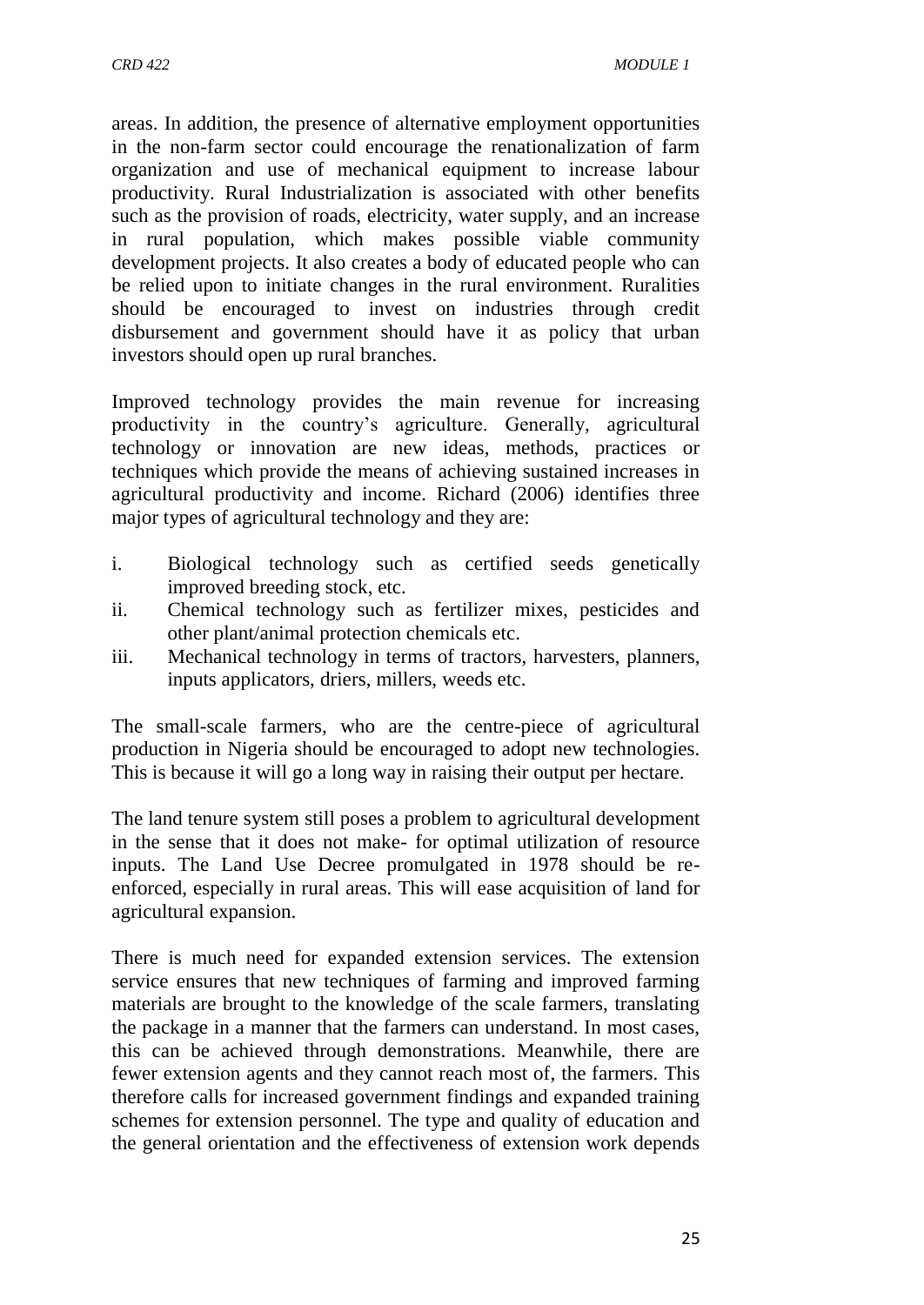very largely on the education, training and dedication for the extension staff.

The need for credit cannot be over-stressed Credit is of paramount importance stimulating the adoption of improved farm practices by farmers. They need credit not only to purchase improved materials but' also to hire labour to do the extra-work associated with the adoption of an improved method. It is the lack of credit facilities that has kept many farmers away from adopting improved practices since, most of these farmers lack tangible collaterals for loans. There is therefore, the need for expanded supervised credit facilities to farmers at affordable rates. Given the numerous problems, the individual small-scale farmers face it becomes necessary for the farmers to organize themselves' into formal groups such as Cooperatives. Formation of such groups will enhance closer contact with the extension agents, procurement of credit for overall expansion of production scale.

Other rural agrarian systems, according to Philips (1996), include the following:

- 1. Resource located industries: people gradually move away from farming and become industrial workers who depend largely on earning wages for their rural living.
- 2. Extractive industries: They may include; metallic or nonmetallic minerals located largely in rural areas on the basis of existence of the resource base as well as nearness to the unskilled man power resource to work in them.
- 3. Urban periphery industries: These include manufacturing industries located within commuting distances and are dependent on employing city dwellers as well as workers from adjoining villages.
- 4. Rural market town industries: These industries are located in relation to an established central role in respect of villages around them and in response to communication network. They supply the needs of agricultural operator.
- 5. Traditional primary industries: These are made up of relatively small craft type industries of rural areas and depend on the level of development of community.

#### **SELF-ASSESSMENT EXERCISE**

- i. What do you understand by social structure?
- ii. Identify and explain the basic elements of social structure.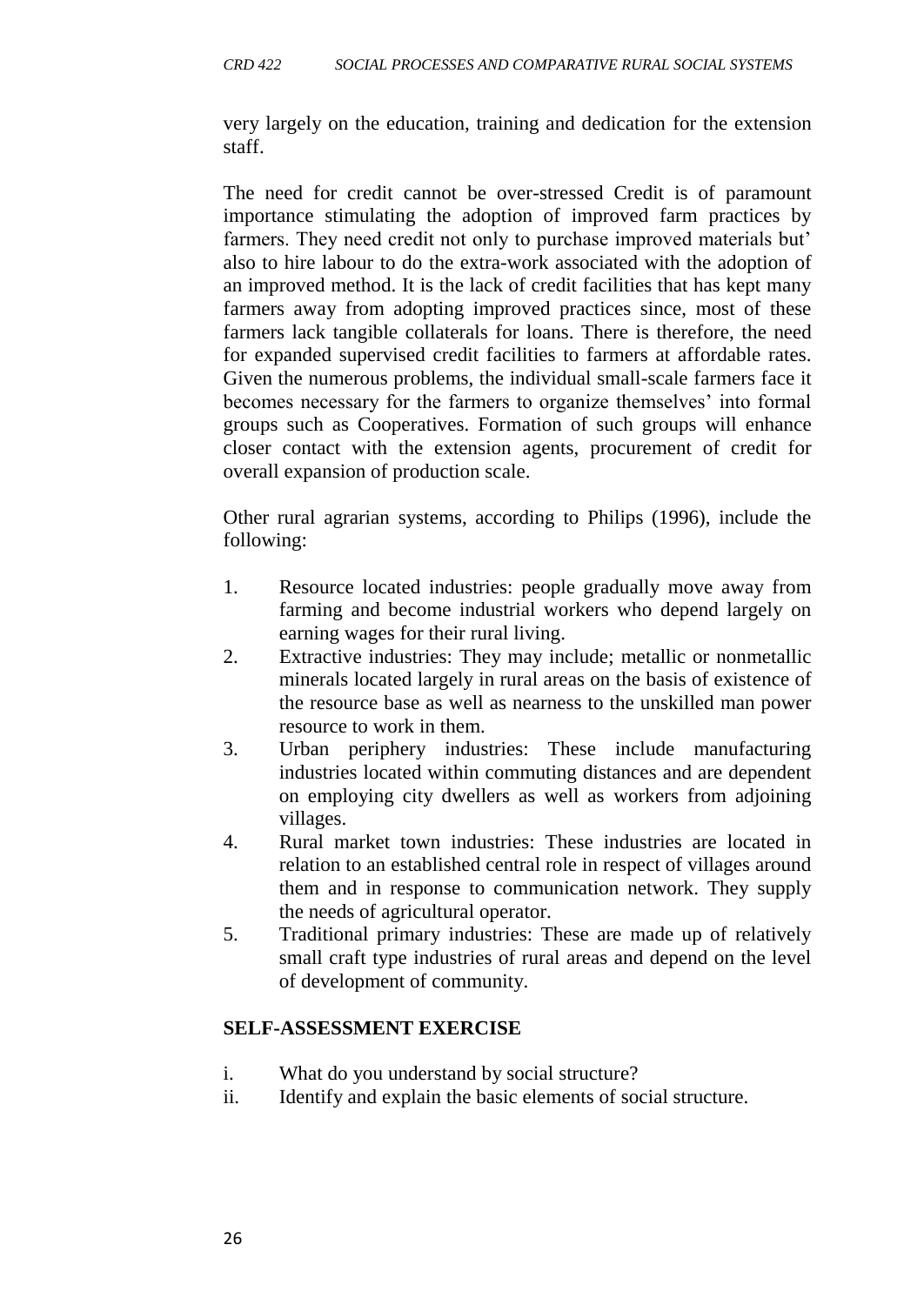# **4.0 CONCLUSION**

In any society, there is a social structure defined by statuses, social roles, groups, social networks and social institutions. Besides, the family, religion and government are very essential in the social structure of any society. Within a society, irrespective of the available social structure, there exist rural agrarian systems clearly defined for the survival of the people.

# **5.0 SUMMARY**

In this unit, we have explained the meaning of social structure and rural agrarian systems. This is the last unit in module 1 of the course CRD 422. This graduates you to module 2 of the course.

# **7.0 TUTOR-MARKED ASSIGNMENT**

- 1. Discuss the social structure of your locality in relation to statuses, social roles and existing groups.
- 2. Describe the rural agrarian systems common in your local government area.

# **7.0 REFERENCES/FURTHER READINGS**

- Harambos, M. & M. Holborn, (2004). *Sociology: Themes and Perspectives*. 5th Edn. London: Collins.
- Philips, E.B. (1996). *City lights: Urban-suburban life in global society*. New York: Oxford University Press.

Richard, T.S. (2006). *Sociology*. 6<sup>th</sup> Ed. New York: McGraw Hill.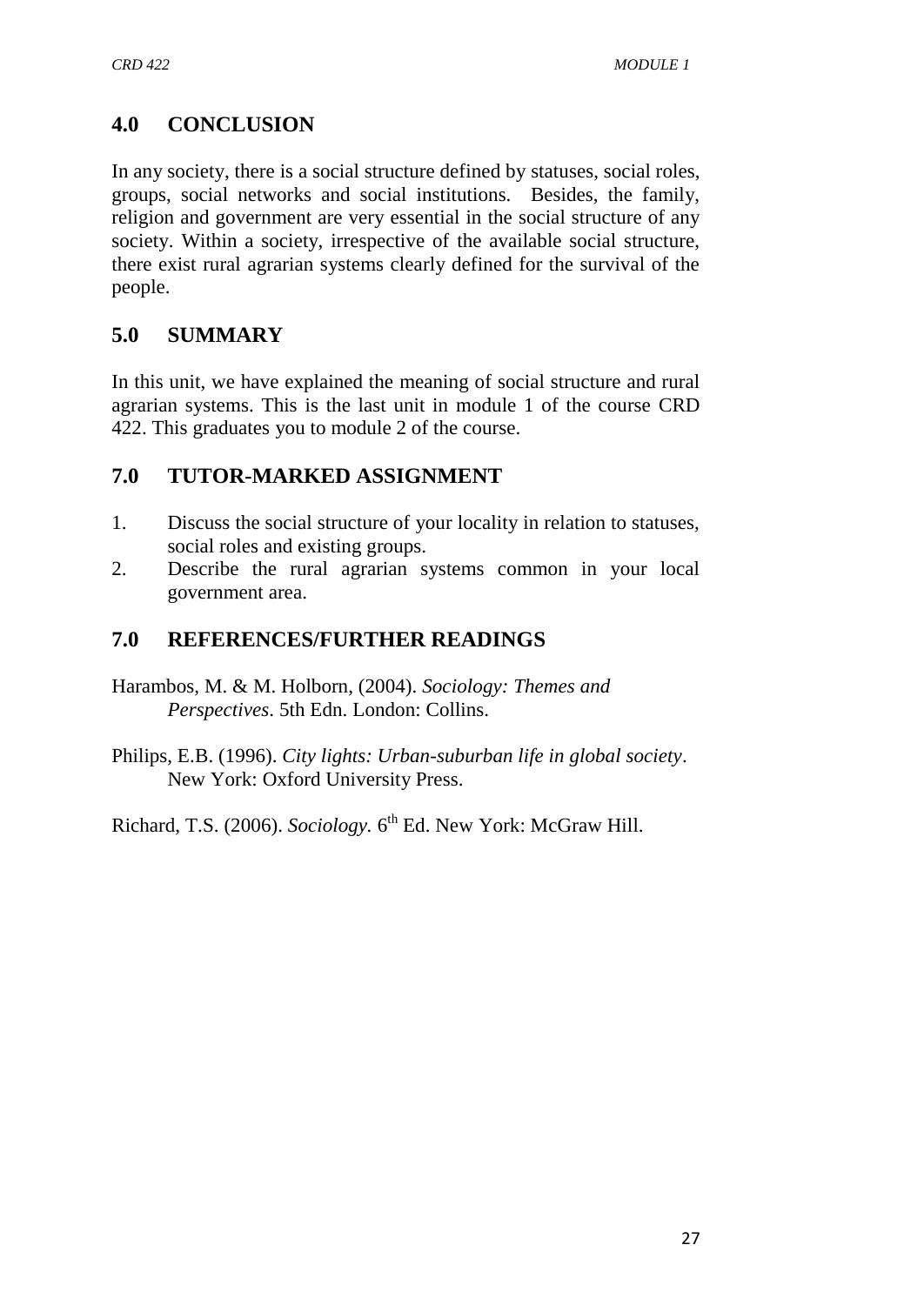# **MODULE 2**

- Unit 1 Some selected theories of social change
- Unit 2 Involvement of local people in directed change
- Unit 3 Objectives of involving the local people in directed change
- Unit 4 The problems of the rural societies; their causes and solutions
- Unit 5 Special topics in rural sociology

## **UNIT 1 SELECTED THEORIES OF SOCIAL CHANGE**

#### **CONTENTS**

- 1.0 Introduction
- 2.0 Objectives
- 3.0 Main Content
	- 3.1 The meaning of change
	- 3.2 The meaning of social change
	- 3.3 Agents of social change
	- 3.4Theories of social change.
- 4.0 Conclusion
- 5.0 Summary
- 6.0 Tutor-Marked Assignment
- 7.0 References/Further Readings

# **1.0 INTRODUCTION**

This is the first unit in module 2 of course CRD 422. The unit will discuss the meaning of change, the meaning of social change, forms of social change, indices of social change and agents of social change and the theories of social change. Remember in COP 322, all these were discussed except theories of social change.

## **2.0 OBJECTIVES**

At the end of this unit, you should be able to:

- explain the meaning of change;
- explain the meaning of social change;
- discuss the agents of social change.
- explain the theories of change.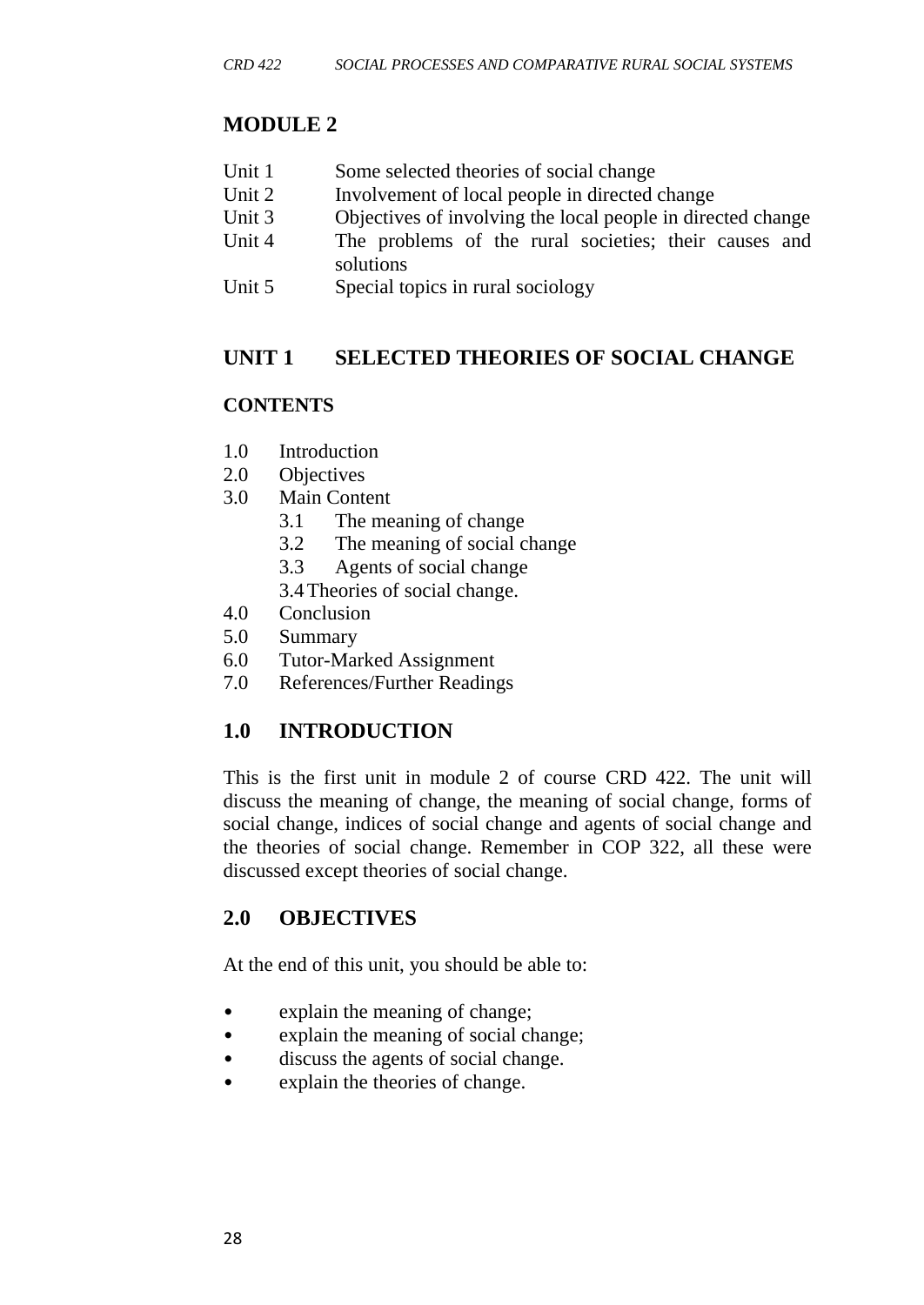## **3.0 MAIN CONTENT**

#### **3.1 The Meaning of Change**

Change, according to Harambos and Holborn, (2004) refers to any alteration or a shift or a variation from the original to something new. Change may include changes in [nature,](https://en.wikipedia.org/wiki/Nature) [social institutions,](https://en.wikipedia.org/wiki/Social_institution) [social](https://en.wikipedia.org/wiki/Social_behaviour)  [behaviours,](https://en.wikipedia.org/wiki/Social_behaviour) or [social relations.](https://en.wikipedia.org/wiki/Social_relations) Change may refer to the notion of [social](https://en.wikipedia.org/wiki/Social_progress)  [progress](https://en.wikipedia.org/wiki/Social_progress) or [sociocultural evolution,](https://en.wikipedia.org/wiki/Sociocultural_evolution) the philosophical idea that society moves forward by [dialectical](https://en.wikipedia.org/wiki/Dialectical) or [evolutionary](https://en.wikipedia.org/wiki/Evolutionary) means. It may refer to a paradigmatic change in the socio-economic structure, for instance a shift away from [feudalism](https://en.wikipedia.org/wiki/Feudalism) and towards [capitalism.](https://en.wikipedia.org/wiki/Capitalism)

#### **3.2 The Meaning of Social Change**

As defined by Moore (1967) cited in Richard (2006), social change is a significant alteration over time in behaviour patterns and culture including norms and values. Certainly, the dramatic rise in formal education represents a change that has profound social consequences. Other social changes that have had long-term and important consequences include the emergence of slavery as a system of stratification, the industrial revolution, the increased participation of women in paid labour and the world wide population explosion.

According to Harambos and Holborn (2004), social change is a process by which alterations occur in the structure and function of a social system (social group, community etc.) Any change that occurs either in ideas, norms, values, role and social habits of a group or in the composition of organization of their society can be referred to as social change. Social change may include changes in [nature,](https://en.wikipedia.org/wiki/Nature) [social institutions,](https://en.wikipedia.org/wiki/Social_institution) [social behaviours,](https://en.wikipedia.org/wiki/Social_behaviour) or [social relations.](https://en.wikipedia.org/wiki/Social_relations) Social change may be driven by cultural, religious, economic, scientific or technological forces.

Change comes from two sources. One source is random or unique factors such as climate, weather, or the presence of specific groups of people. Another source is systematic factors. For example, successful development has the same general requirements, such as a stable and flexible government, enough free and available resources, and a diverse social organization of society. On the whole, social change is usually a combination of systematic factors along with some random or unique factors (Richard, 2006).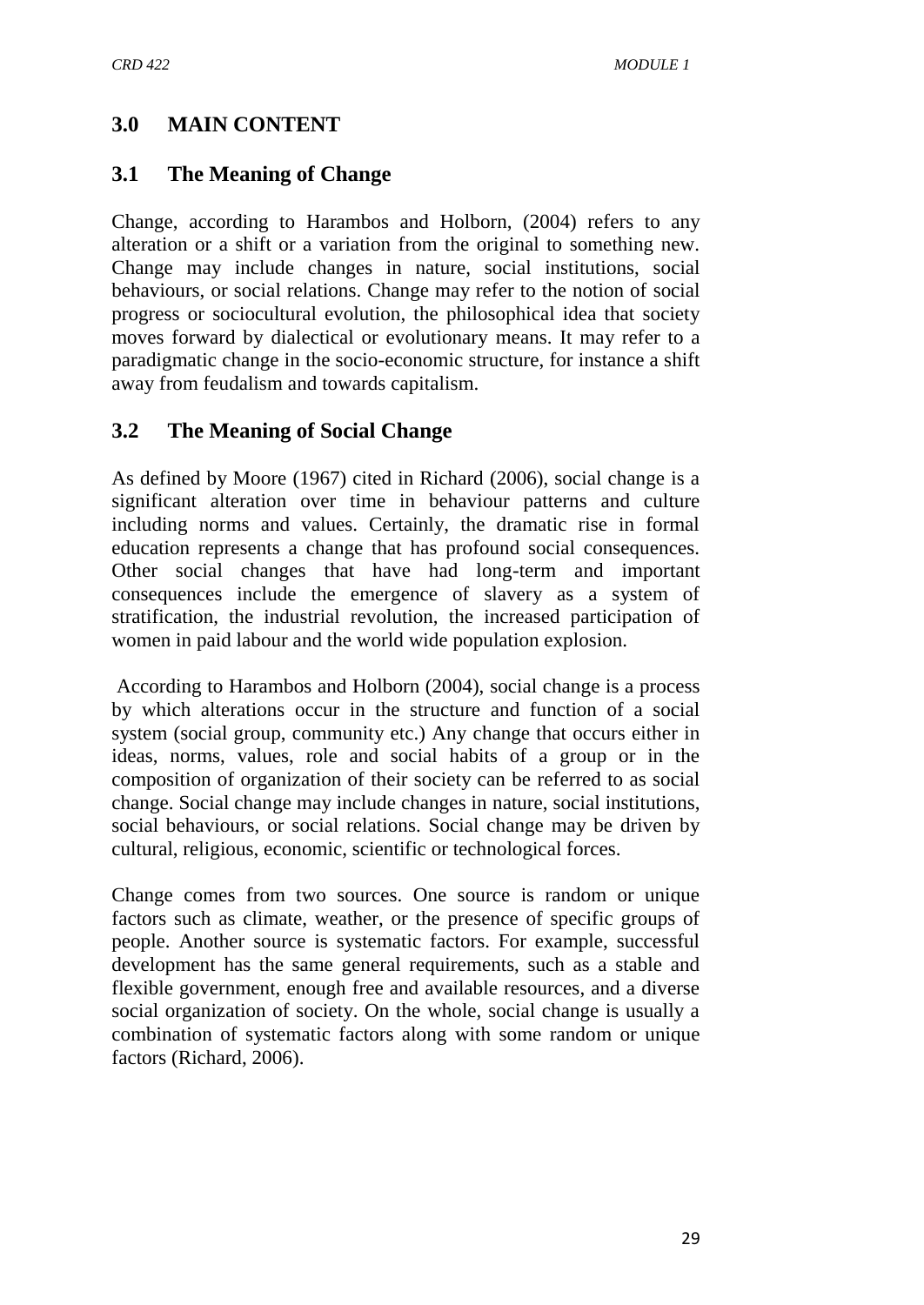# **3.3 Agents of Social Change**

According to Richard (2006), the following can bring about Social change:

#### **a) Invention**

When experts create new things or ideas that are relevant to human existence, it calls for people's adaptation to effectively utilize such invention. There is need for attitudinal change (social change) to confirm with the operations of the invention.

#### **b) Diffusion**

The extent to which developmental innovations are extended to all and sundry within a target area is very important. Once innovations/inventions or ideas are extensively diffused, there will be social change.

#### **c) Discovery**

When there are new discoveries that can impact significantly on people's lives, there will be social change. For such discoveries to be used or applied there is need for social change.

#### **d) Religious institutions**

Religious institutions teach doctrines, as they understand appropriate, about God and his relationship with humans. They teach the expectations of God from humans and what humans need to do to please God. This calls for a change in one's old personality into a new one that conforms with God's requirements. The quest for such religious adherents to live their lives in conformity with the requirements culminates in social change.

#### **e) Urbanization**

When a given area is becoming a city with obvious changes such as change of technology from traditional one to more advanced one, commercialization of agriculture and industrialization, social change occurs as people adapt to live abreast with such development.

## **f) Government policies**

The government of the day could make policies that regulate the socioeconomic lives of its citizens with penalties attached for violating such policies. This leads to mandatory social change.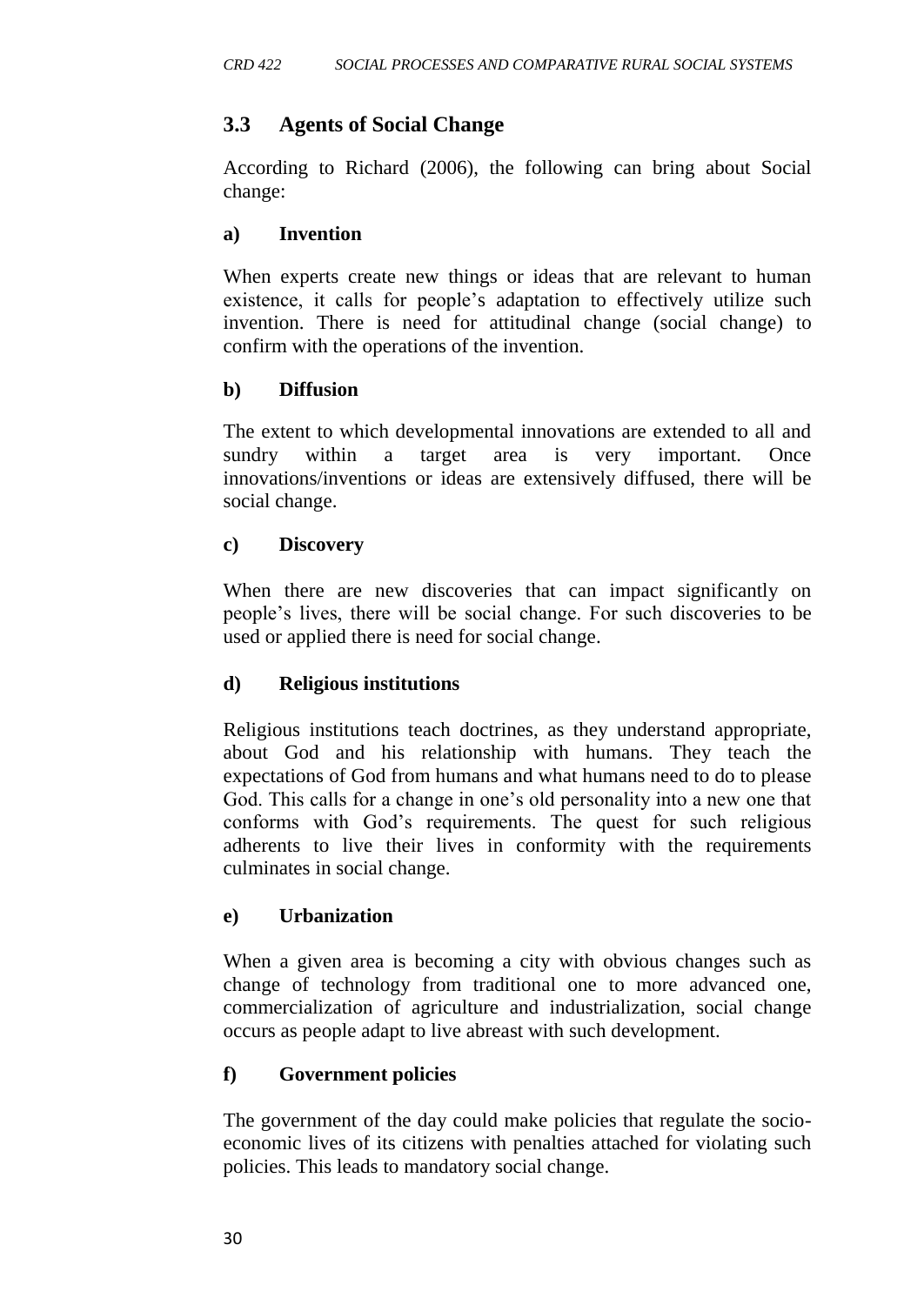#### **g) Application of science and technology**

The effective application of science and technology requires an enabling attitude. Thus, in the quest to adopt an appropriate enabling attitude, social change occurs.

## **3.4 Theories of Social Change**

There are many theories of social change but the ones relevant to this course as discussed by Richard (2006) are as follows:

- **Hegelian**: The classic [Hegelian](https://en.wikipedia.org/wiki/Hegelian) dialectic theory of social change is based on the interaction of opposing forces starting from a point of momentary stoppage. This is countered by antithesis which first yields conflict, then it subsequently results in a new synthesis.
- **Marxist**: [Marxism](https://en.wikipedia.org/wiki/Marxism) presents a dialectical and materialist concept of history. The theory maintains that humankind's history is a fundamental struggle between [social classes.](https://en.wikipedia.org/wiki/Social_class)
- **Kuhnian**: The [philosopher of science,](https://en.wikipedia.org/wiki/Philosopher_of_science) [Thomas Kuhn](https://en.wikipedia.org/wiki/Thomas_Kuhn) argues in *[The Structure of Scientific Revolutions](https://en.wikipedia.org/wiki/The_Structure_of_Scientific_Revolutions)* with respect to the [Copernican](https://en.wikipedia.org/wiki/Copernicus) Revolution that people are likely to continue utilizing an apparently unworkable paradigm until a better paradigm is commonly accepted.
- **Heraclitan**: The Greek philosopher [Heraclitus](https://en.wikipedia.org/wiki/Heraclitus) used the metaphor of a river to speak of change thus: "On those stepping into rivers and staying, the same other and other waters flow". What Heraclitus seems to be suggesting here, later interpretations notwithstanding, is that, in order for the river to remain the river, change must constantly be taking place. Thus one may think of the Heraclitan model as parallel to that of a living organism which, in order to remain alive, must constantly be changing.
- **Daoist**: The Chinese philosophical work *[Dao De Jing](https://en.wikipedia.org/wiki/Dao_De_Jing)* uses the metaphor of water as the ideal agent of change. Water, although soft and yielding, will eventually wear away stone. Change in this model is to be natural, harmonious and steady.

#### **SELF-ASSESSMENT EXERCISE**

- i. Define social change?
- ii. Identify and explain the agents of social change.

# **4.0 CONCLUSION**

In any society, change is inevitable and necessary. Social change is indispensable because without it, all other changes may be difficult to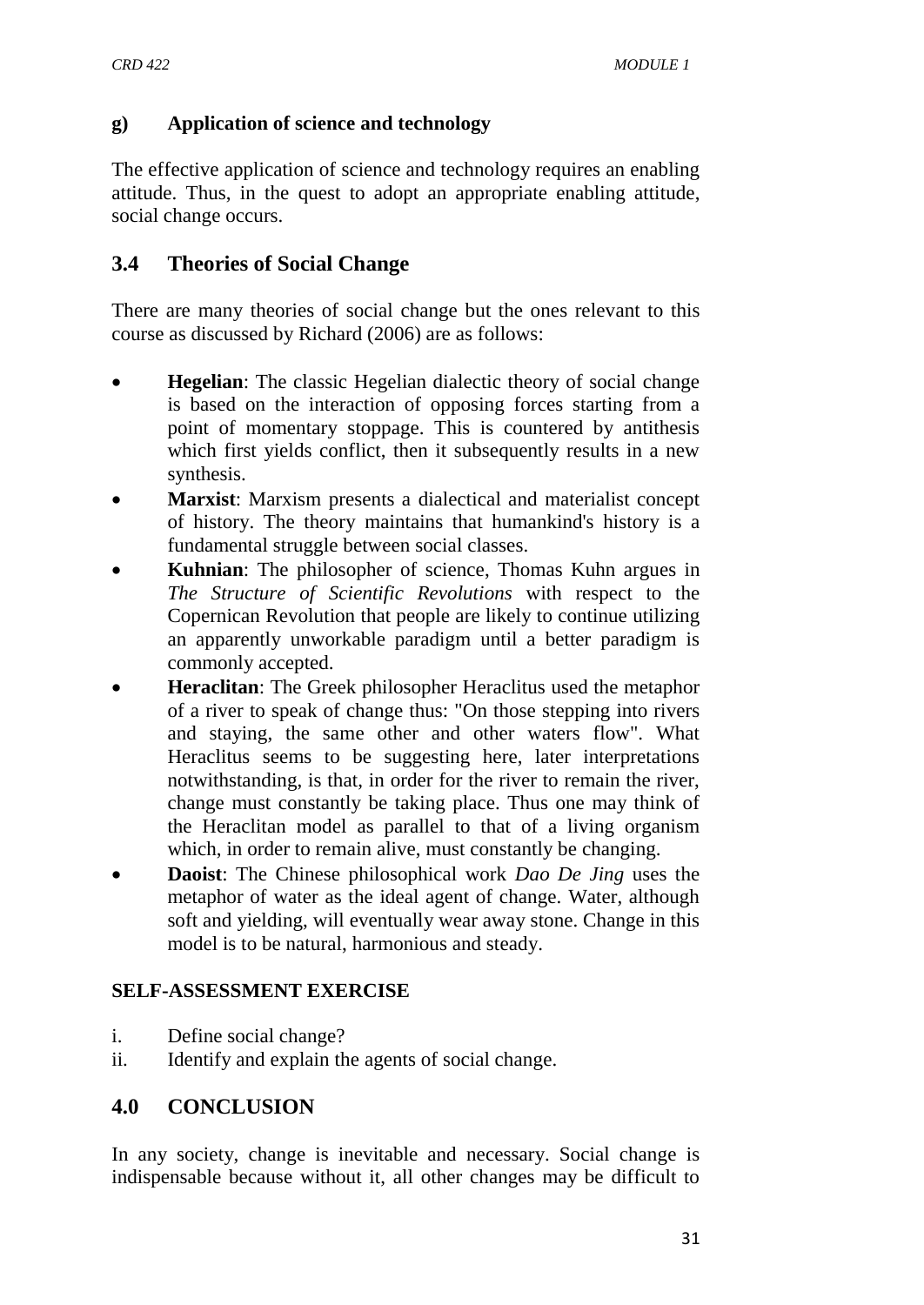come by. Periodically, it is important that the current level of changes is compared with the indices of change. This is especially so in developing countries like Nigeria where constant change is extremely necessary.

# **5.0 SUMMARY**

In this unit, we have explained the meaning of change, the meaning of social change, the agents of social change and the theories of social change. In the next unit, focus will be on the involvement of local people in directed change.

# **6.0 TUTOR-MARKED ASSIGNMENT**

- 1. Discuss the necessity for social change in contemporary Nigeria.
- 2. Identify and explain in your own words, the theories of social change.

# **7.0 REFERENCES/FURTHER READINGS**

Harambos, M. & M. Holborn, (2004). *Sociology: Themes and Perspectives*. 5th Edn. London: Collins.

Richard, T.S. (2006). *Sociology*. 6<sup>th</sup> Ed. New York: McGraw Hill.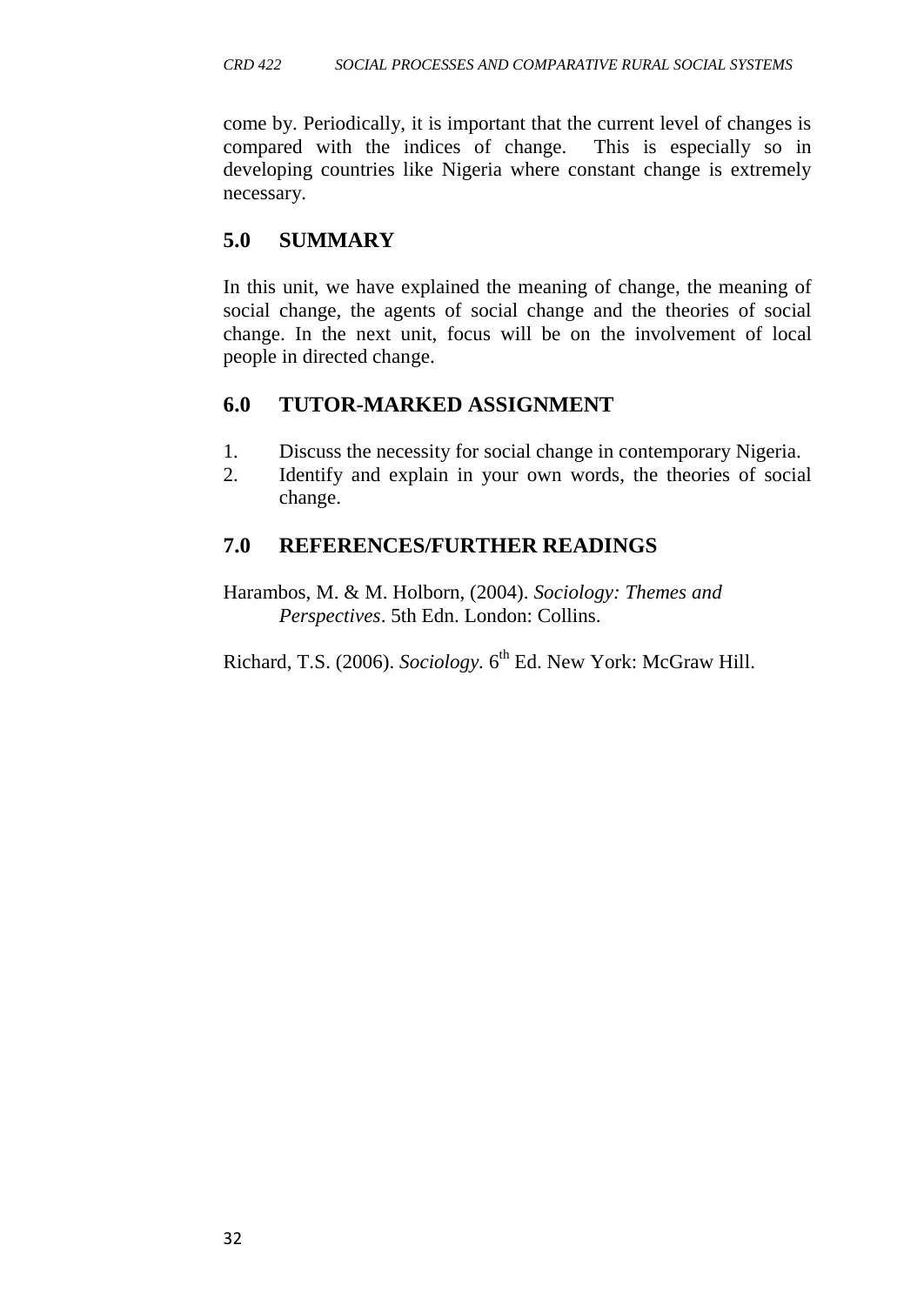# **UNIT 2 INVOLVEMENT OF LOCAL PEOPLE IN DIRECTED CHANGE**

#### **CONTENTS**

- 1.0 Introduction
- 2.0 Objectives
- 3.0 Main Content
	- 3.1 The meaning of directed change
	- 3.2 Involvement of local people in directed change
	- 3.3 Indicators of community participation in directed change.
- 4.0 Conclusion
- 5.0 Summary
- 6.0 Tutor-Marked Assignment
- 7.0 References/Further Reading

# **1.0 INTRODUCTION**

This is the second unit in module 2 of course CRD 422. The unit will discuss the meaning of directed change and the involvement of local people in directed change.

## **2.0 OBJECTIVES**

At the end of this unit, you should be able to:

- explain the meaning of directed change
- describe the involvement of local people in directed change
- identify the indicators of community participation in directed change.

## **3.0 MAIN CONTENT**

## **3.1 The Meaning of Directed Change**

Directed change, as explained by Harambos and Holborn, (2004) is a predetermined change. It is a calculated change occasioned by the people's informed actions as a result of some discontentment. It could be initiated by the people or the government or other agencies based on perceived needs in a given community. Directed change follows a planned course of action where both the planners and the beneficiaries come into agreement as to the way forward. It is nonviolent in nature.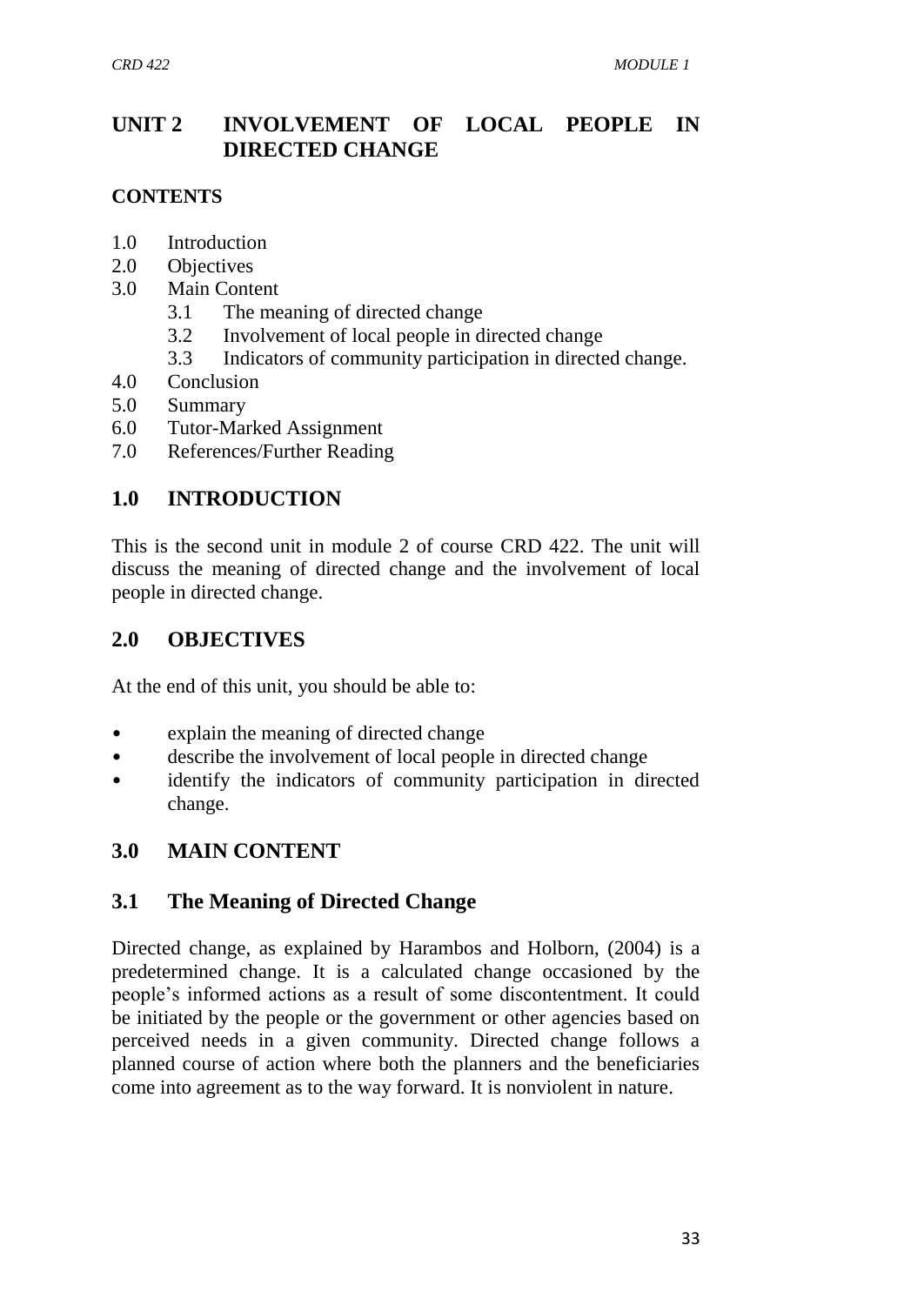#### **3.2 The Involvement of Local People in Directed Change**

Community involvement in directed change is synonymous with popular participation. Okoye (1997) cited in Filani (2000) defined community participation as active and meaningful involvernent of the members of a community in a change process at different levels such as:

- i) In the decision-making process for the determination of community goals and allocation of resources to achieve these goals, and
- ii) In voluntary execution of resulting programmes and projects. Also Igbokwe and Ajala (1995) cited in Filani (2000) defined it as an "active process whereby beneficiaries influence the direction and execution of development projects rather than merely receive the share of the benefits of the projects". They also identified and described three kinds of local community involvement in directed change namely:
	- i. Local community involvement in which the beneficiary is involved in the planning and implementation of externally initiated projects;
	- ii. Indigenous local community involvement in which spontaneous activities/projects of local communities have not resulted from external assistance (self-help) and
	- iii. Local community involvement in which local interests are created or strengthened by external help, but without reference to a particular project.

Active involvement in directed change exists when the purpose of change and its content clearly originate from the people themselves and the people feel that they are acting as free agents rather than as a result of manipulation or deception where they are merely used to implement decisions on issues they were not consulted. Their involvement becomes passive rather than active. Therefore for a sustainable development of rural areas, active community participation in decision-making on development issues, contribution to the development effort and sharing of benefits of development are required.

## **3.3 The Indicators of Community Participation in Directed Change**

In trying to see if the local people are actually participating in the community development projects or programmes, the following three (3) things must be observed according to Okonkwo (2006):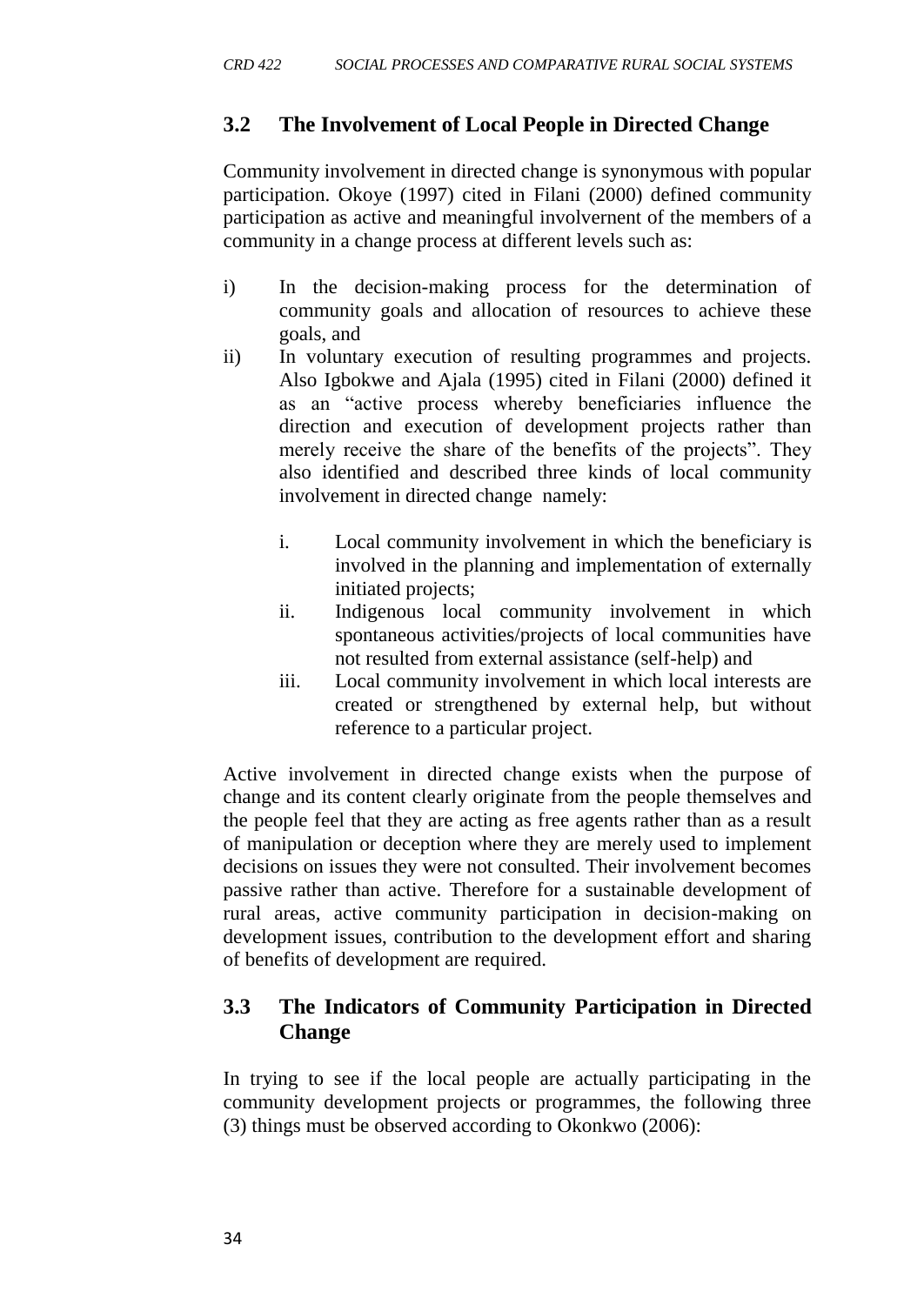- **1. The interest of the community** community members must show interest in implementing the projects to its logical conclusion and also safe guide it.
- **2. Sense of ownership of the Project** How does the community sees the project. Do they see the project as part of theirs or as for external body that is not part of them, which means it is being imposed on them? The essence here is to ensure sustainability.
- **3. Level of Participation** This is to measure the ability and willingness of the community to contribute both in kind and in cash. This will involve voluntary labour organization by the community members. The people must be interested in sacrificing their resources and also their time to see that the project is successfully executed.

#### **SELF-ASSESSMENT EXERCISE**

- 1. What is directed change?
- 2. Discuss the extent to which local people could get involved in directed change.

# **4.0 CONCLUSION**

In any society, change is inevitable and necessary. Social change is indispensable because without it, all other changes may be difficult to come by. Periodically, it is important that the current level of changes is compared with the indices of change. This is especially so in developing countries like Nigeria where constant change is extremely necessary.

## **5.0 SUMMARY**

In this unit, we have explained the meaning of directed change, the involvement of local people in directed change and the indicators of community participation in directed change. In the next unit, we will discuss objectives of involving local people in directed change.

## **6.0 TUTOR-MARKED ASSIGNMENT**

Some experts argue as to what stage the local community should be involved in change activities meant for their benefit. Discuss.

1. What are the dangers of excluding your community members from participating in any change activities in your locality?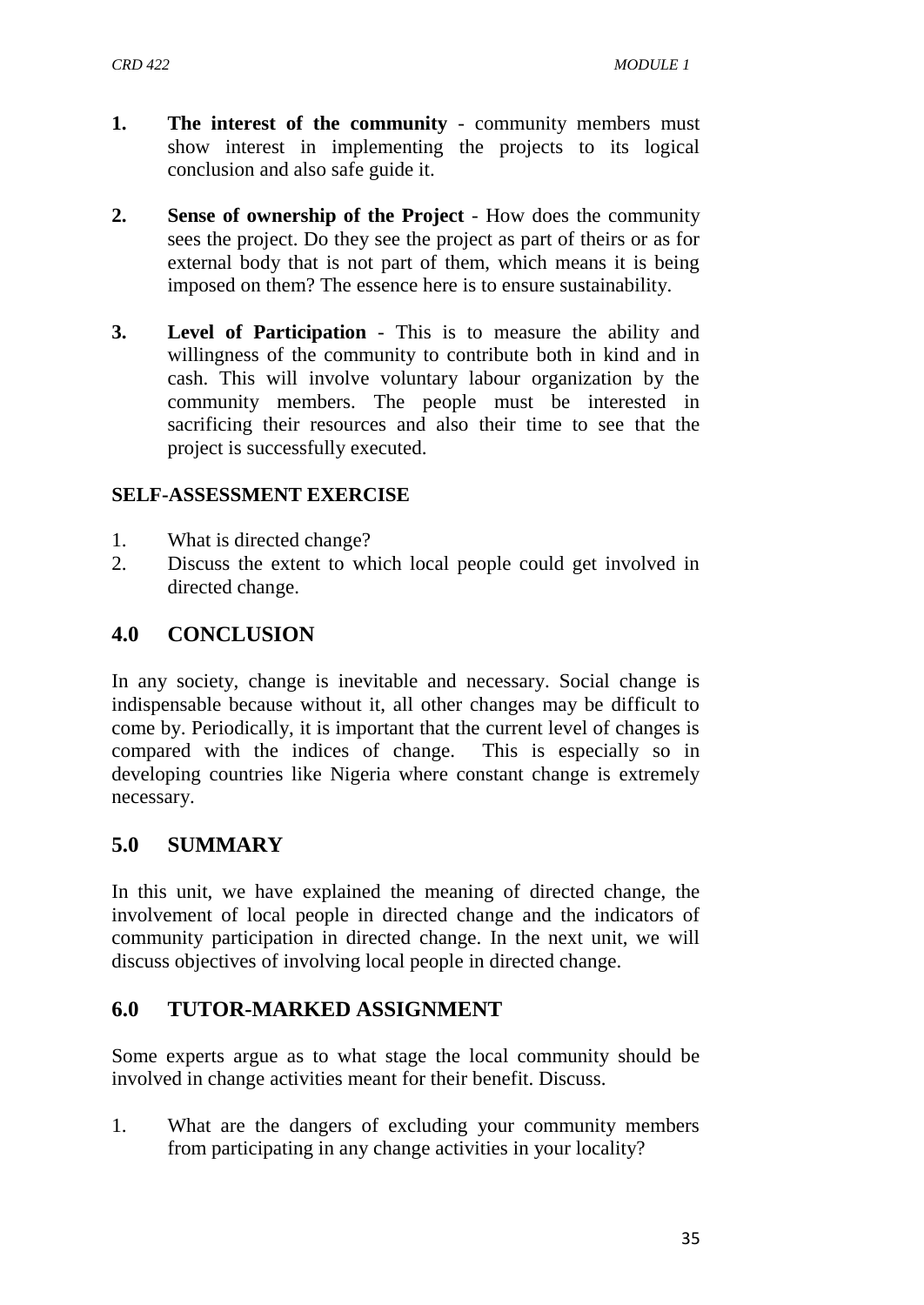#### **7.0 REFERENCES/FURTHER READING**

- Flani, M.O. (2000). "Nigeria: The need to modify center-down development planning." In W. A. Stehr and D.R.P. Tailor (Ed.) *Development from above or below*. New York: John Wiley & Sons.
- Korafor, A.H. & L.C. Iwuyi, (1975). *Urban Employment Problems in Nigeria*. University of Nigeria, Nsukka, Nigeria.
- Nwobi, T.U. (2006). Cooperatives and rural financing. In E.E. Umebali (Eds.) *Readings in cooperative economics and management*. Lagos: Computer Egde Publishers.
- Okonkwo, P.C. (2010). *Community and rural development strategies. Principles and practice*. Enugu: Impressium Publications.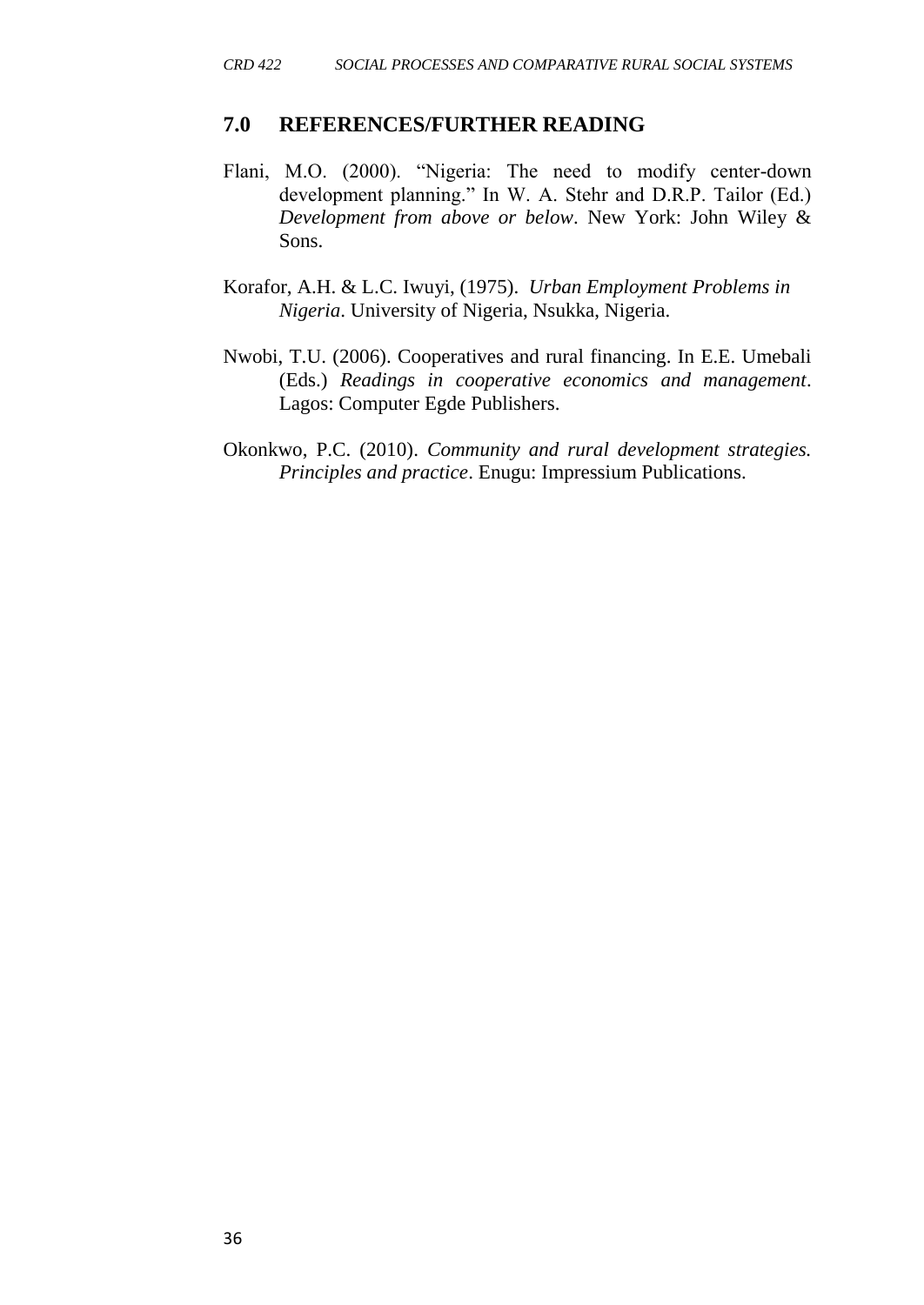# **UNIT 3 OBJECTIVES OF INVOLVING LOCAL PEOPLE IN DIRECTED CHANGE**

## **CONTENTS**

- 1.0 Introduction
- 2.0 Objectives
- 3.0 Main Content
	- 3.1 How to initiate involvement of local people in directed change
	- 3.2 Objectives of involving local people in directed change
- 4.0 Conclusion
- 5.0 Summary
- 6.0 Tutor-Marked Assignment
- 7.0 References/Further Reading

# **1.0 INTRODUCTION**

This is the third unit in module 2 of course CRD 422. The unit will discuss how to initiate involvement of local people in directed change and the objectives of involving local people in directed change.

## **2.0 OBJECTIVES**

At the end of this unit, you should be able to:

- Explain how to initiate involvement of local people in directed change
- Identify the objectives of involving local people in directed change.

# **3.0 MAIN CONTENT**

# **3.1 How to Initiate Involvement of Local People in Directed Change**

There are many ways to initiate community participation in programmes/projects meant for the development of such community. The following ways could be adopted according to Okonkwo (2006):

#### **1. Identification**

The definition of the specific nature and location of beneficiary group, social and family structures or organization, describe the homogeneity, predominant culture that will assist in forming the group. Identify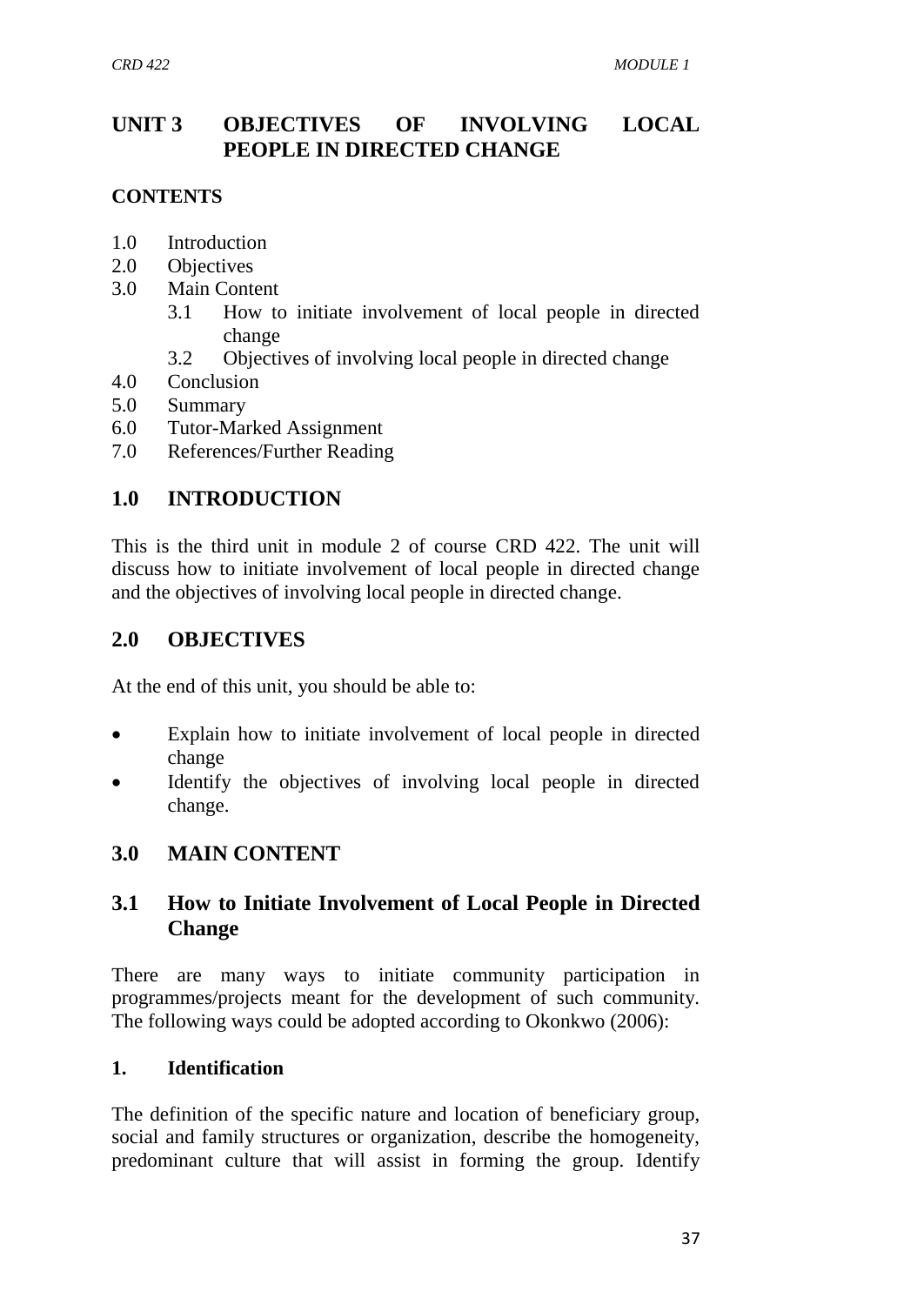community leaders and define how to solicit their active support of mobilizing the community.

#### **2. Mobilization**

This is promotion and orientation that starts from the base; it recognizes that the conditions in communities differ from one place to another. These modes of stimulating community members will depend on the local culture and the degree of economic and social depreciation or needs of the community outside catalyst and local initiators like community workers. NGOs will be needed to stimulate the process of change through cultural performances during local gathering and festivals. There are other approaches under the two (2) above, these will include collecting community profile data which will enable you to understand theft demographic life, economic activities as well as their problems. Finally, mobilization will involve Identification of local leaders.

#### **3. Stages or Organization**

A formal group must have been formed in the community either as age grade or town union. At this stage the first thing to do is to encourage activities such as meetings, discussions and resolution of issues of leadership. There is need to establish frequent meetings, setting up priorities for the community, disseminating information, inspiring sense of cooperation among community members, developing the spirit of mutual discipline and unity that is sufficient to withstand internal power struggle and external interferences.

#### **4. Institutionalization**

This will involve linking the community with higher-level authorities, higher level of hierarchy. There should be formal recognition of the group's representatives at various level of authority. They should also be communicating with high level programme co-ordinators or developmental NGOs that operate in that locality.

## **3.2 Objectives of Involving Local People in Directed Change**

Molton and Thompson (1995) give the following as the objectives of local community involvement in directed change:

- a. To engender consultation,
- b. To enhance communication and collective responsibility.
- c. To enhance capacity building.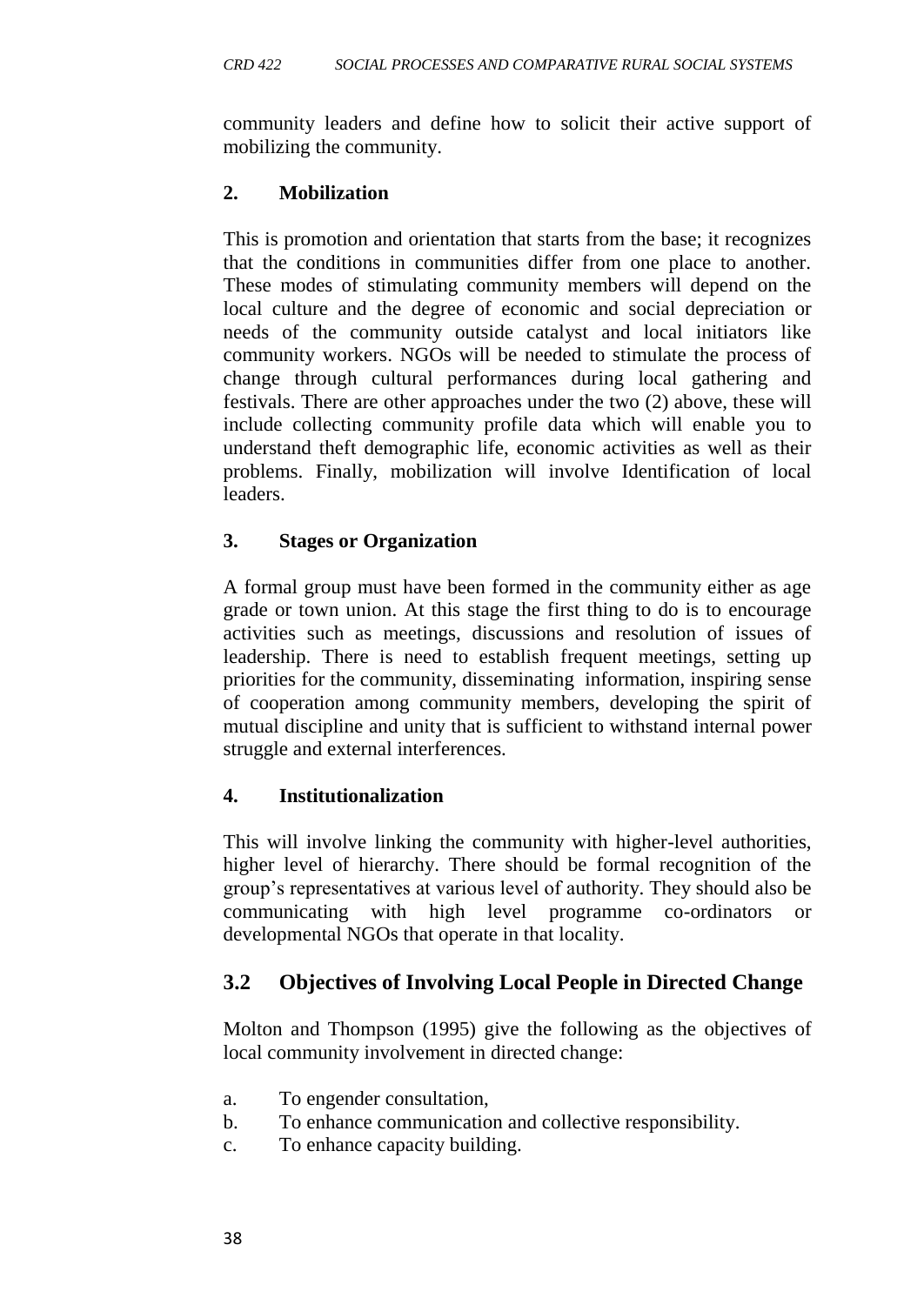- d. To create awareness about the role of key actors involved in local level development.
- e. To foster mechanism for conflict resolution and consensusbuilding in the neighborhood.

In support of this, Nash (2001) lists the gains of local people's involvement in directed change to include:

- a. Engendering community cohesion, security and create use of local resources, provision of an opportunity for communities to relate with public officials as equals.
- b. Provision of avenue for conflict resolution and consensus building.
- c. Fostering of community empowerment, capacity and confidence building, and self- reliance.
- d. Giving residents an opportunity to take action and solve their collective problems.

In his own conceptualization, Morris (1992) cited in Molton and Thompson (1995) concluded that people's involvement in directed change increases access to decision making process, a considerable degree of empowerment, accountability and improved efficiency since community directed and managed projects are associated with lower investment cost. It equally reduces the tendency to corruption, increased willingness by residents to contribute their best and long-term sustainability of projects.

#### **SELF-ASSESSMENT EXERCISE**

- i. Why involve local people in directed change?
- ii. Identify and explain the steps in initiating local people's involvement in directed change.

# **4.0 CONCLUSION**

Directed change is necessary in every society. There are basic objectives of involving the local people in directed change. There are advantages for doing so. Thus, it is important that the change programme is designed in such a way that the local community is actively involved.

# **5.0 SUMMARY**

In this unit, we have explained how to initiate involvement of local people in directed change. We have also discussed the objectives of involving local people in directed change. In the next unit, we will discuss the problems of rural societies; their causes and solutions.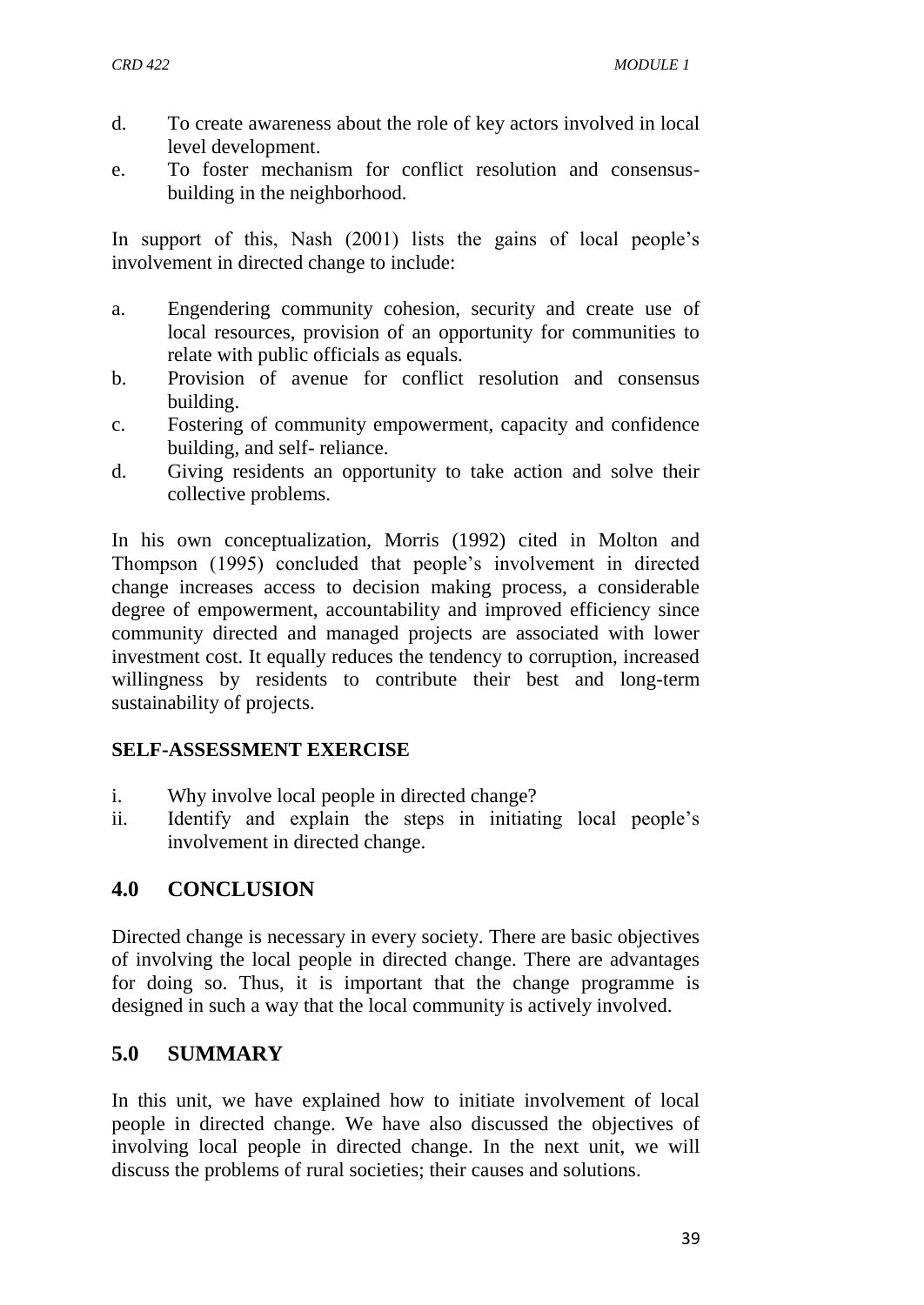#### **6.0 TUTOR-MARKED ASSIGNMENT**

- 1. Identify and explain how you could practically go about involving the people of your community in an upcoming government-assisted project.
- 2. With typical examples, discuss the objectives of involving the local people in your area in directed change.

#### **7.0 REFERENCES/FURTHER READINGS**

- Harambos, M. & M. Holborn, (2004). *Sociology: Themes and Perspectives*. 5th Edn. London: Collins.
- Molton, D. & Thompson, G. (1995). *Order and change: Essays in comparative sociology*. New York: Wiley.
- Nash, M. (2001). "Race and the ideology of change." *Current anthropology.*3 (June), 285-288

Richard, T.S. (2006). *Sociology*. 6<sup>th</sup> Ed. New York: McGraw Hill.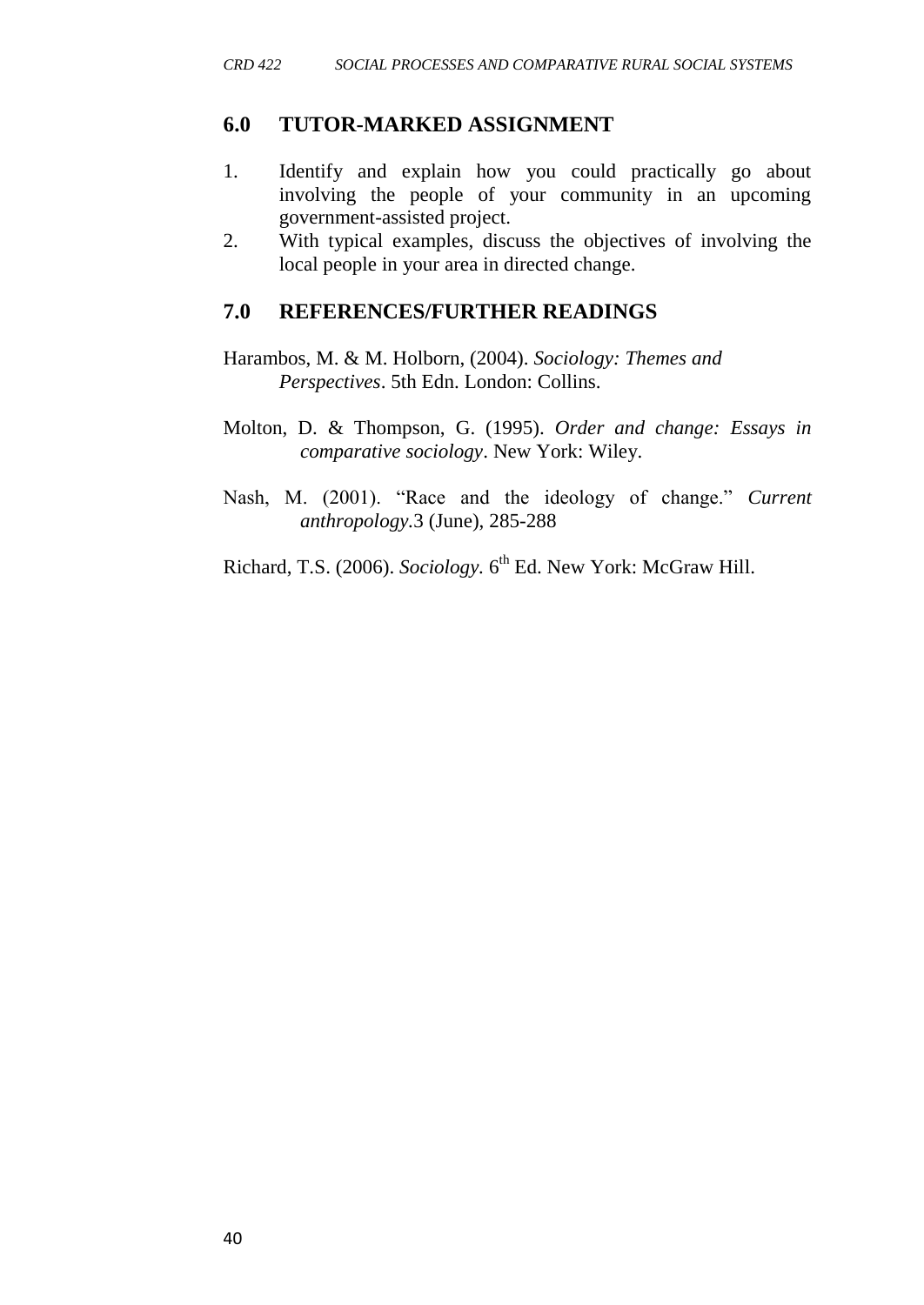# **UNIT 4 PROBLEMS OF RURAL SOCIETIES; THEIR CAUSES AND SOLUTIONS**

## **CONTENTS**

- 1.0 Introduction
- 2.0 Objectives
- 3.0 Main Content
	- 3.1 The problems of rural societies
	- 3.2 The causes of the problems of rural societies
	- 3.3 Solutions to problems of rural societies.
- 4.0 Conclusion
- 5.0 Summary
- 6.0 Tutor-Marked Assignment
- 7.0 References/Further Reading

# **1.0 INTRODUCTION**

This is the fourth unit in module 2 of course CRD 422. The unit will discuss the problems of rural societies, the causes of the problems of rural societies and solutions to problems of rural societies.

## **2.0 OBJECTIVES**

At the end of this unit, you should be able to:

- identify the problems of rural societies;
- explain the causes of the problems of rural societies;
- identify the solutions to problems of rural societies;

# **3.0 MAIN CONTENT**

## **3.1 The Problems of Rural Societies**

The rural societies, as compared to urban centers, have peculiar problems that affect the lives of the people. Some of the prominent problems, as identified by Richard (2006) include:

- 1. Vicious cycle of poverty.
- 2. Poor rural infrastructure.
- 3. High population density.
- 4. High level of illiteracy.
- 5. Low social interaction and local politics.
- 6. Harmful traditional practices.
- 7. Lack of employment opportunities.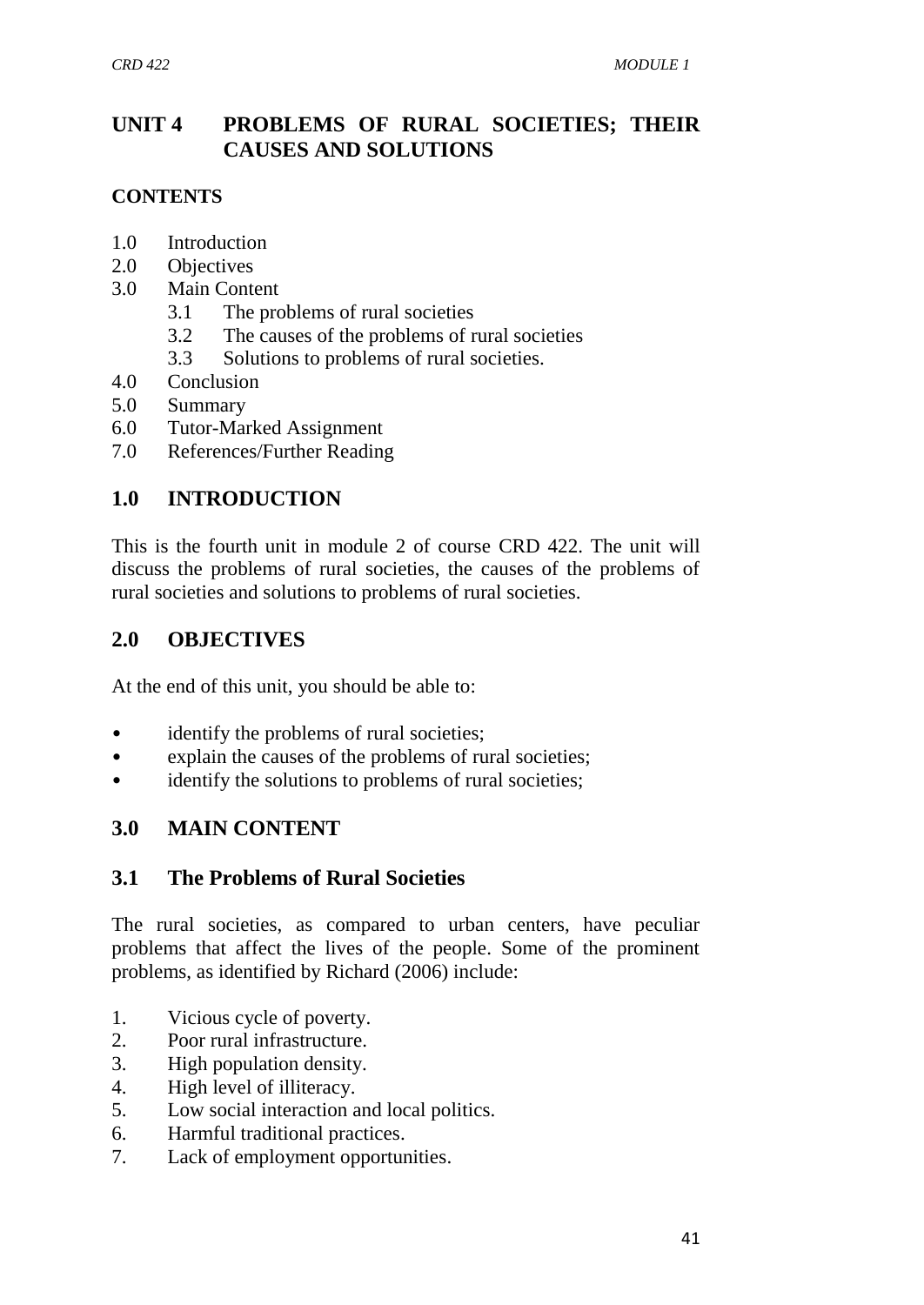- **Vicious cycle of poverty**: The rural dwellers experience vicious cycle of poverty. They have low savings resulting to low investments and of course, low capital formation. This in turns brings low income. Rural development Programmes and policies need to address this.
- **Poor Rural Infrastructures**: The rural areas grossly lack basic infrastructures that give life a meaning and make it worthwhile. Such infrastructures include electricity, pipe borne water, good road network, health facilities and recreational centres.
- **High Population Density**: A large number of the Nigerian Populace lives in rural areas. Their population continues to multiply uncontrollably. This makes it difficult for rural dwellers to adequately cater for their children and adequately take care of their socio-economic needs.
- **High Level of Illiteracy**: Illiteracy is high in the rural areas. This could be because they lack good schools or facilitating learning environment. Even with the available few schools, parents are unable to send their children to such schools. Some are illiterates and find it difficult to give appropriate educational support to their children's education. This is a big problem as no uneducated society or community can progress meaningfully.
- **Low Social Interaction and Local Politics:** In some areas, the rural dwellers live in isolation. Thus, there is no social interaction, understanding and spirit of oneness. Without social interaction, there is usually no group action. Without group action, leaders and powerful individuals will continue to dominate the rural dwellers without any united effort on their part to fight back.
- **Harmful Traditional Practices:** Rural dwellers engage in primitive and ancient traditional practices that are antidevelopmental. Such practices affect the development of their socio-economic and socio-cultural lifestyle. Rural development programmes need to refine and reshape such practices that are hindrances to development.
- **Lack of Employment Opportunities**: There is a high rate of lack of employment opportunities in the rural areas. Able-bodied men and women who possess natural skills are not gainfully employed. Perhaps, this account for why there is high rate of rural-urban migration and poverty among the able-bodied men and women in the recent times to seek for greener pasture in the cities.
- **Rural-Urban Migration**: Rural dwellers migrate from rural areas to urban centres in search of jobs and also to enjoy the facilities available, thereby creating rural labour scarcity. Both farm and farm output are adversely affected.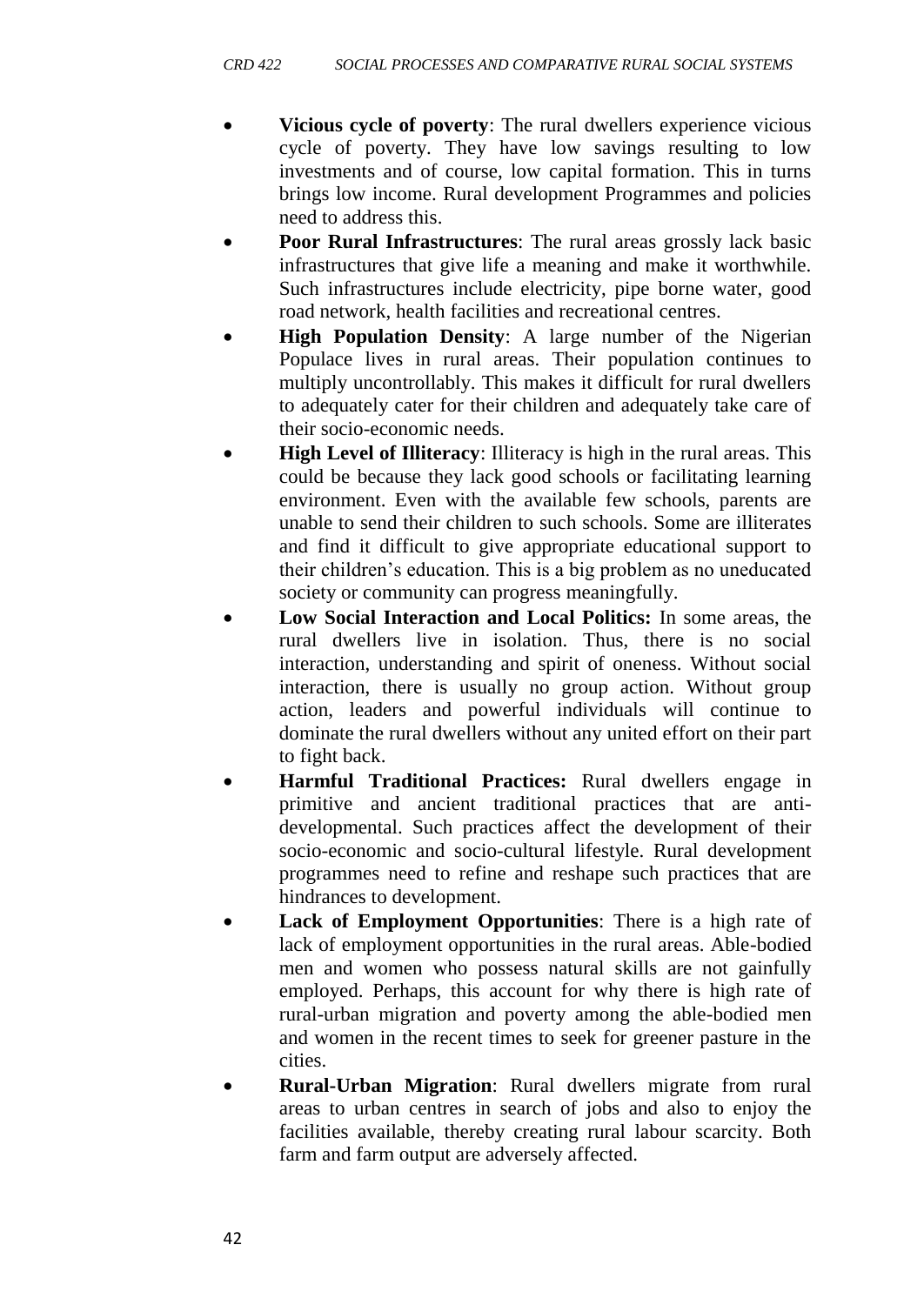#### **3.2.1 The Causes of the Problems of Rural Societies**

As explained by Harambos and Holborn, (2004), the causes of the problems of the rural societies are varied in kind. While some are natural, others are caused by the rural dwellers themselves or the government. Whatever their causes, Harambos and Holborn identify the following causes:

- 1. Negative attitude of rural dwellers towards developmental projects.
- 2. Conservative attitude of people living in rural societies where they cling tightly to their age-long ways of doing things, thereby disallowing changes.
- 3. Poor link between the inhabitants of rural societies and the government due to poor representation by the politicians.
- 4. Hatred, enmity, witchcraft and poor spirit of oneness among the inhabitants of rural societies.
- 5. Primitive and unproductive values and aspirations of people in rural societies.
- 6. Unfavourable natural and/or geographical conditions in the rural areas.
- 7. Approaches to the development of rural societies, like in Nigeria, are adhoc in nature.
- 8. The developmental programmes of rural societies especially in developing countries lack the rudiments of long- term planning.
- 9. Most designs and implementation strategies of developmental projects in rural societies are mere political projects that do not address the felt-needs of the people.
- 10. Over reliance on agriculture which is again primitive and subsistent in nature without any diversification of rural economy.
- 11. Inadequate extension and research facilities militate against rural development efforts in Nigeria.
- 12. Some of the developmental projects in rural societies are planned and implemented based on poor data.
- 13. Wrong policy statements by the government for the development of rural societies tend to worsen the condition of the people.
- 14. Embezzlement and Corruption on the part of the planners and implementers of projects in rural societies is a serious problem.

## **3.3 Solutions to the Problems of Rural Societies**

Richard (2006) suggests the following as the solutions to the problems of rural societies: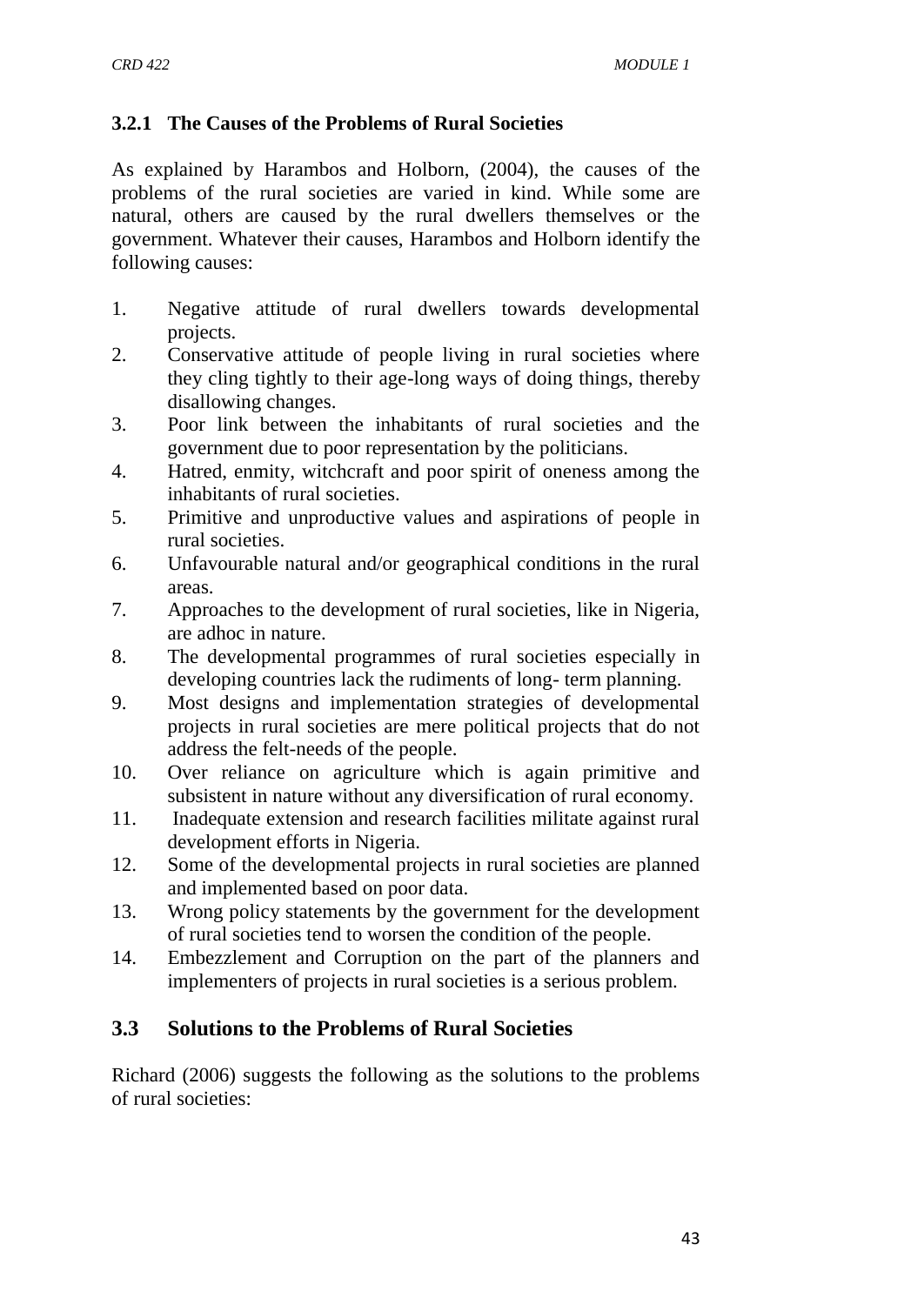#### **i) Improved access to basic services and infrastructure in rural areas such as adequate shelter, education, employment opportunities, health and sanitation.**

The improvement in access to basic services and infrastructure in rural areas is quite necessary to solve the problems of rural societies. There should be adequate provision of shelter for the rural dwellers, adequate educational facilities, employment opportunities, health facilities and sanitation measures for the rural populace.

To achieve all this, there should be rural renewal and the preservation and protection of cultural heritage where financial support is granted for the projects concerning the modernization of the rural public areas; Diversification of agricultural activities to provide multiple activities or alternative incomes in order to facilitate access to services for farmers and other rural inhabitants; Development and improvement of infrastructure related to agriculture in order to bring about improvement in sanitation in rural areas.

#### **ii) Access to land and property**

Under the land use act, provision should be made for rural dwellers, particularly those who engage in agriculture to have access to land and property that will enhance farming practices and comfortable living.

#### **iii) Improved access for producers to local markets for example, farm to market Roads**

Local markets should be built by the State or Local Government Authorities for rural dwellers to market their products. Alternatively, access roads should be constructed for the rural farmers to convey their products to the existing local markets.

#### **iv) Improved access to reliable and affordable energy services**

Affordable energy services should be provided to the rural dwellers. If electricity is provided, it will be easier for the rural people to carry out their socio-economic activities.

#### **v) Enhancement in sustainable tourism development**

The renovation of rural areas, the preservation and protection of cultural heritage of such areas are quite paramount in order to increase the tourist attractiveness, develop the identity of rural population and preserve their cultural heritage.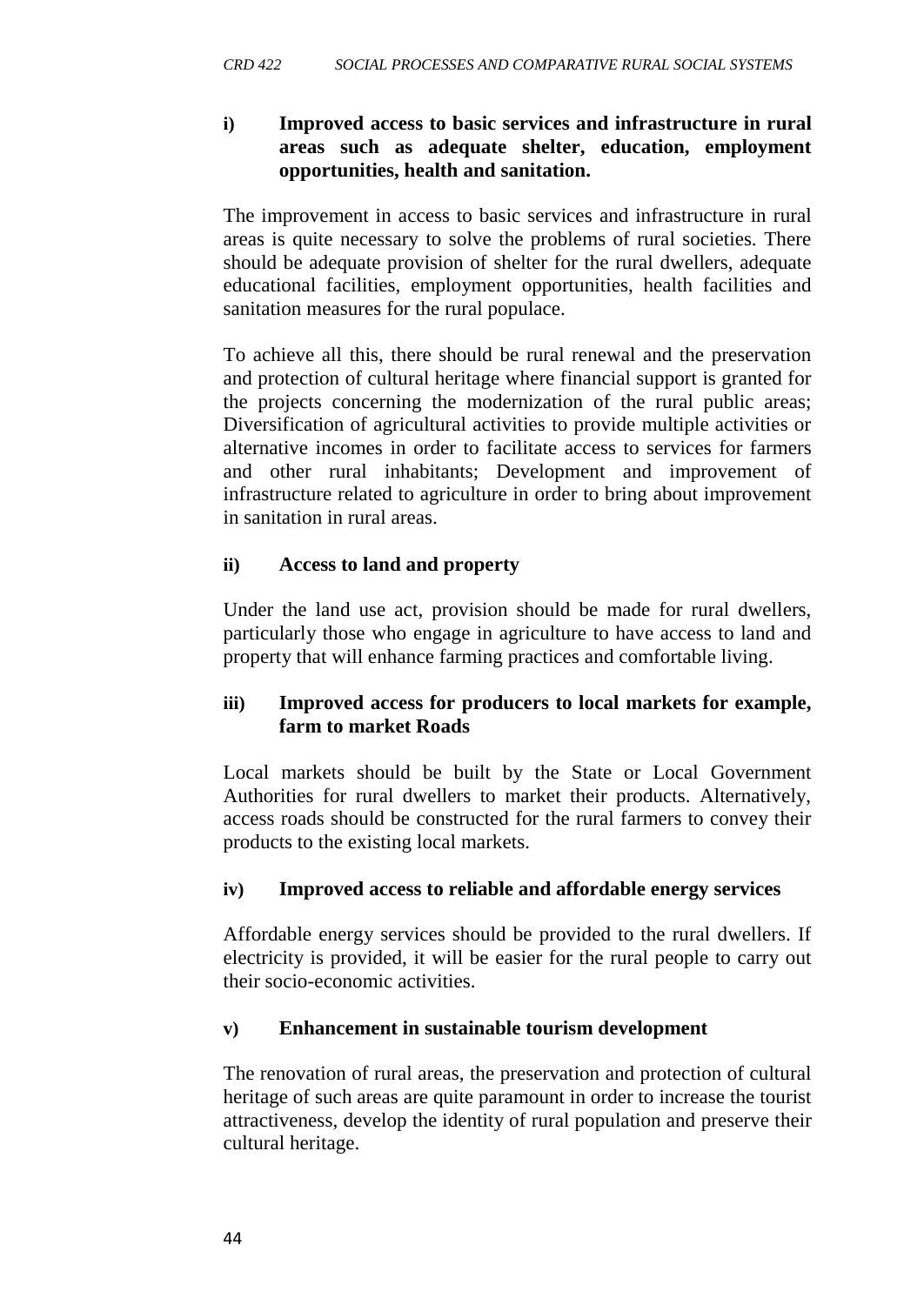#### **vi) Capacity building for small and medium-sized enterprises**

Small and medium-sized enterprises should be encouraged and developed in the rural areas. This can be achieved through improved processing and marketing of agricultural products and diversification of agricultural and agriculture-related activities. This is meant to provide multiple activities or alternative incomes in the rural areas as well as to develop market orientation for the production and use of existing production niches, creation of new and rationalization of the existing market channels as well as the introduction and modernization of the existing production technologies.

#### **vii) Empowerment of local rural communities, especially those living in poverty and their organizations**

There should be special focus on the building of social capital via stimulation of rural inhabitants and creation of new jobs in rural areas. There should also be efforts to improve the management and valorization of local resources. Local partnership approach related to a specific region and implemented at the grass roots will enable a better defining of its problems and determining of ways of solving them. Such an approach will also strengthen the coherence of decisions taken at the local level, improve the quality of management, contribute to the strengthening of social capital in rural areas and encourage rural communities to apply innovative solutions for the development of a given region.

#### **viii) Waste management systems in the rural areas i.e. waste prevention and minimization, refuse and recycling, and environmentally sound disposal facilities**

The improvement in the condition of waste management and its rationalization is related to the implementation of the normal good agricultural practice rules, obligatory for all rural dwellers.

#### **SELF-ASSESSMENT EXERCISE**

- 1. What do you consider to be the problems of rural societies?
- 2. Identify any four possible causes of rural impoverishment in your locality.

# **4.0 CONCLUSION**

There is no rural society without its own peculiar problems. While some of the problems are natural, others are man-made, either caused by the rural people or the government. As it is usually said, a problem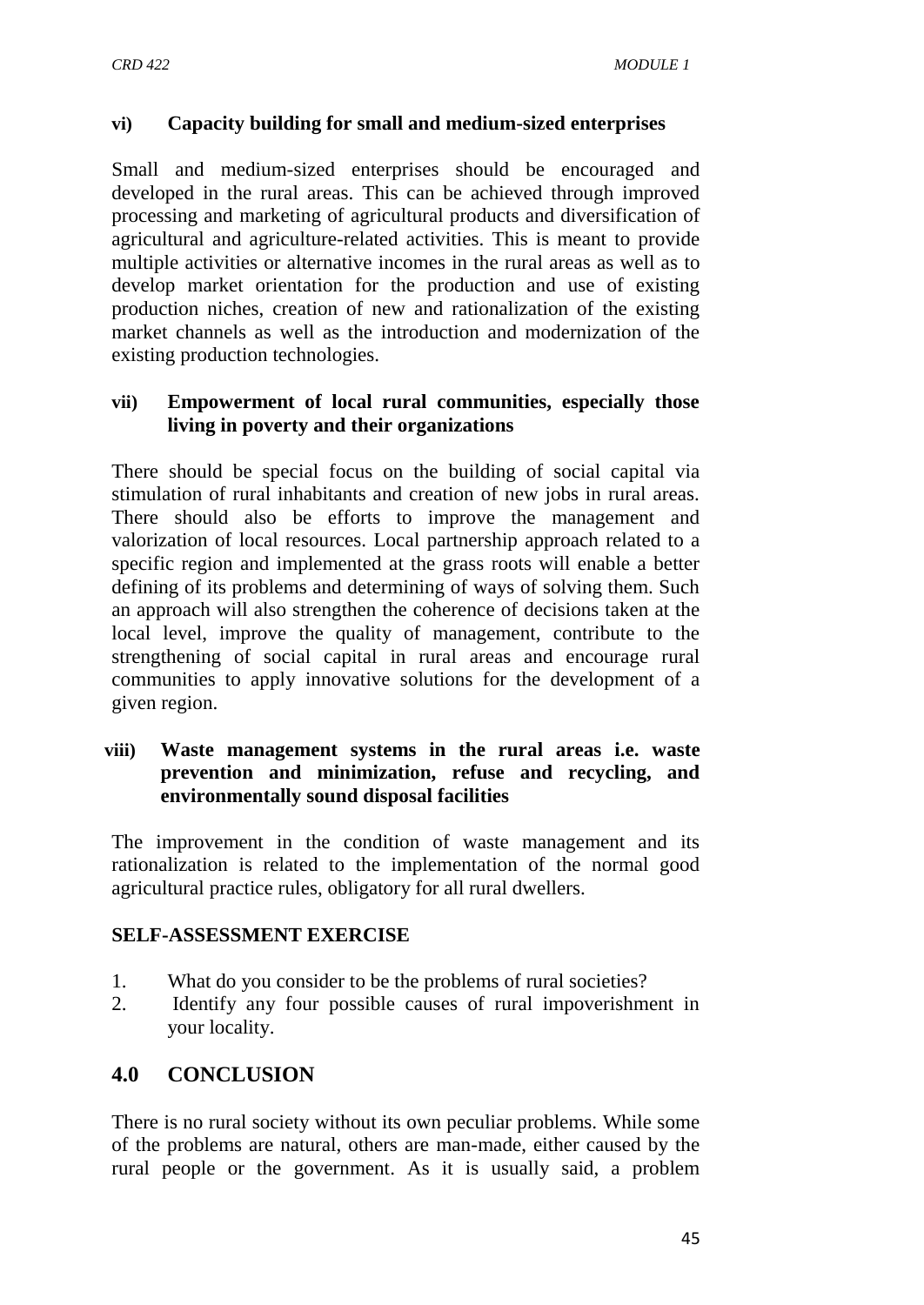identified, is a problem solved. This means that all the problems affecting rural societies have their solutions, if not to eradicate the problems but to at least to reduce them to the bearest minimum possible.

# **5.0 SUMMARY**

In this unit, we have identified the problems of rural societies. We have also identified their causes and possible solutions. In the next unit, focus will be on special topics in rural sociology.

#### **6.0 TUTOR-MARKED ASSIGNMENT**

- 1. List and discuss three natural problems, three rural dwellerscaused problems and three government-caused problems of rural societies.
- 2. Discuss how you could practically tackle the various problems of Nigeria rural communities according to their causes.

#### **7.0 REFERENCES/FURTHER READING**

- Harambos, M. & M. Holborn, (2004). *Sociology: Themes and Perspectives*. 5th Edn. London: Collins.
- Molton, D. & Thompson, G. (1995). *Order and change: Essays in comparative sociology*. New York: Wiley.
- Nash, M. (2001). "Race and the ideology of change." *Current anthropology.* 3 (June), 285-288

Richard, T.S. (2006). *Sociology*. 6<sup>th</sup> Ed. New York: McGraw Hill.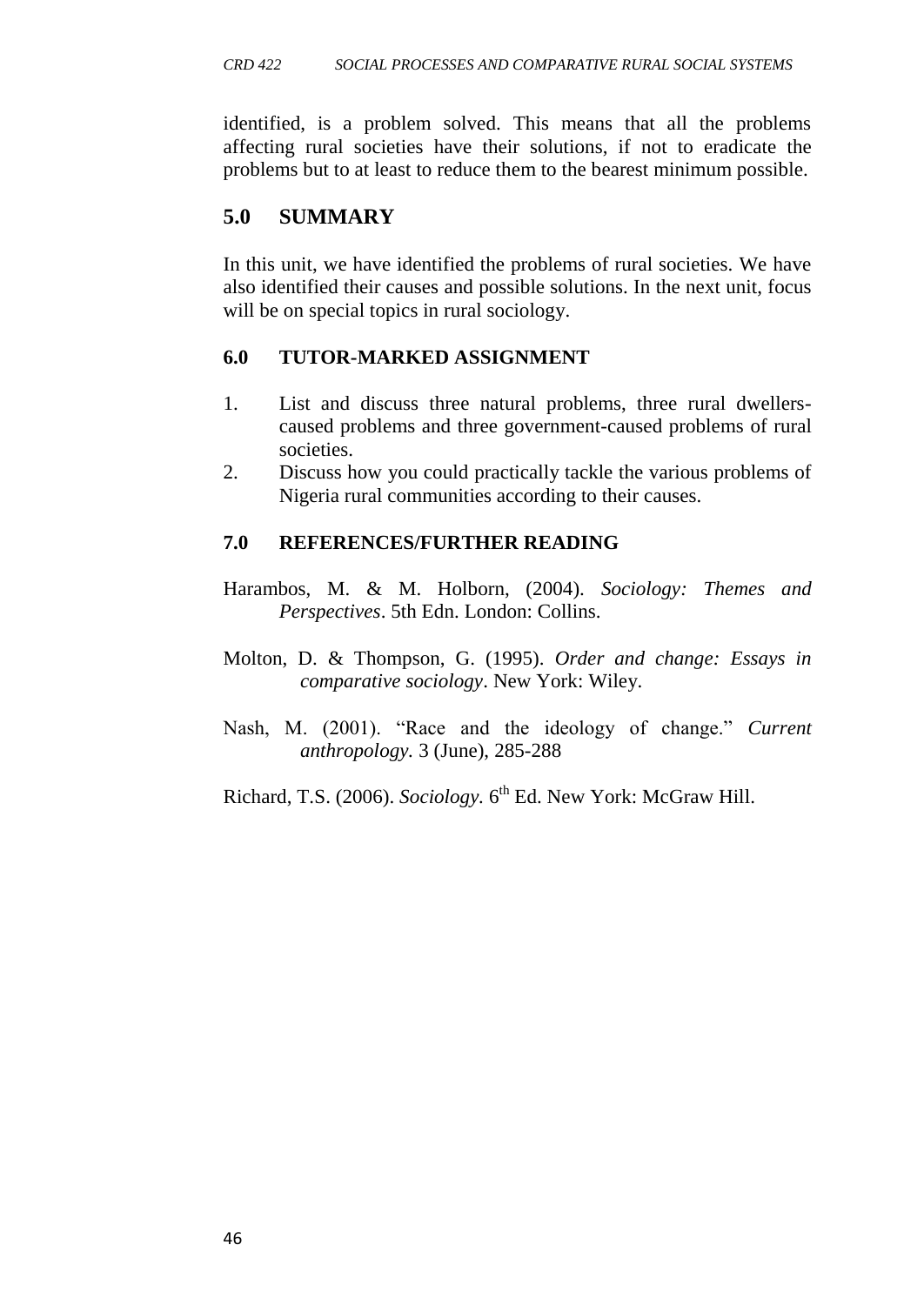# **UNIT 5 SPECIAL TOPICS IN RURAL SOCIOLOGY**

#### **CONTENTS**

- 1.0 Introduction
- 2.0 Objectives
- 3.0 Main Content
	- 3.1Special topics in rural sociology.
- 4.0 Conclusion
- 5.0 Summary
- 6.0 Tutor-Marked Assignment
- 7.0 References/Further Reading

# **1.0 INTRODUCTION**

This is the fifth and the last unit in module 2 of course CRD 422. The unit will discuss special topics in rural sociology.

# **2.0 OBJECTIVES**

At the end of this unit, you should be able to:

• identify special topics in rural sociology.

# **3.0 MAIN CONTENT**

## **3.1 Special Topics in Rural Sociology**

The following are some selected topics in rural sociology as identified by Richards (2006):

- i) Elements of rurality.
- ii) Social interaction and everyday life in rural societies.
- iii) The family and intimate relationships in rural societies.
- iv) Deviance, crime and sanctions in rural societies.
- v) Rural social stratification and class structure.
- vi) Work and economic life in rural societies.
- vii) Marriage and divorce in rural societies.

## **SELF-ASSESSMENT EXERCISE**

Identify some special topics in rural sociology.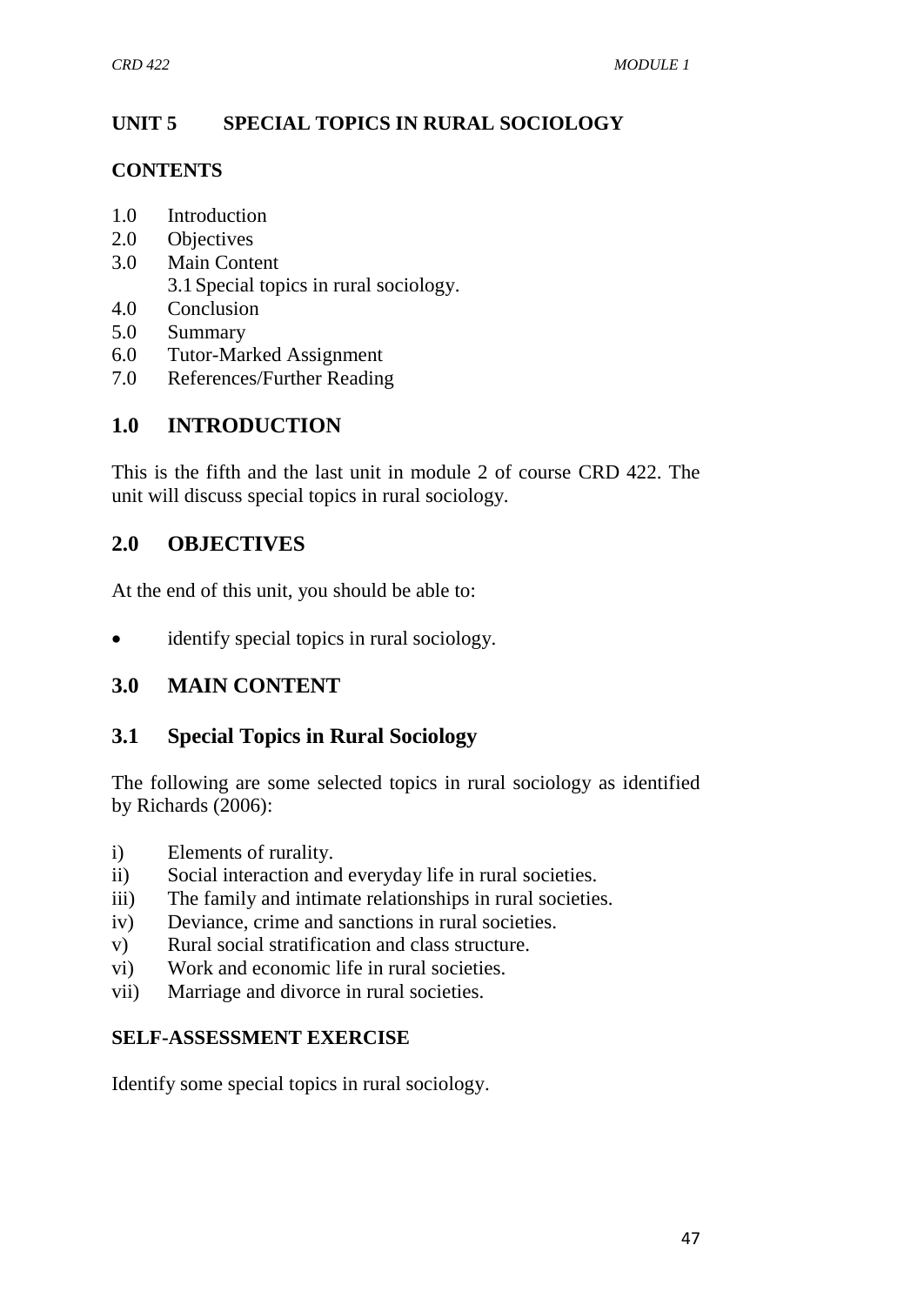# **4.0 CONCLUSION**

Rural areas are peculiar in their characteristics. Rural sociology contains various topics related to rural life. The special topics listed in this unit are not exhaustive but could suffice for the purpose of this course.

# **5.0 SUMMARY**

In this unit, we have listed special topics in rural sociology. This rounds up module 2 of course CRD 422, linking us to module 3 of the course.

## **6.0 TUTOR-MARKED ASSIGNMENT**

Identify any six special topics in rural sociology.

## **7.0 REFERENCES/FURTHER READINGS**

Harambos, M. & M. Holborn, (2004). *Sociology: Themes and Perspectives*. 5th Edn. London: Collins.

Richard, T.S. (2006). *Sociology*. 6<sup>th</sup> Ed. New York: McGraw Hill.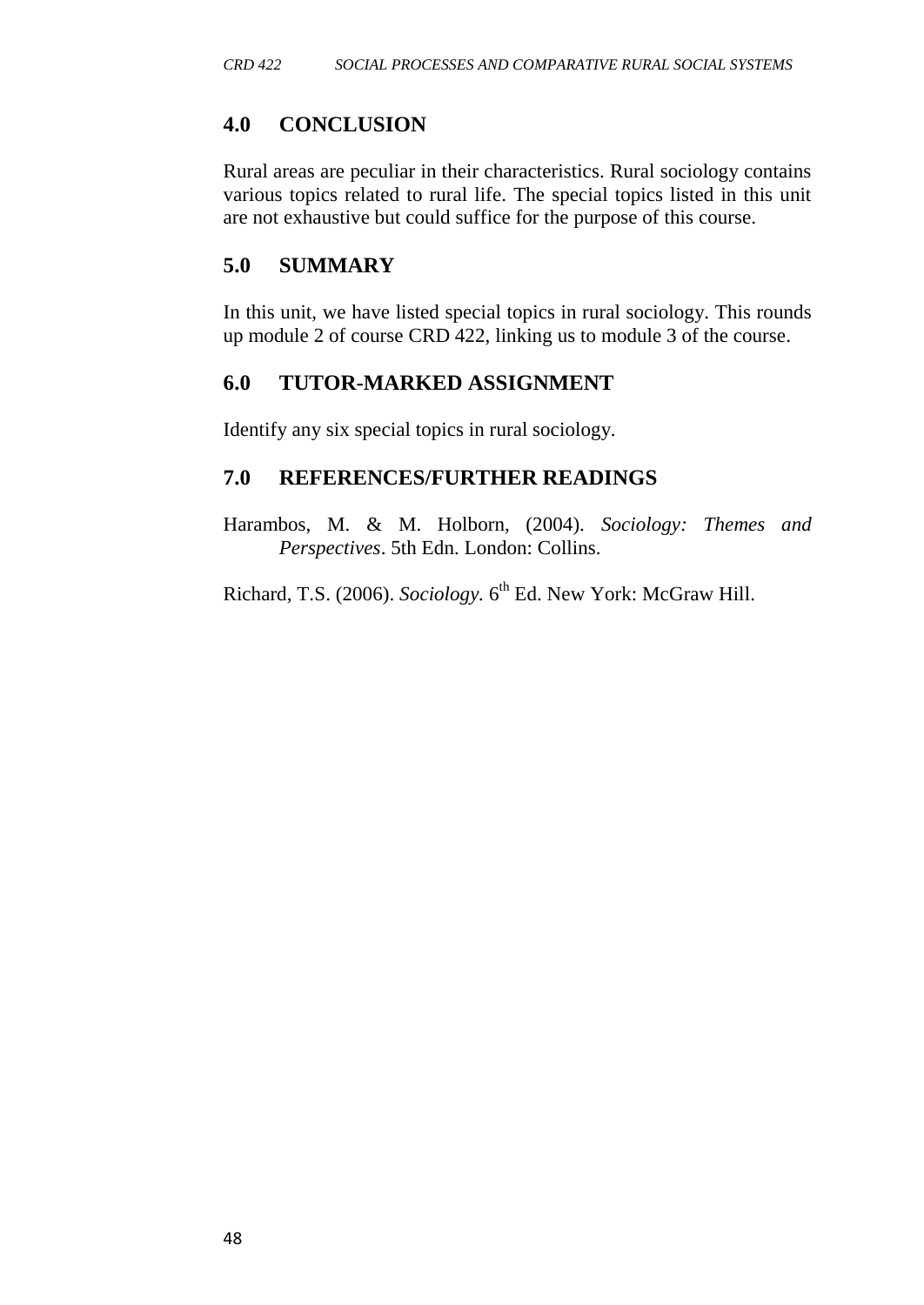# **MODULE 3**

- Unit 1 The Social system in the United Kingdom: the Welfare State
- Unit 2 The Social system in France: Solidarity and Insertion
- Unit 3 Social system in the United States: A liberal regime
- Unit 4 The Social system in Britain: the Welfare state
- Unit 5 Some social systems in Nigeria

# **UNIT 1 UNITED KINGDOM: THE WELFARE STATE**

# **CONTENTS**

- 1.0 Introduction
- 2.0 Objectives
- 3.0 Main Content
	- 3.0 The Social system in the United Kingdom: The Welfare **State**
- 4.0 Conclusion
- 5.0 Summary
- 6.0 Tutor-Marked Assignment
- 7.0 References/Further Reading

# **1.0 INTRODUCTION**

This is the first unit in module 3 of course CRD 422. The unit will discuss the United Kingdom's social system as a case study.

## **2.0 OBJECTIVES**

At the end of this unit, you should be able to:

explain the Social system in the United Kingdom: The Welfare State

# **3.0 MAIN CONTENT**

## **3.1 The United Kingdom: The Welfare State**

In the British Welfare State, Briggs (2000) cited in Richards (2006) identified three principal elements in it social system namely:

- a. A guarantee of minimum standards, including an income;
- b. Social protection in the event of insecurity; and
- c. The provision of services at the best level possible. This has become identified, in practice, with the 'institutional model of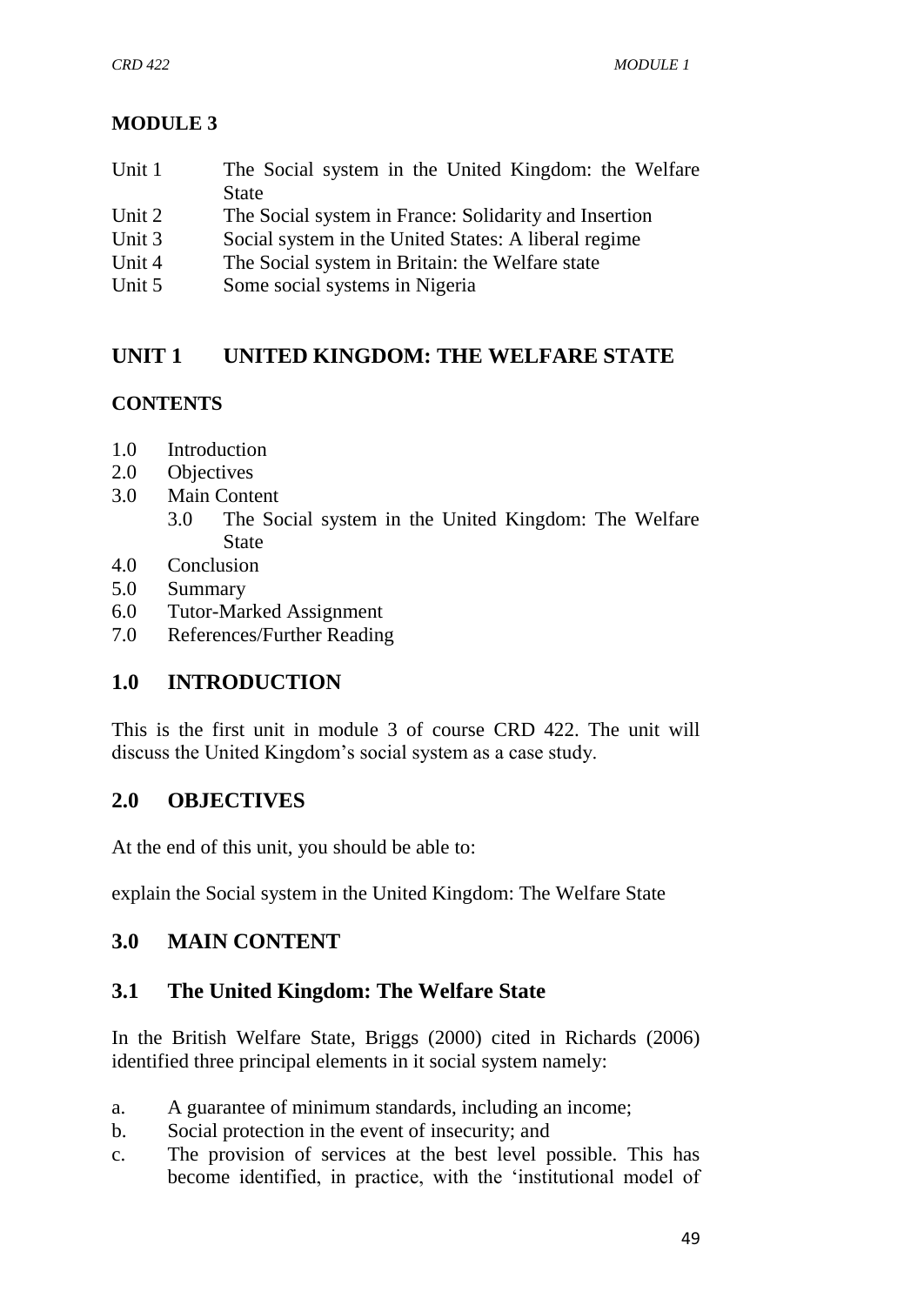welfare: The key elements are social protection, and the provision of welfare services on the basis of right.

In practice, social welfare in the United Kingdom is very different from this ideal. Coverage is extensive, but benefits and services are delivered at a low level. The social protection provided is patchy, and services are tightly rationed.

The United Kingdom is a unitary state in which central government substantially directs most government activity. However, the structure of services in Scotland, Wales and Northern Ireland differs in certain respects. Each region has both a Secretary of State and administrative department situated in central government, and its own assembly and executive, which take on the role in the region of certain central government ministries. The laws which apply in Scotland and Northern Ireland are different from those in England and Wales. The Scottish parliament has in consequence very much more influence than the Welsh Parliament, and the Scottish Government (a name confusingly used for both government and executive) has the role of a civil service for Scotland, with a social policy in its own right. The administrative structure in Northern Ireland is significantly different: personal social services are the responsibility Of the Health Board (as they are in the Republic of Ireland), and public housing is managed by Northern Ireland Housing Executive. This framework changes frequently. The most important changes in recent years have been the reformation of the Department of Social Security into the Department of Work and Pensions, the significant transfer of income maintenance to the Inland Revenue (now HMRC, for Her Majesty's Revenue and Customs), and the demolition of the Department of Transport, the Regions and Local Government, whose key social policy responsibilities were placed in the Office of the Deputy Prime Minister and have now been relocated mainly into Communities and Local Government.

The administration of the welfare state has undergone two major reforms since its inception. The first phase, covering the 1960s and 1970s, saw central government reformed in order to allow the planning and control of public expenditure by the Treasury. The aims of this reform were managerial efficiency and economic planning. The effect was to create a system in which the Treasury allocated resources to Departments and Departments to services.

The second phase, which has led in the 1980s and I990s to restructuring of the civil service and the administration of welfare, has three main elements: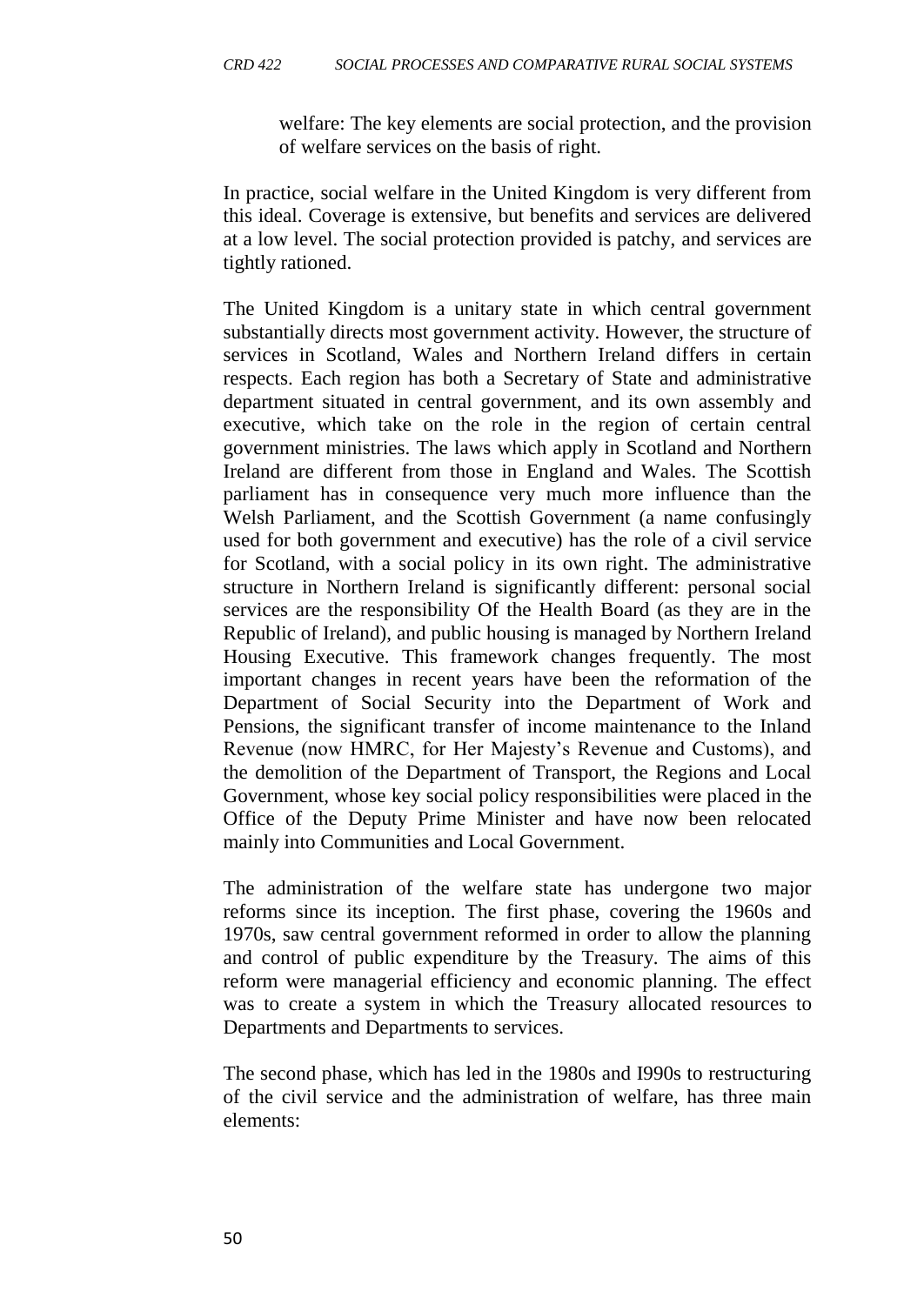- a. The breakup of the administration into agencies, so that the efficiency of each part of the administration can be assessed individually. Examples are NHS trusts and the administrative agencies responsible for Social Security.
- b. The introduction of 'management', with managers being responsible for running agencies in a business-like fashion; this is widespread in health and personal social services.
- c. Quasi markets. Public services are required to act more like economic markets, with the separation of purchasing and provision of services and the introduction of competition. The trend is strongest in health and social care.

In recent years, the work of many central government agencies serving government, like the DWP's information technology or the DWP's laboratories, have been privatized or contracted out; the main role of the agencies that remain is direct service provision to the public.

## **SELF-ASSESSMENT EXERCISE**

- 1. Describe the United Kingdom's social system.
- 2. What are the lessons learnt in the United Kingdom's social system that you could apply in effecting social change in your locality?

## **4.0 CONCLUSION**

Every society has its own social system which is established for the welfare of the people. The United Kingdom's social system has also been established with peculiar characteristics to provide for the welfare of its people.

## **5.0 SUMMARY**

In this unit, we have explained the United Kingdom's social system. In the next unit, focus will be on France's social system which is based on solidarity and insertion.

## **6.0 TUTOR-MARKED ASSIGNMENT**

- 1. Identify and discuss three principal elements in the social system of the United Kingdom and mention why they are of interest to you.
- 2. Given the operations of the United Kingdom's social system, is it enough to call it a welfare state? Justify.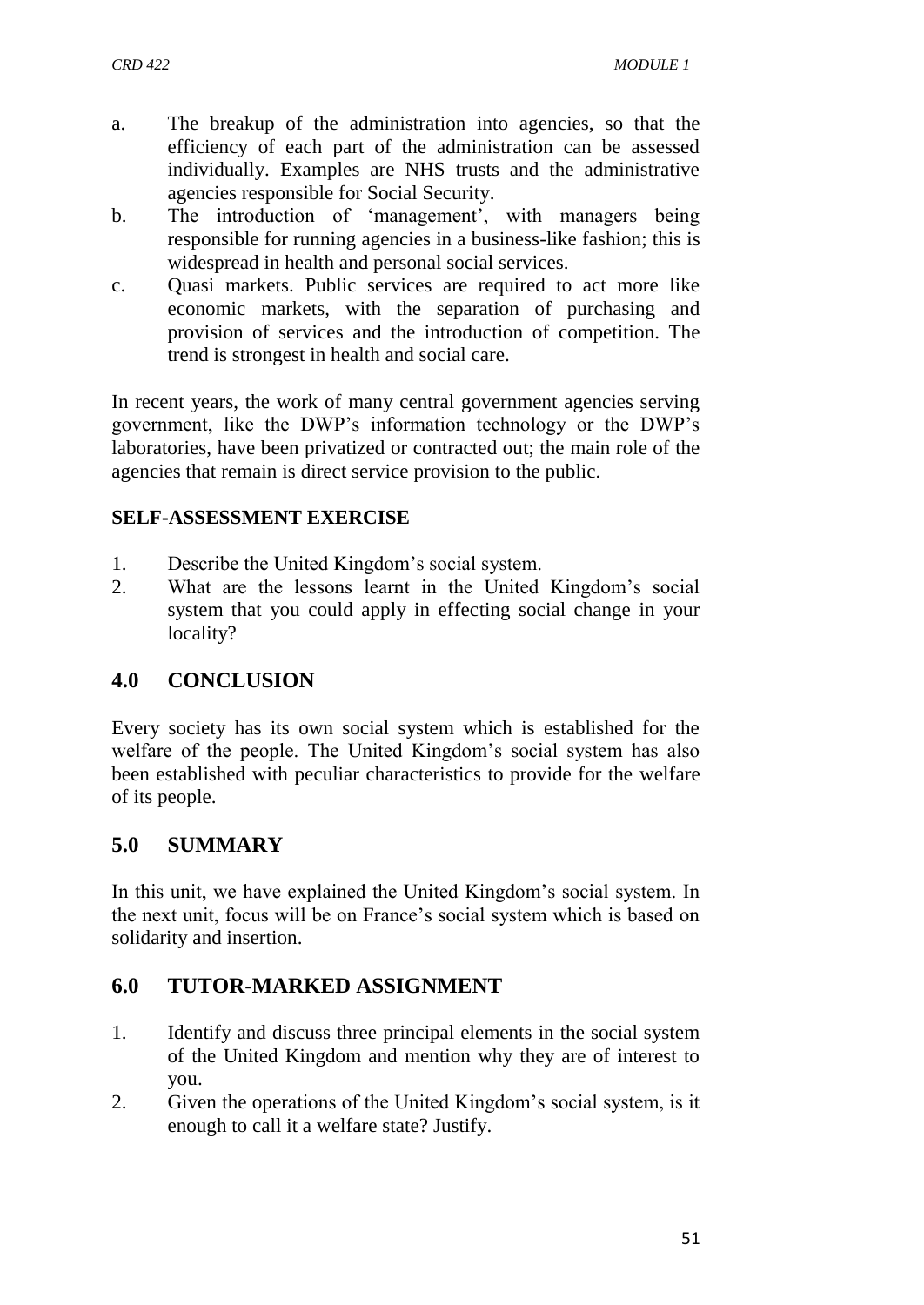#### **7.0 REFERENCES/FURTHER READINGS**

Harambos, M. & M. Holborn, (2004). *Sociology: Themes and Perspectives*. 5th Edn. London: Collins.

Richard, T.S. (2006). *Sociology*. 6<sup>th</sup> Ed. New York: McGraw Hill.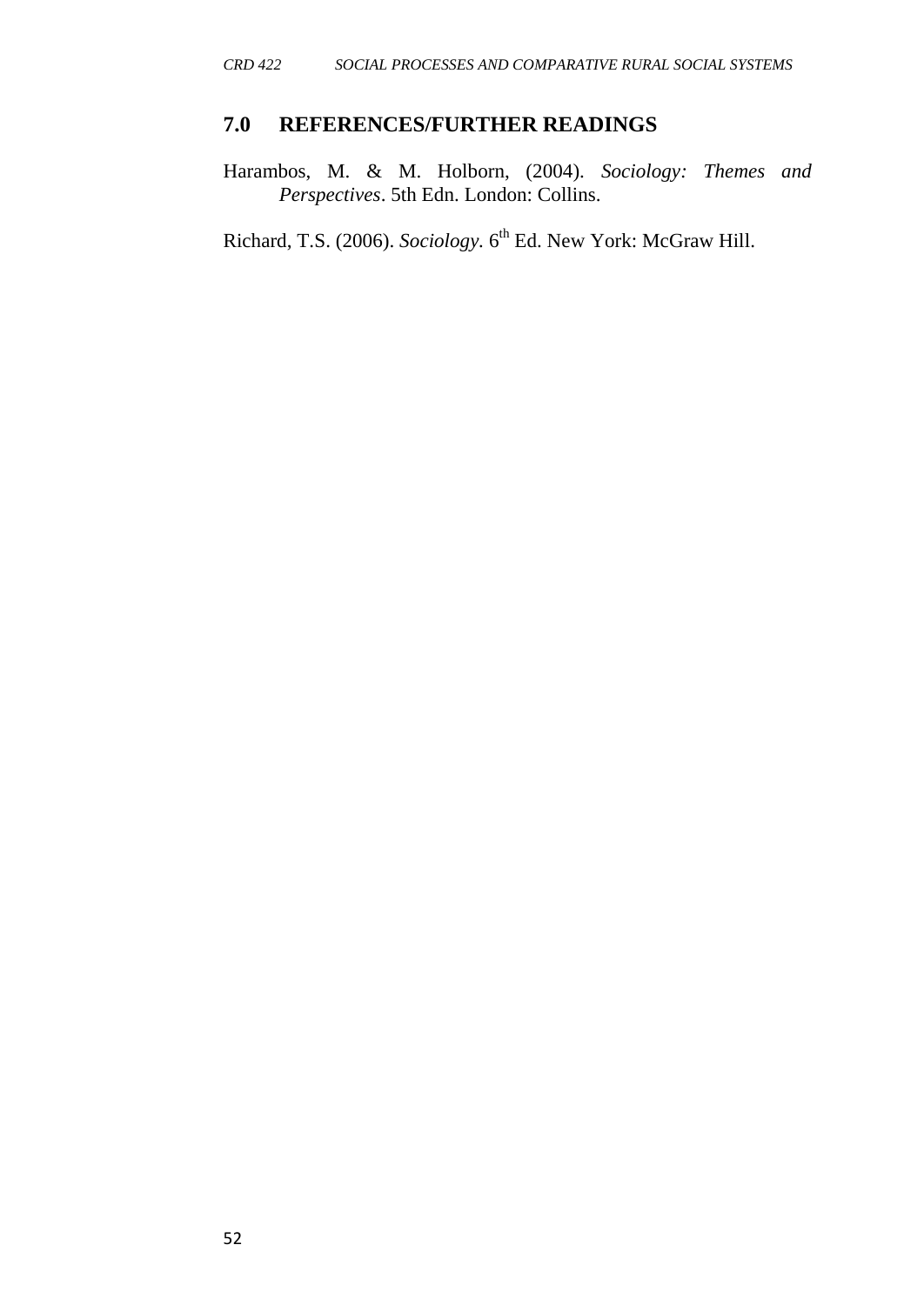# **UNIT 2 FRANCE: SOLIDARITY AND INSERTION**

#### **CONTENTS**

- 1.0 Introduction
- 2.0 Objectives
- 3.0 Main Content 3.1France: Solidarity and insertion.
- 4.0 Conclusion
- 5.0 Summary
- 6.0 Tutor-Marked Assignment
- 7.0 References/Further Reading

# **1.0 INTRODUCTION**

This is the second unit in module 3 of course CRD 422. The unit will discuss France: Solidarity and insertion as a social system.

# **2.0 OBJECTIVES**

At the end of this unit, you should be able to:

Explain the Social system in France: Solidarity and Insertion.

# **3.0 MAIN CONTENT**

## **3.1 France: Solidarity and Insertion**

According to Harambos and Holborn (2004), social protection in France is based on the principle of solidarity: The commitment is declared in the first article of the French Code of Social Security. The principle is used in a number of different senses. The idea seems, at first sight, to refer to co-operative mutual support Some writers apply the term in relation to 'mutualist' groups (friendly societies) and emphasize that people insured within national schemes (les assures sociaux) are called to contribute and benefit on an equal footing. Others stress that relationships of solidarity are based in interdependence. Solidarity is usually understood, in this context, in terms of common action, mutual responsibility and shared risks. The pursuit of 'national solidarity' was undertaken in the first place by attempting progressively to extend the scope of existing solidarities, most notably through the creation of a 'régime general' for health and social security, and subsequently through its progressive, expansion. Since the 1970s, this pattern of solidarities has been supplemented by additional measures designed to bring 'excluded' people into the net. The most important of these measures is the Revenue Minimum d'Insertion (RMI), introduced in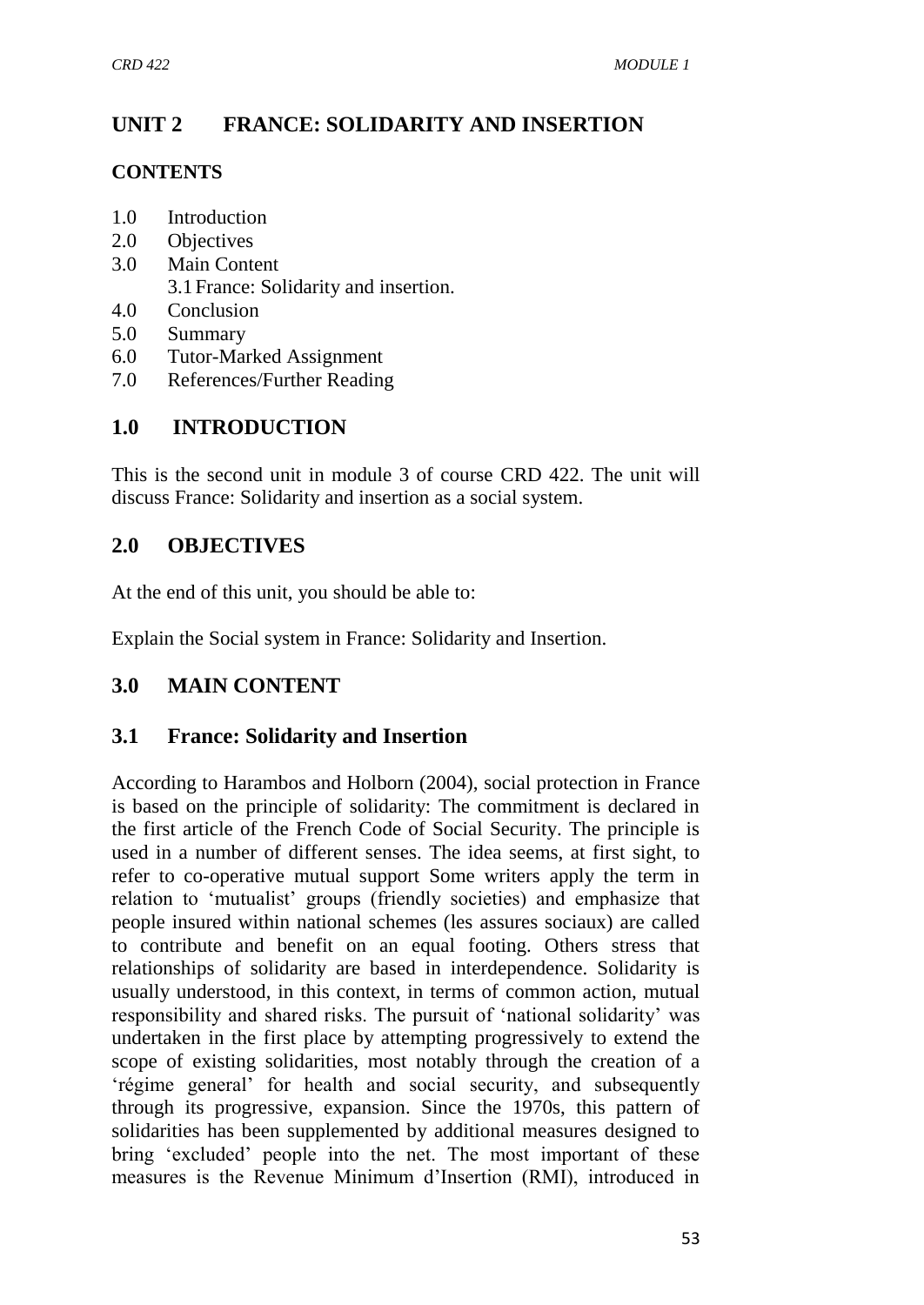1988, which combines a basic benefit with a personal contract for 'insertion' or social inclusion (Habermas, 1981).

The French system of welfare is a complex, patchwork quilt of services. This kind of arrangement is relatively expensive, and much of the focus of social policy in recent years has fallen on the control of expenditure filling 'the hole in the social', le trou de la secu. The main areas of concern are not dependency or unemployment, but pensions, because of the special privileges accorded to particular occupational groups, and spending on health care, where the stress on independent, market-led services (la medicine liberale) presents considerable problems in cost control.

#### **SELF-ASSESSMENT EXERCISE**

- i. Describe France social system.
- ii. What are the lessons learnt in the France social system that you could apply in effecting social change in your locality?

## **4.0 CONCLUSION**

Every society has its own social system which is established for the welfare of the people. France social system has also been established with peculiar characteristics to provide for the welfare of its people.

## **5.0 SUMMARY**

In this unit, we have examined France social system. In the next unit, focus will be on United States: a liberal regime.

## **6.0 TUTOR-MARKED ASSIGNMENT**

- 1. Identify and discuss the principal elements in the social system of France and explain why they are of interest to you.
- 2. Given the operations of France social system, is it enough to call it a social system of solidarity and insertion? Justify.

#### **7.0 REFERENCES/FURTHER READING**

Habermas, J. (1981). *New Social Movements*. New York: McGraw Hill.

Harambos, M. & M. Holborn, (2004). *Sociology: Themes and Perspectives*. 5th Edn. London: Collins.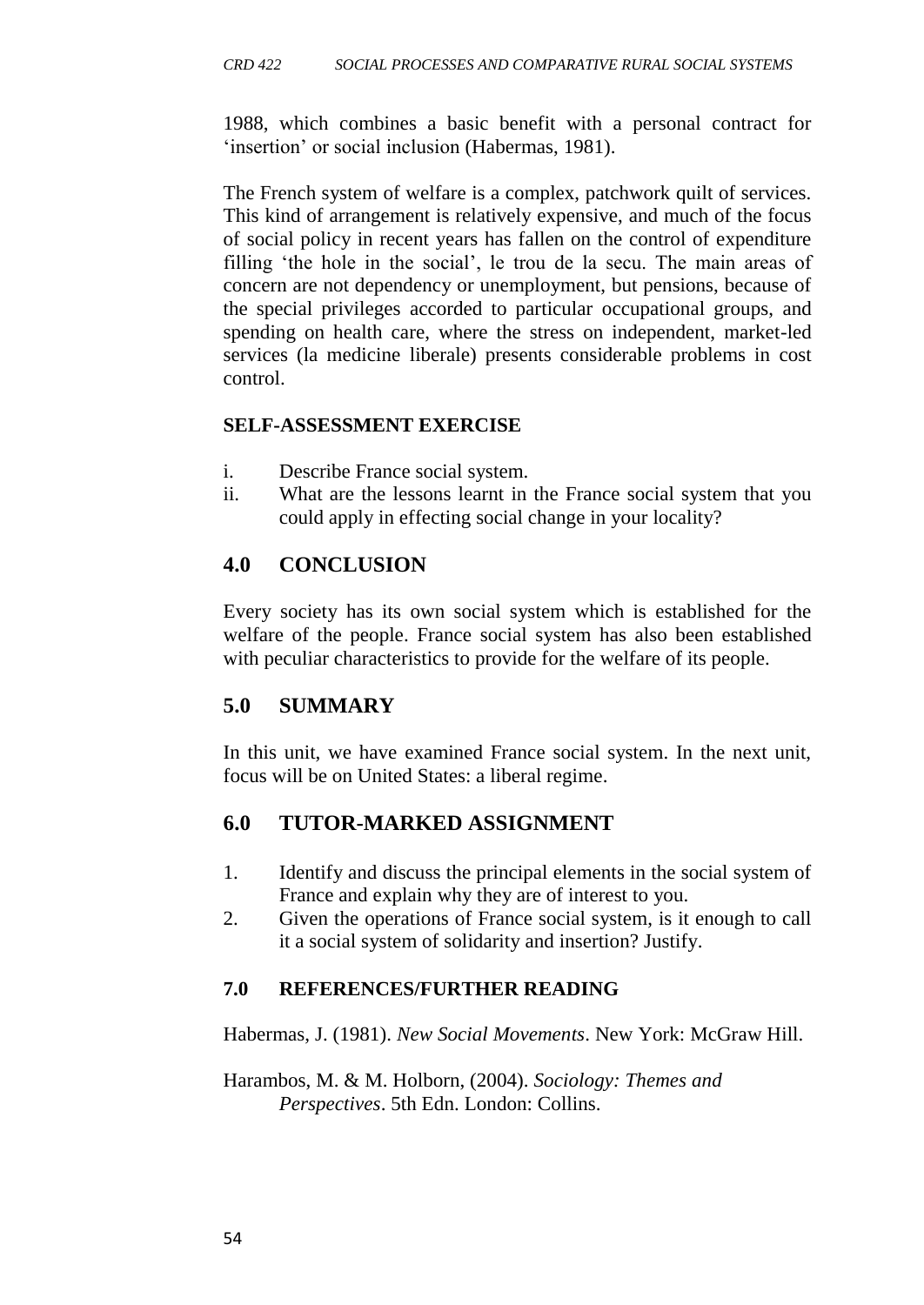- Lyman, S. (ed.) (1995). *Social movements: critiques, concepts, casestudies.* Macmillan (chapters 1,2,14 and 15).
- Offe, C (1985): "New Social Movements." *Social Research* 52, 817 68.

Richard, T.S. (2006). *Sociology*. 6<sup>th</sup> Ed. New York: McGraw Hill.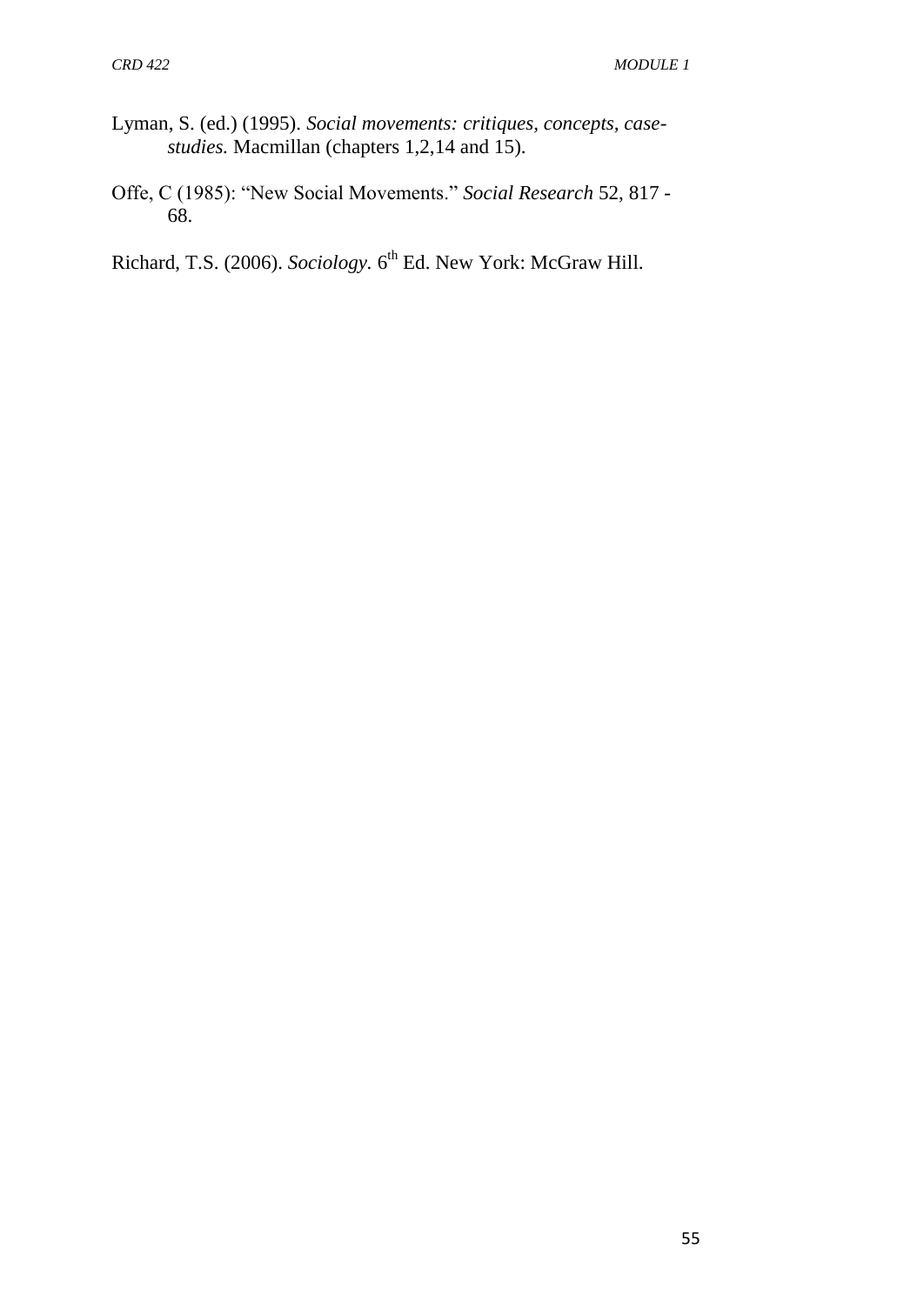## **UNIT 3 THE UNITED STATES: A 'LIBERAL' REGIME**

#### **CONTENTS**

- 1.0 Introduction
- 2.0 Objectives
- 3.0 Main Content
	- 3.1The United States: A 'Liberal' Regime
- 4.0 Conclusion
- 5.0 Summary
- 6.0 Tutor-Marked Assignment
- 7.0 References/Further Reading

# **1.0 INTRODUCTION**

This is the third unit in module 3 of course CRD 422. The unit will discuss the United States liberal regime as a social system.

# **2.0 OBJECTIVES**

At the end of this unit, you should be able to:

explain the Social system in the United States: A liberal Regime.

# **3.0 MAIN CONTENT**

## **3.1 The United States: A 'Liberal' Regime**

The United States is sometimes described as a 'liberal welfare regime, in the sense that it represents individualism, laissez faire, residualism and a punitive view of poverty (Offe, 1985). These issues often seem to dominate US debates on welfare. Examples are the introduction of 'workfare', the exclusion of long-term benefit dependents, and the criticism of the 'underclass'. The US does not, however, have a unified welfare system. Federalism has meant that many important functions are held by the States, including public assistance, social care and various health schemes (Minnesota and Hawaii have state-funded health systems). By comparison with other developed countries including Nigeria, central government has had a limited role in social welfare provision. The main developments of federal provision were during the Roosevelt administration of the l930s, which laid the foundations for the social security system, and the "War on Poverty" of the 1960s, which provided some important benefits (notably health care for people on low incomes) and engaged the federal government in a wide variety of projects and activities at local level.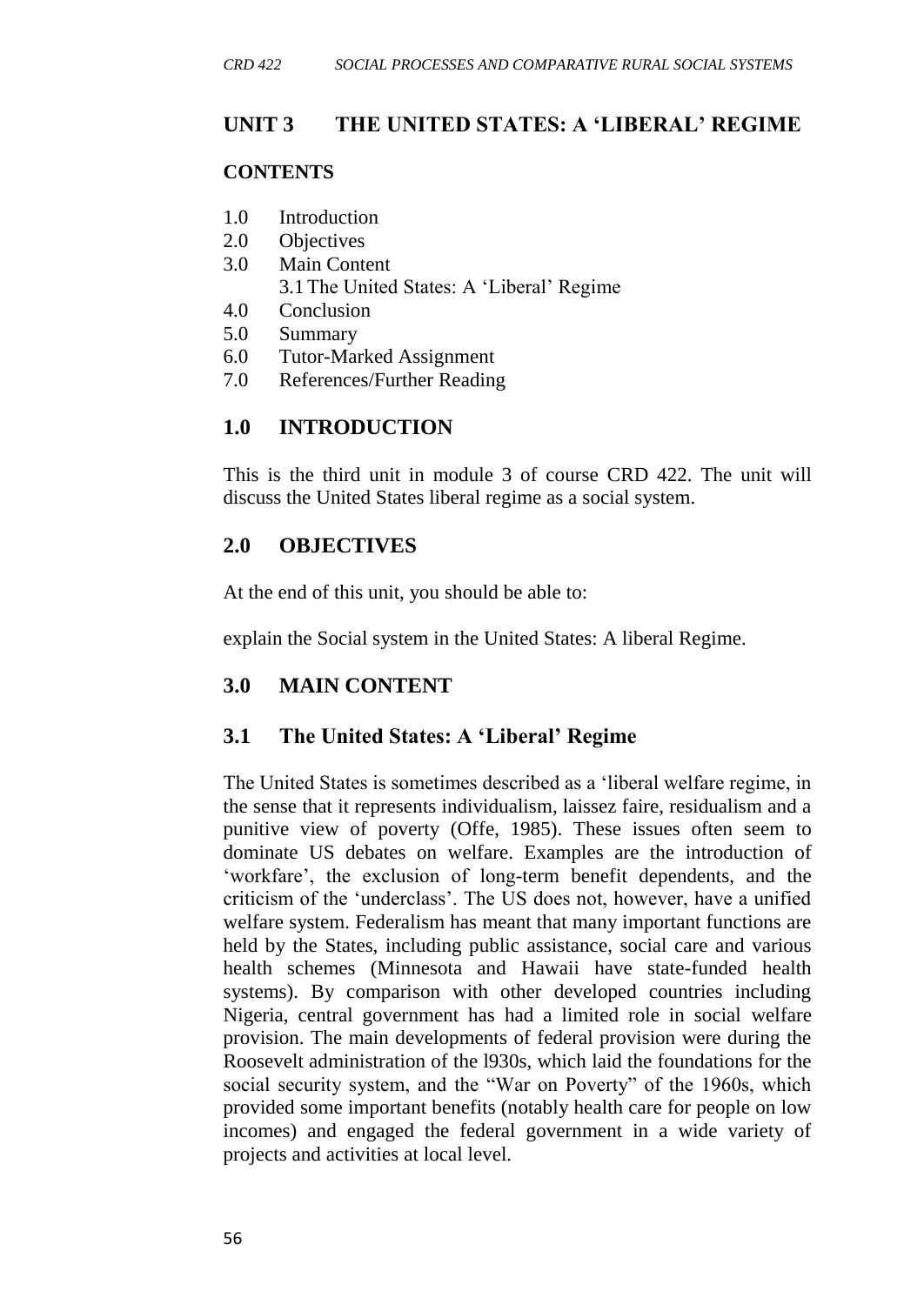In practice, the US is pluralistic, rather than liberal. There are significant departures from the residual model - e.g. state schooling, social insurance, or the Veterans' Administration, which provides health care for nearly 40 million people. In addition to federal and state activity, there are extensive private, mutualist and corporate interests in welfare provision. The resulting systems are complex and expensive (Offe, 1985).

#### **SELF-ASSESSMENT EXERCISE**

- i. Describe the United States' social system.
- ii. What are the lessons learnt from the United States' social system that you could apply in effecting social change in your locality?

# **4.0 CONCLUSION**

Every society has its own social system which is established for the welfare of the people. The United States' social system has also been established with peculiar characteristics to provide for the welfare of its people.

## **5.0 SUMMARY**

In this unit, we have explained the United States' social system. In the next unit, focus will be on the welfare state in Britain.

## **6.0 TUTOR-MARKED ASSIGNMENT**

- 1. Identify and discuss the characteristic elements in the social system of the United States and explain why they are of interest to you.
- 2. Given the operations of the United States' social system, is it enough to call it a liberal regime? Justify.

# **7.0 REFERENCES/FURTHER READINGS**

Habermas, J. (1981). *New Social Movements*. New York: McGraw Hill.

Harambos, M. & M. Holborn, (2004). *Sociology: Themes and Perspectives*. 5th Edn. London: Collins.

Lyman, S. (ed.) (1995). *Social movements: critiques, concepts, casestudies.* Macmillan (chapters 1,2,14 and 15).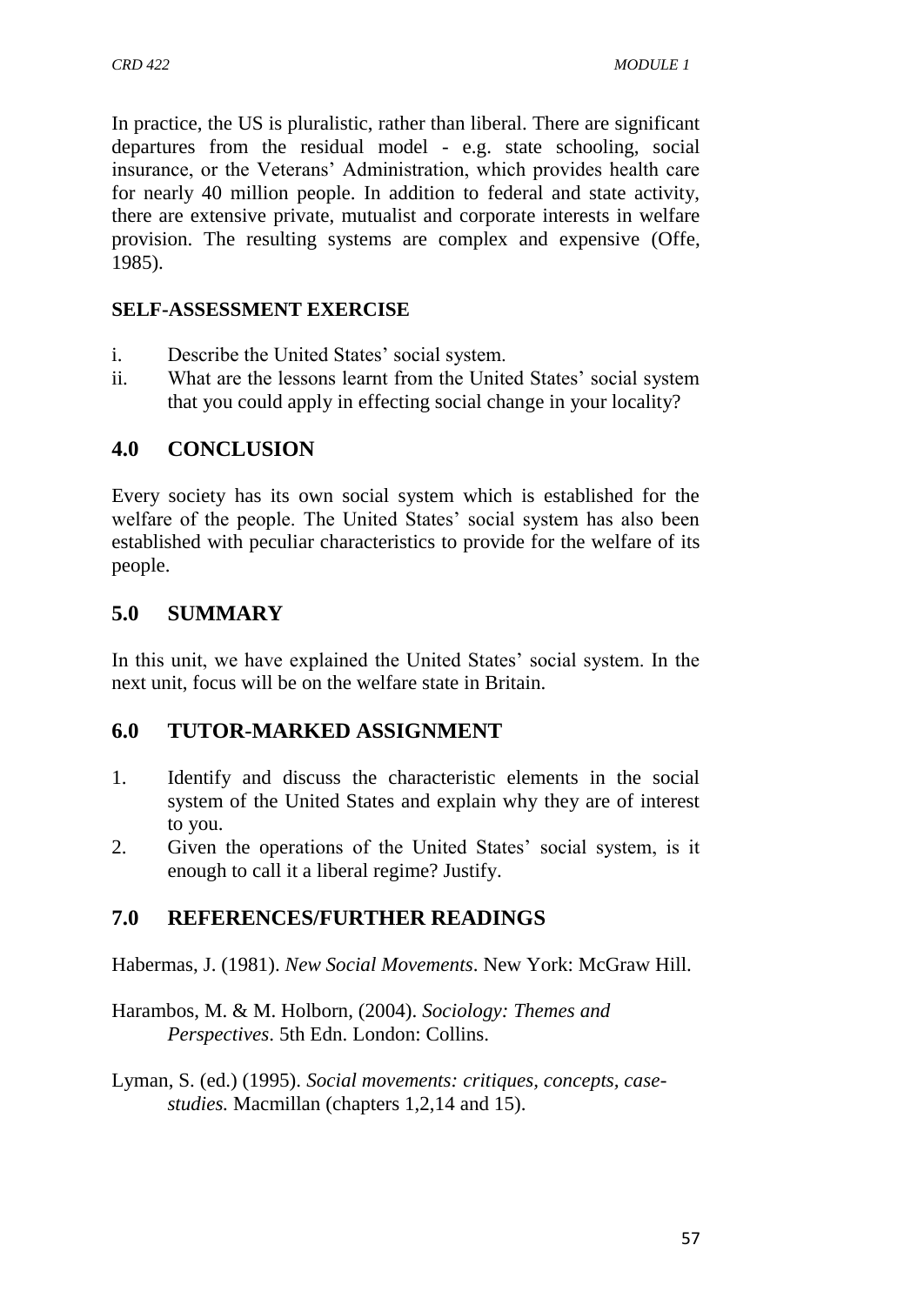Offe, C (1985): "New Social Movements." *Social Research* 52, 817 - 68.

Richard, T.S. (2006). *Sociology*. 6<sup>th</sup> Ed. New York: McGraw Hill.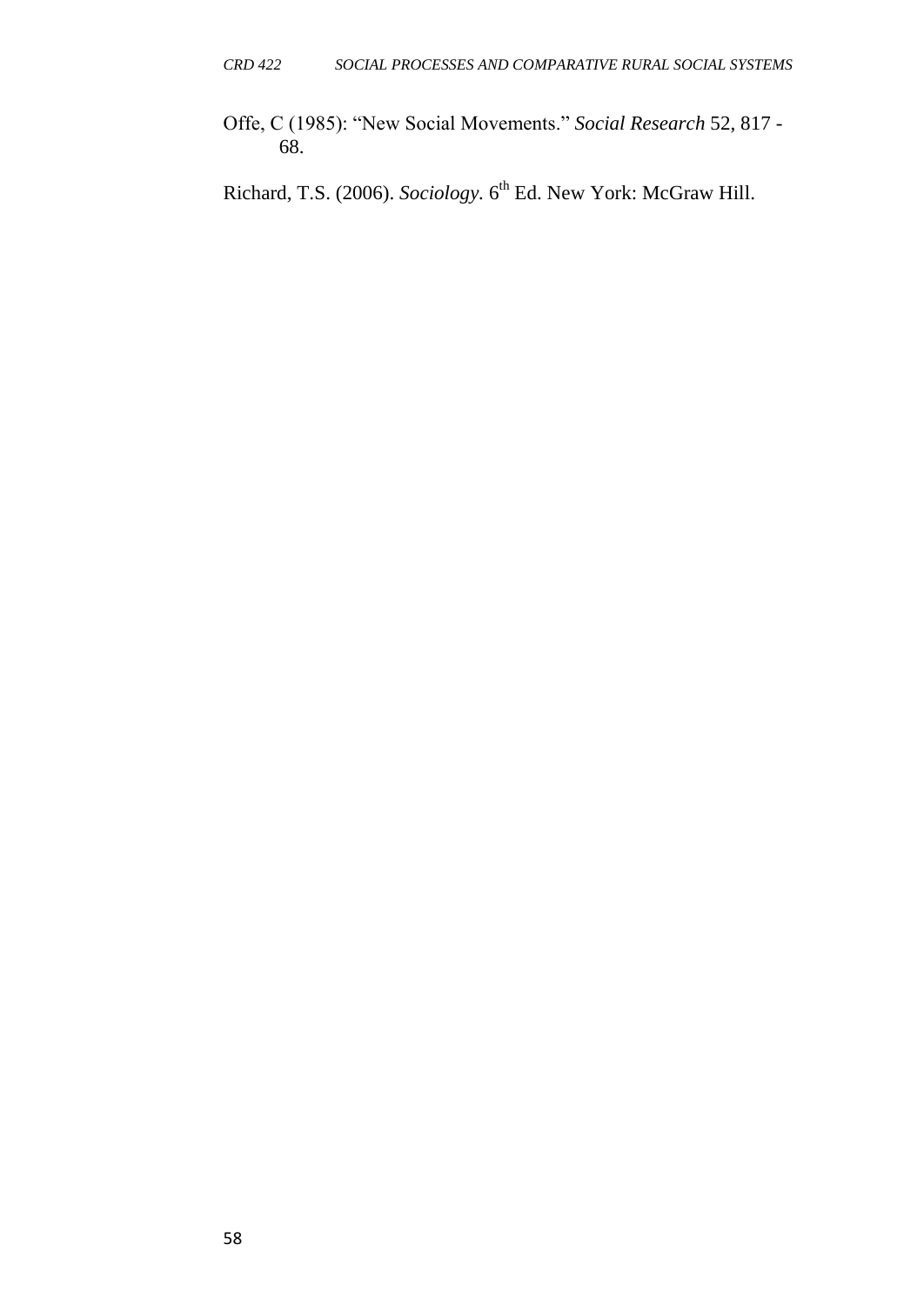# **UNIT 4 THE WELFARE STATE IN BRITAIN**

#### **CONTENTS**

- 1.0 Introduction
- 2.0 Objectives
- 3.0 Main Content
	- 3.1 The Welfare State in Britain.
- 4.0 Conclusion
- 5.0 Summary
- 6.0 Tutor-Marked Assignment
- 7.0 References/Further Reading

# **1.0 INTRODUCTION**

This is the fourth unit in module 3 of course CRD 422. The unit will discuss the Welfare state in Britain.

# **2.0 OBJECTIVES**

At the end of this unit, you should be able to:

explain the Welfare State in Britain

# **3.0 MAIN CONTENT**

## **3.1 The Welfare State in Britain**

As explained by Lyman (1995), the Beveridge Report of 1942 proposed a system of National Insurance based on three assumptions in Britain:

- a. Family allowances,
- b. A national health service, and
- c. Full employment.

This became a major propaganda weapon, with both major parties being committed to its introduction. During the war, the coalition government also committed itself to full employment through Keynesian policies, free universal secondary education, and the introduction of family allowances. The Labour Government was elected in 1945; and introduced three key acts:

- a. The 1946 National Insurance Act, which implemented the Beveridge scheme for social security;
- b. The National Health Service Act 1946; and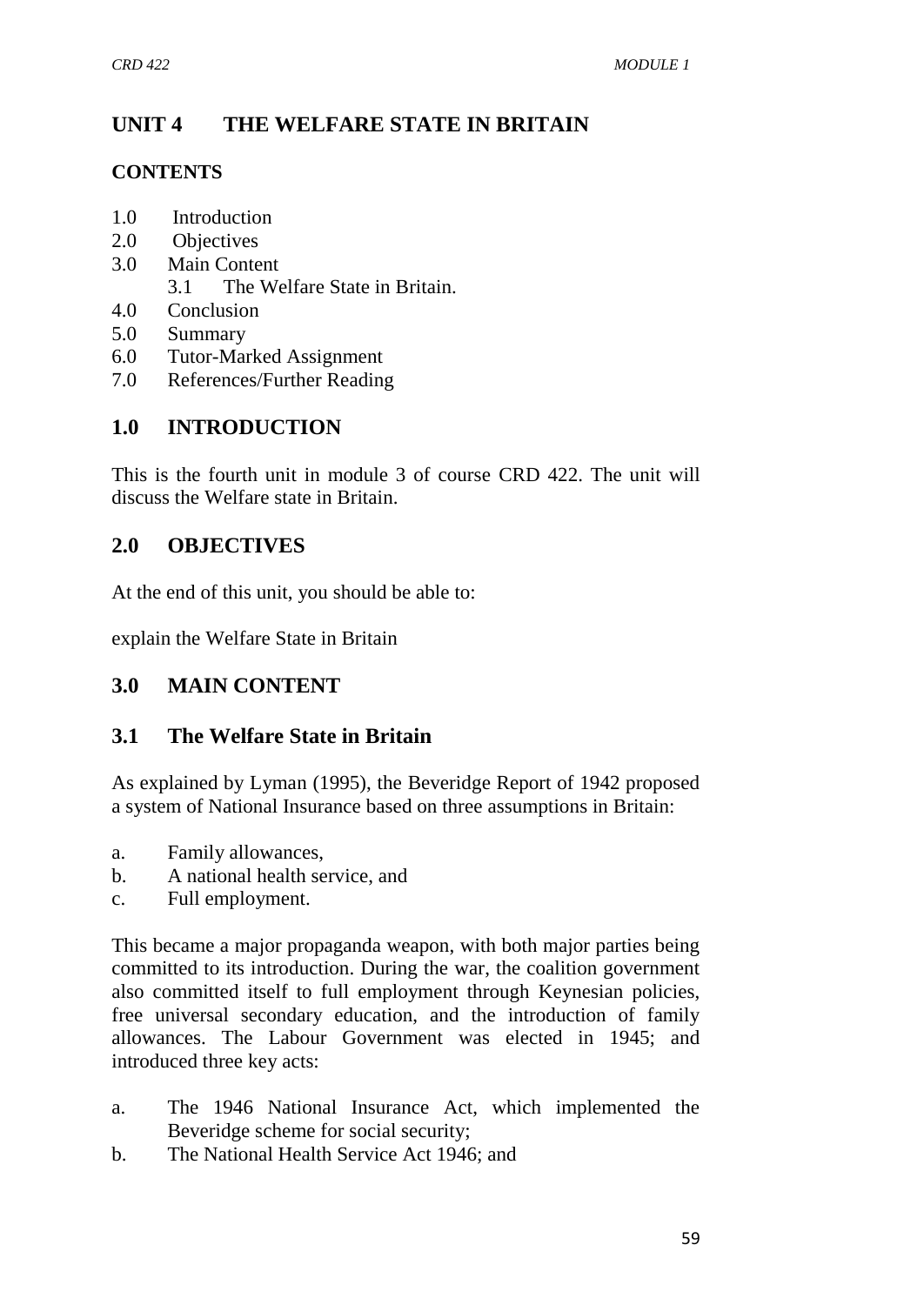c. The 1948 National Assistance Act, which abolished the Poor Law while making provision for welfare services.

These Acts were timed to come into force on the same day, 7th June 1948. The 1948 Children Act was another important element

#### **The Welfare State after 1948**

The key elements of the "Welfare State" were understood as follows:

- a. Social Security
- b. Health
- c. Housing
- d. Education, and
- e. Welfare and children (the 'personal social services').

Contemporary arguments emphasized the inter-related nature of these services, and the importance of each for the others. However, the administrative division between services was reinforced by reactions against the unifying and all-embracing nature of the Poor Law, which led to a strong distinction being made between income maintenance, health and welfare services. The 'Welfare State' was not intended to respond to poverty; that was what the Poor Law had done. The main purpose was to encourage the provision of the social services on the same basis as the public services - roads, libraries and so forth - 'institutional' model of welfare. Criticisms of the Welfare State in later years, however, were to concentrate increasingly on the problem of poverty, and debates in the UK are increasingly residual in tone (Lyman, 1995).

#### **SELF-ASSESSMENT EXERCISE**

- 1. Describe the social system of the Welfare State in Britain.
- 2. What are the lessons learnt in the social system of the Welfare State in Britain that you could apply in effecting social change in your locality?

## **4.0 CONCLUSION**

Every society has its own social system which is established for the welfare of the people. The social system in the Welfare State in Britain has also been established with peculiar characteristics to provide for the welfare of its people.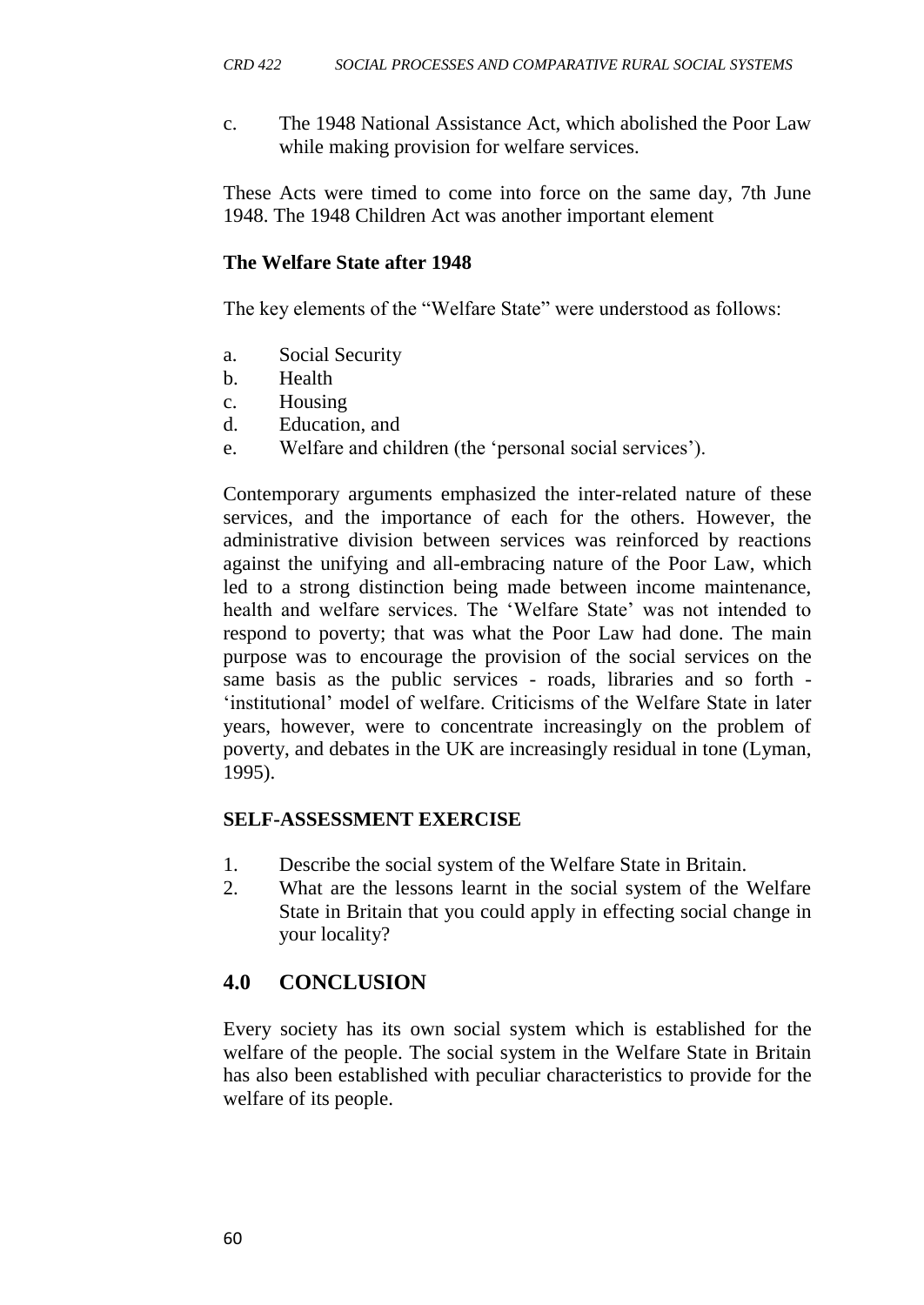# **5.0 SUMMARY**

In this unit, we have explained the social system in the Welfare State in Britain. In the next unit, focus will be on some social systems in Nigeria.

## **6.0 TUTOR-MARKED ASSIGNMENT**

- 1. Identify and discuss the characteristic elements in the social system of the Welfare State in Britain and explain why they are of interest to you.
- 2. Given the operations of the social system in the Welfare State in Britain, is it enough to call it a welfare state? Justify.

# **7.0 REFERENCES/FURTHER READINGS**

Habermas, J. (1981). *New Social Movements*. New York: McGraw Hill.

- Harambos, M. & M. Holborn, (2004). *Sociology: Themes and Perspectives*. 5th Edn. London: Collins.
- Lyman, S. (ed.) (1995). *Social movements: critiques, concepts, casestudies.* Macmillan (chapters 1,2,14 and 15).
- Offe, C (1985): "New Social Movements." *Social Research* 52, 817 68.

Richard, T.S. (2006). *Sociology*. 6<sup>th</sup> Ed. New York: McGraw Hill.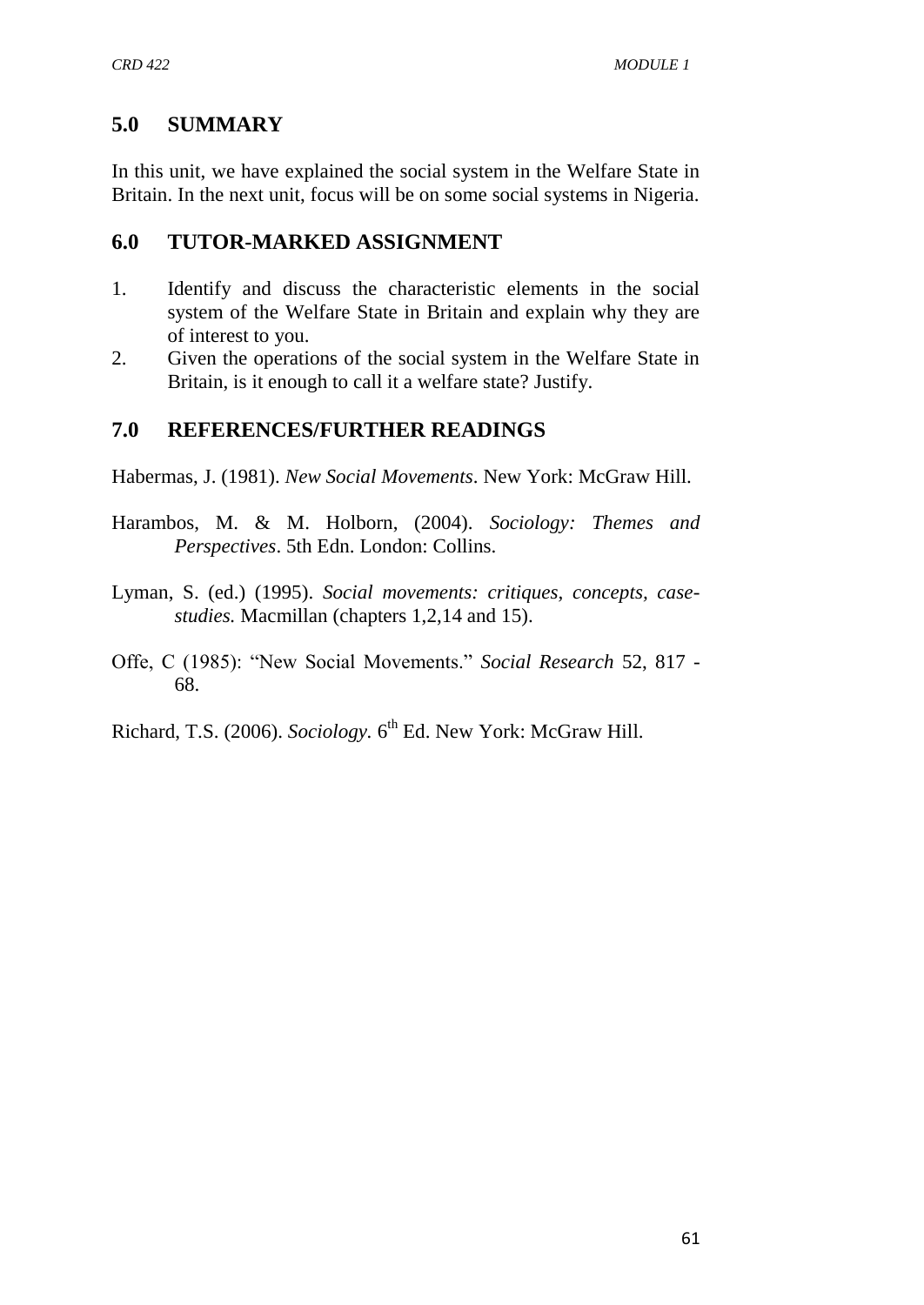# **UNIT 5 SOME SOCIAL SYSTEMS IN NIGERIA**

#### **CONTENTS**

- 1.0 Introduction
- 2.0 Objectives
- 3.0 Main Content
	- 3.1 Early childhood development activities
	- 3.2 National Programme on Immunization (NPI)
	- 3.3 Social Protection activities for age 6-14
	- 3.4 Universal Basic Education (UBE)
	- 3.5 National Health Insurance scheme (NHIS)
- 4.0 Conclusion
- 5.0 Summary
- 6.0 Tutor-Marked Assignment
- 7.0 References/Further Readings

# **1.0 INTRODUCTION**

This is the fifth unit in module 3 of course CRD 422. The unit will discuss early childhood development activities, National Programme on Immunization (NPI), Social Protection activities for age 6-14, Universal Basic Education (UBE) and National Health Insurance Scheme (NHIS).

## **2.0 OBJECTIVES**

At the end of this unit, you should be able to:

- describe the workings of early childhood development activities
- describe the workings of national programme on immunization (NPI)
- describe the workings of social protection activities for age 6-14
- describe the workings of universal basic education (UBE)
- describe the workings of national health insurance scheme (NHIS).

# **3.0 MAIN CONTENT**

## **3.1 Early Childhood Development Activities**

Nigeria has a young population structure and 19.6 percent of the Nigerian population (31.1 million persons) falls between 0 - 5 years old. The main risk faced by this group is early childhood development with the leading risk indicators being the prevalence of malnutrition, arid low pre-school educational level. Incidentally, within this age group, 67.8 percent are poor with 30.1 percent as core poor and 37.7 percent as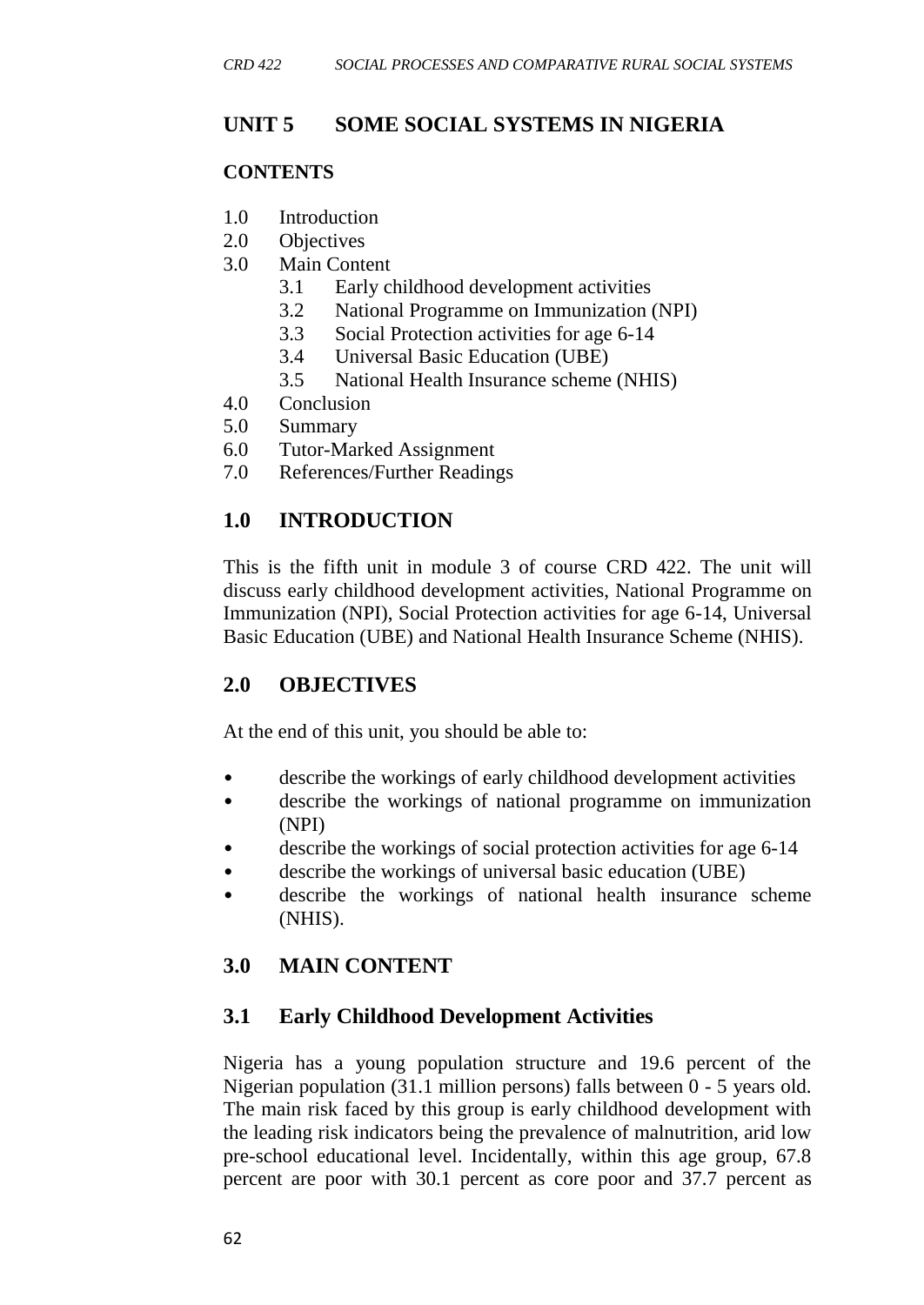moderate poor. It is in this vein that this group represents a priority group for targeted social protection interventions. Efficiency and effectiveness of programmes at this level determines the short run development and also longer run chances of children moving out of poverty.

In terms of malnutrition, utilize four (4) main indicators, viz. Vitamin A deficiency, stunting (low height for age), wasting (low weight for height) and underweight (low weight for age) of the children in Nigeria. The 1999 multiple indicator cluster survey provides us the information on the prevalence level of these risks. For example 9.2 percent of all children are deficient in vitamin A consumption while 33.5 percent, 15.6 percent and 30.7 percent of children aged 0-5 years are stunted, wasted, and underweight respectively. These show that a large proportion of children are presently at risk of malnutrition.

Some public intervention programmes currently on ground to help vitamin supplementation Programme efforts at controlling Vitamin A Deficiency (VAD) started in 1996 in response to high infant and underfive mortality rates. The Federal Ministry of Health (FMOH), the National Primary health Care Development Agency (NPHCDA) and UNICEF jointly developed a work plan for the virtual elimination of VAD in 1996. In 1999, a broader framework ensuring the linkage of Vitamin A distribution to Polio Eradication was developed by UNICEF, WHO, DFID, USAID, the National Programme on Immunization Agency (NPJA) and FMOH. The National immunization Days (NID5) and its State variants, sub-National immunization Days (SNIDs), which are used for eradication of poliomyelitis has been a major vehicle for the distribution of Vitamin A capsules to eligible children.

It should be noted that other agencies also assist government in the distribution of Vitamin A through Community-Directed Treatment with Ivermectin (CDTI) and Child Health Week in some States. In terms of Coverage, a recent Study by UNICEF indicates that the average coverage of Vitamin A distribution in the country is 70 percent of children aged 6-59 months. In terms of targeting, the programme is targeted at all children with no allowance made for the poor and vulnerable.

One of the major strengths of the programme is currently becoming a gap. Many children were reached through the combination of vitamin A supplementation with polio vaccine through the NIDs and SNIDs, however, the NIDs will soon be phased out and this might reduce the coverage of vitamin A supplementation except new distribution channels are explored. Another gap is that the programme is virtually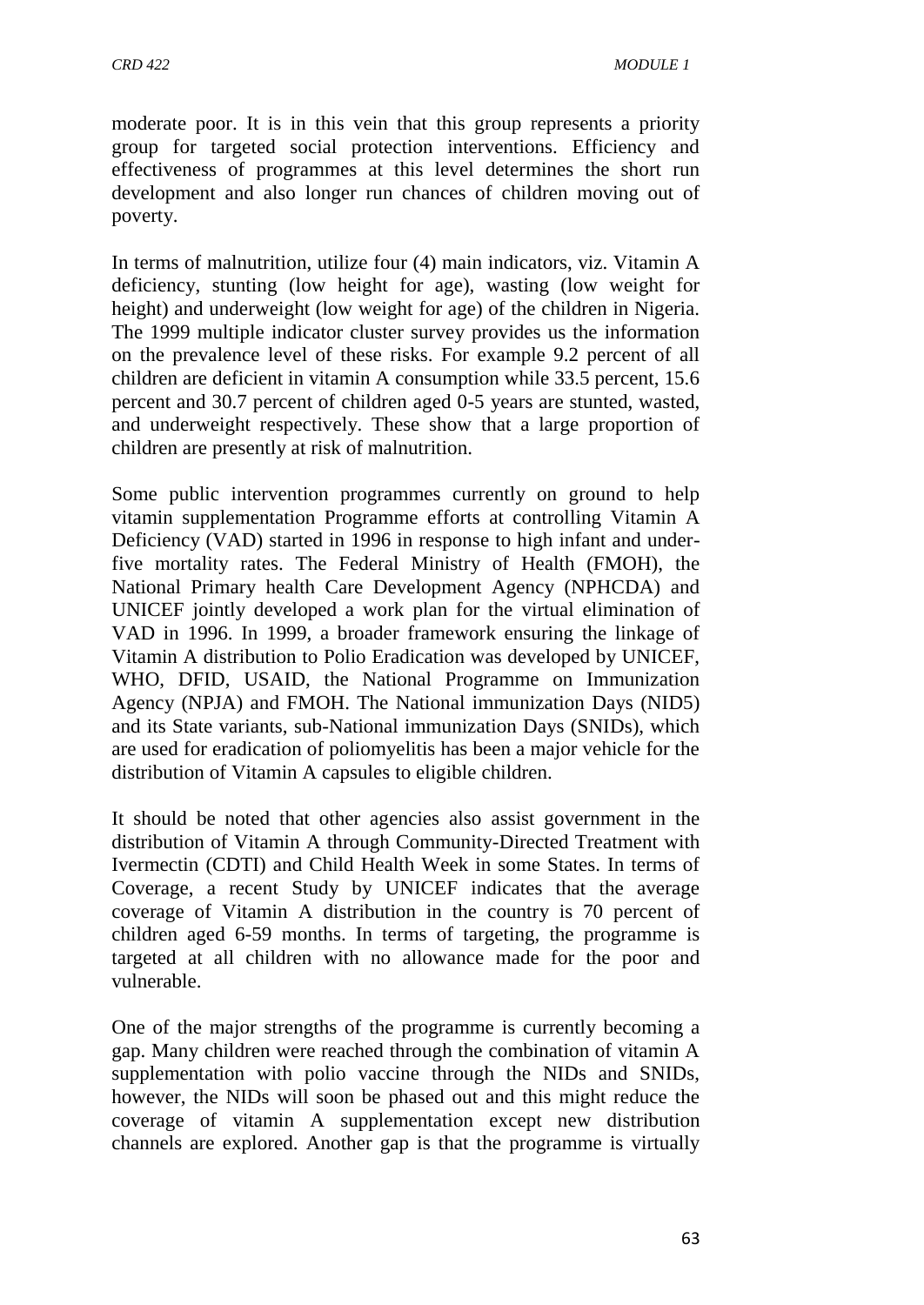dependent on donors who supply all the vitamin A capsules that are distributed within the country.

#### **3.2 National Programme on Immunization (NPI)**

The National Programme on Immunization started in Nigeria in 1975. The aim is to achieve universal child immunization in Nigeria. It is implemented mainly through the National Immunization (NIDs) and its State variants, sub-National immunization ID (SNIDs) The NID is implemented in all the 774 Local Government Areas of the 36 States of the federation including the Federal Capital Territory. The NID is implemented once in a year with the purpose of reaching eligible children with polio vaccine and Vitamin A capsule supplement through the door-to-door visits to homes, religious houses and market places by trained vaccinators. While the NID is national, the SNID is only carried out in States where polio is endemic therefore the target states vary in number and distribution from time-to-time. Nonetheless, the SNID is also used to administer oral polio vaccine and distribution of Vitamin A supplement.

As in the 'Vitamin A programme, the NPI is also largely donor driven especially with regards to the vaccine. The distribution and administration of the vaccines are done under the auspices of the NPI, which is under the Ministry of Health. In terms of average, 68 percent of children were covered in 2002 by the oral polio vaccine. However, there are arguments that the coverage has reduced significantly due to the refusal of some State governments to accept the vaccine for distribution in their States. Some of the gaps of this programme include the fact that the success of the programme is largely dependent on the donors. The institutional framework in which the NH operates as a vertical programme with all the resources controlled at the centre is not efficiently and effectively worthwhile. This creates ownership problem in which the programme is seen as the programme of the federal government.

#### **3.3 Social Protection Activities for Age 6-14**

The proportion of population of Nigeria in the age group 6-14 years is 25.3 percent and 66.7 percent of them are poor with 30.1 percent being core poor and 36.3 percent being moderate poor. The key risks of this age group include poor human capital development risk, gender and health risks.

The constitution of Nigeria prescribes that education should be provided to all children compulsorily and free as and when practicable. Incidentally, the nation is far from achieving universal education even in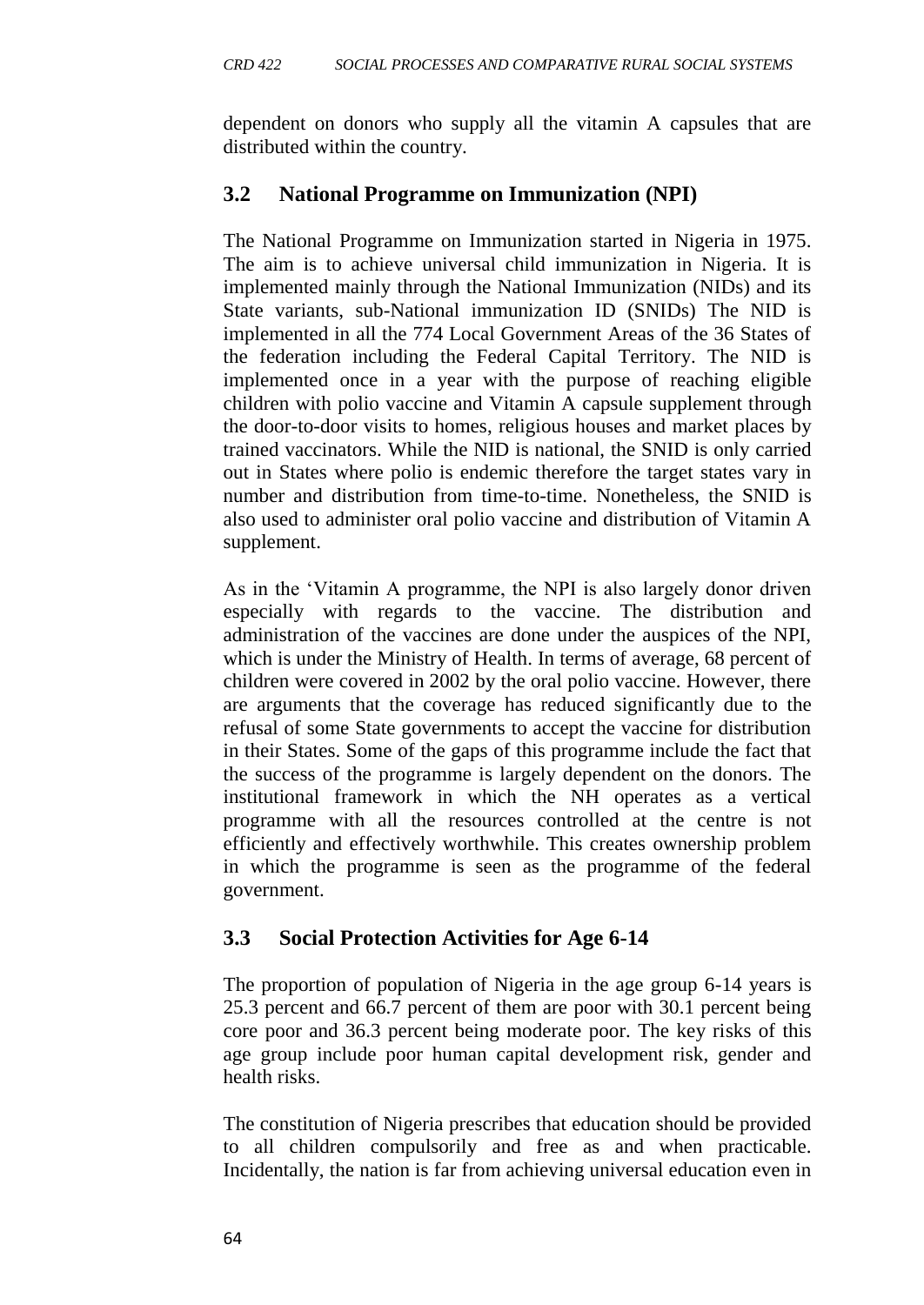primary schools. The net primary school enrolment rate is 58.2 percent while for the primary school age, 34.1 percent has never been to formal primary school. This can be traced to the prevalence of delayed school enrolment in the country. Averagely, the MICS data reveal that the average years of delay before being enrolled in formal school is 4.7 years and 2.5 years for rural and urban households respectively. The enrolment rate varies by the status of the child. While the net primary school enrolment rate is 46.9 percent for the poor, it is 77.0 percent for the non-poor (Olaniyan, 2004). This reveals serious coverage problems in primary schools. The performance of these enrolment rates even show larger disparities among different states and regions of the country.

In addition to education risks, individuals within this age group also encounter gender risks. These include prevalence of early marriages and pregnancy. The effect of this is to reduce human capital development of the child and also poses health risks and those involved in early marriage. The health risks often manifests in the form of Vesico-vaginal Fistula (VVF).

# **3.4 Universal Basic Education**

The Universal Basic Education (UBE) was established in 1999 in order to increase access of Nigerians to basic education. The main objectives of the UBE among others include:

- a. To prescribe minimum standard of basic education throughout Nigeria.
- b. To monitor, supervise and coordinate the implementation of specific programme for the attainment of UBE objectives.

The aim of the UBE is also to help the children acquire adequate cognitive skills that help increase security later in life. The approach is to make basic education compulsory and universal up to the junior secondary level. The funding is mainly by the government with some soft credit facilities from the World Bank. Incidentally, it is difficult to find the actual annual expenditure on basic education. The target of the UBE is children whether poor or non-poor. In other words, UBE supposed to provide education for all the 31 million citizens of the country that fall within this age category. However, the Nigeria has not been able to achieve this universal education nor is she close to it due to a number of gaps in the operational modalities of the educational programmes. These gaps borders on inadequate teacher pupil ratio and fostering out of children.

As at 2001, the teacher-pupil ratio according to UBE (2001) figures show that a teacher each in, the primary and secondary schools in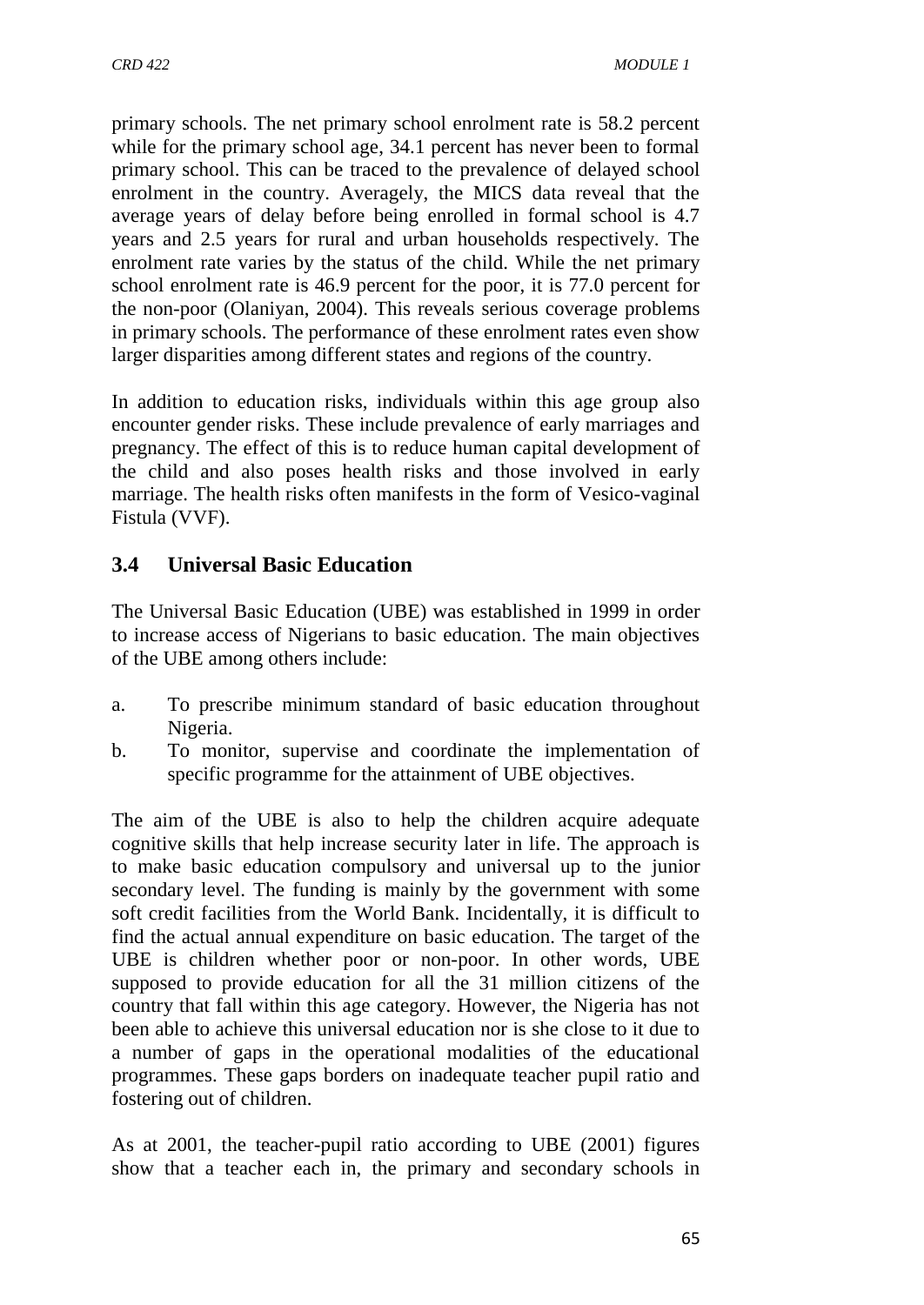Nigeria is servicing an average of 56 pupils and 40 pupils respectively. This is rated low in terms of UNESCO recommended standard of 40 pupils to a teacher in primary school and 30 pupils to a teacher in secondary schools. Going by the standard, about 29 percent and 25 percent of Primary and secondary school pupil respectively in Nigeria are not effectively covered in terms of teacher pupil ratio adequacy. Another major gap identified in the educational sector of Nigeria is the problem of out-fostering of children and withdrawing some from the schools by their parents or guardians.

# **3.5 National Health Insurance Scheme (NHIS)**

Life expectancy especially in sub-Sahara Africa has dropped due to inappropriate diet, lack of exercise and mostly stress. Health care quality, quantity and costs have equally deteriorated that the World Health Organization (WHO) and other humanitarian organizations have being ringing the alarm bells of imminent danger to citizenry in developing countries like Nigeria. To meet this challenge, the Government of Nigeria constituted various panels whose recommendations culminated in the enactment of the National Health Insurance Scheme Act, 1999 (NHIS Law).

According to the Government of Nigeria, some of the reasons for establishing the NHIS include: -

- 1. The poor state of the nation's health care delivery systems.
- 2. Excessive dependence and pressure on the Federal Government to finance the entire health care delivery system in Nigeria.
- 3. Rising costs and under-funding of health care delivery.
- 4. Poor integration of health facilities in the health care delivery system.

National Health Insurance Scheme, as the name implies, is a kind of insurance scheme where many individuals or "Insured" pool their resources i.e. financial contributions together for the protection of anyone in the group who might fall ill within the period of the insurance. The drivers of the scheme are called Health Management Organisations (HMO). The providers of the actual medical services are professionals called Health Care Providers.

## **The objectives of NHIS**

The objectives of NHIS include:

i) Ensuring that every Nigerian has access to good health care and health care delivery services.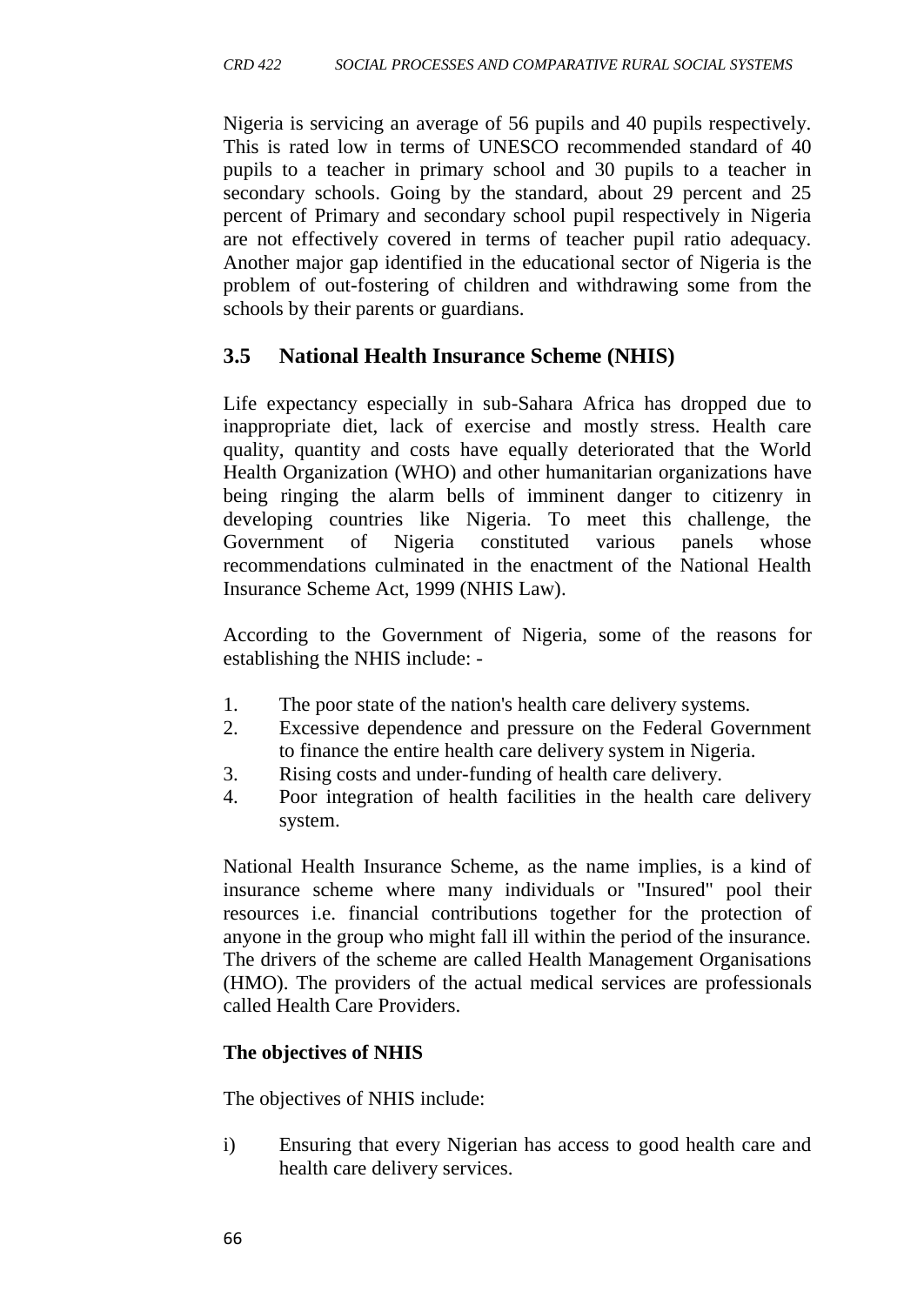- ii) Protecting Nigerians from the financial hardship of huge medical bills whenever they visit our hospitals.
- iii) Managing the rising cost of health care services in Nigeria.
- iv) Ensuring equitable distribution of health care costs among different income groups.
- v) Ensuring adequate distribution of health facilities all over Nigeria.
- vi) Ensuring efficiency in health care services both in the public and private sectors.
- vii) Improving and harnessing private sector participation in the provision of health care services.
- viii) Maintaining high standard of health care delivery services within the scheme.
- ix) Ensuring equitable patronage of all levels of health care.
- x) Ensuring the availability of funds to the health sector for improved services.

#### **The workings of NHIS**

HMOs are required by the NHIS Law to collect contributions from patrons to the scheme and maintain an efficient pool of Health Care Providers (Hospitals, Clinics, Dental and Optical Clinics, etc). Contributors to NHIS, on regular payment of their contributions, are entitled to visit the appointed Health Care Providers, appointed by their HMO, whenever they are ill or require medical advice or attention. Note that the HMOs are required by Law to ensure that the highest quality and quantity of health care services are provided by their appointed Health Care Providers.

To guarantee financial adequacy of the scheme, the NHIS Law requires all HMOs to have approved, a comprehensive insurance cover to the tune of N100,000,000 (One hundred million) naira. From this insurance cover, the HMO is indemnified against incidents of defaults in settlement of claims by Health Care Providers or by patrons of the scheme.

#### **Registration and contributions of employers and employees**

All employers having ten or more than ten employees are required to register their companies and their employees with a HMO and to pay to the designated HMO contributions at such time and manner as provided in the guidelines issued by the NHIS Council or as agreed to with the HMO where there is no guideline from the NHIS Council. Employers are forbidden by the NHIS Law from deducting their share of NHIS contributions from their employees' wages and or emoluments.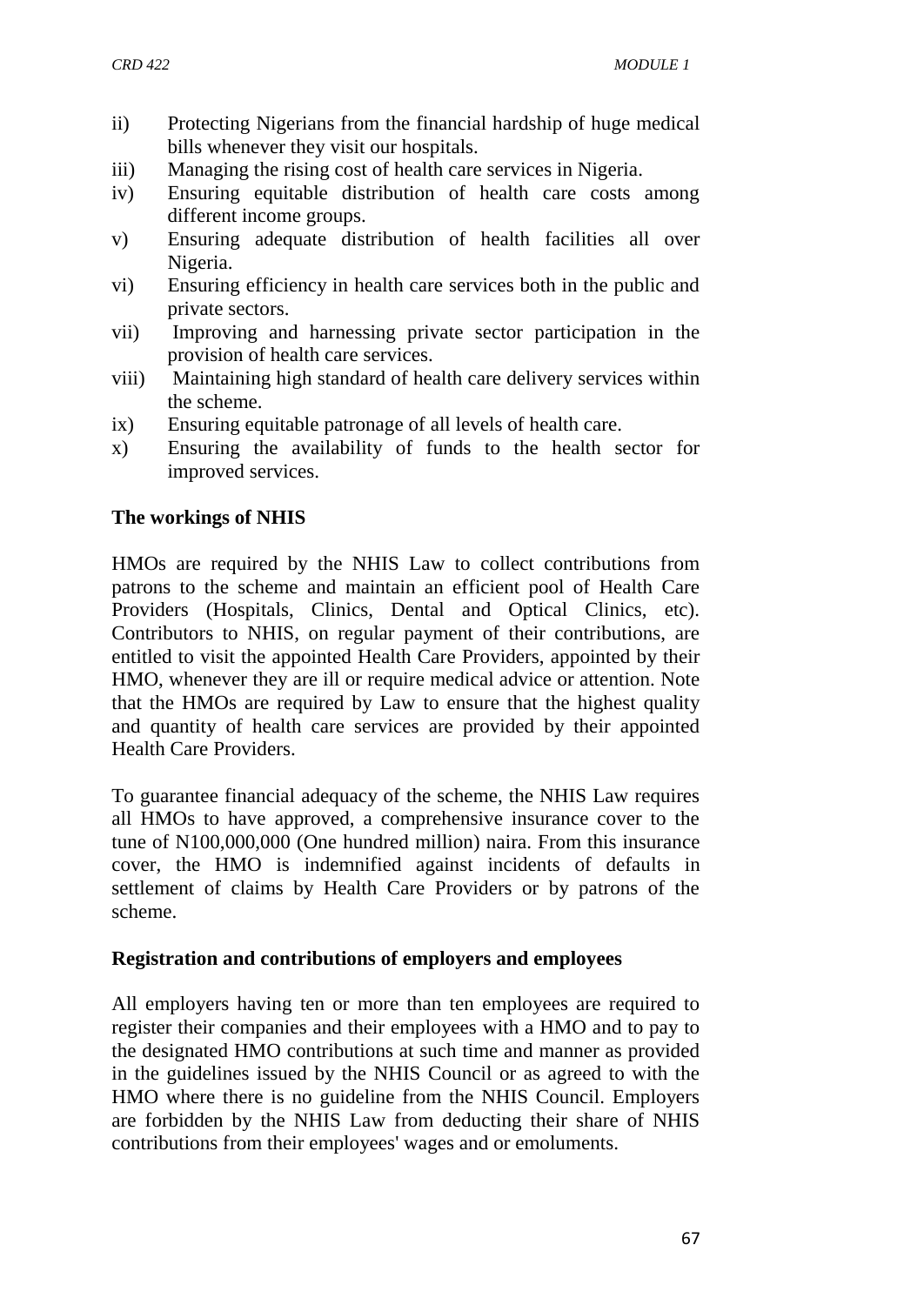Self employed people or others who are described as "Voluntary Contributors" under the NHIS Law and who want to enjoy the benefits of the scheme are permitted to register and participate in the scheme by choosing a HMO of their choice.

#### **Benefits under NHIS**

Persons registered under the various NHIS schemes are entitled to enjoy insured benefits based on the contract that they have entered into with their appointed HMO. Common services envisaged and enumerated under the NHIS Law include:

- a. Defined elements of curative care.
- b. Prescribed drugs and diagnostic tests.
- c. Maternity care for up to four live births for every insured person.
- d. Preventive care including immune station, family planning, ante natal and post natal care.
- e. Consulting with defined range of specialist.
- f. Hospital care in a private or public Hospital in a standard ward.
- g. Eye examination and care, excluding test and actual provision of spectacles.
- h. A range of prosthesis and dental care as defined by the Council.

#### **SELF-ASSESSMENT EXERCISE**

- i. Identify and discuss any three social systems in Nigeria.
- ii. What are the limitations in some of Nigeria's social systems that you would want to modify?

## **4.0 CONCLUSION**

Nigeria, as a developing country, has its own social system which is established for the welfare of its citizens. The social systems are varied in kind and meant for different categories of people. Some have made significant impact while some have not.

# **5.0 SUMMARY**

In this unit, we have explained some social systems in Nigeria. The social systems discussed include early childhood development activities, National Programme on Immunization (NPI), Social Protection activities for age 6-14, Universal Basic Education (UBE) and National Health Insurance Scheme (NHIS).